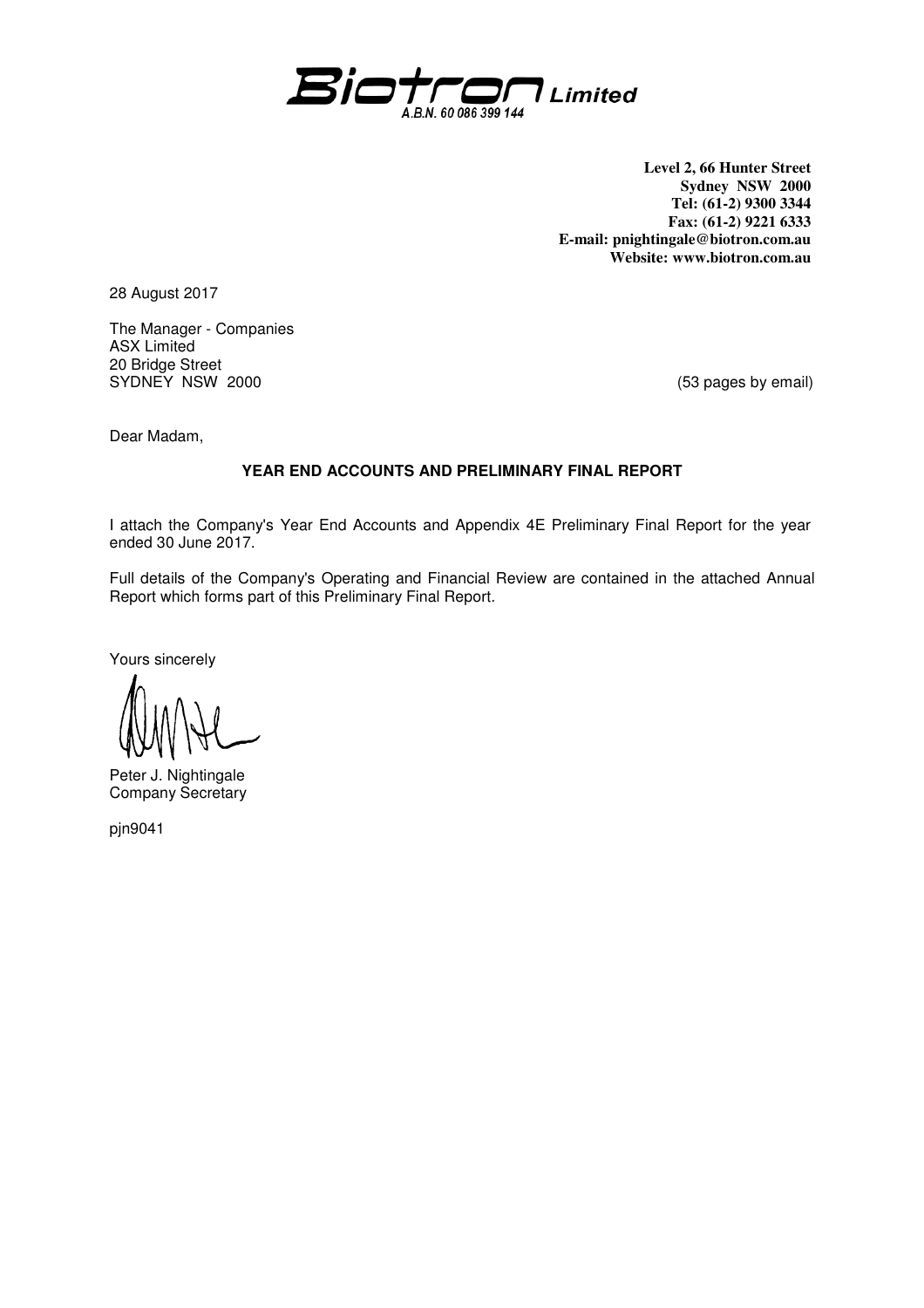# **Appendix 4E**

## **Preliminary final report**

Name of entity

## **BIOTRON LIMITED**

ABN or equivalent company reference

Financial year ended ('current period')

**60 086 399 144 30 JUNE 2017** 

## **Results for announcement to the market**

| Revenues from ordinary activities                                                                                                                                            | N/A                               | Nil   | to | N <sub>i</sub>                      |
|------------------------------------------------------------------------------------------------------------------------------------------------------------------------------|-----------------------------------|-------|----|-------------------------------------|
| Loss from ordinary activities after tax attributable to<br>members                                                                                                           | Up                                | 2.96% | to | \$3,093,405                         |
| Net loss for the period attributable to members                                                                                                                              | Up                                | 2.96% | to | \$3,093,405                         |
| Dividends (distributions)                                                                                                                                                    | Amount per security               |       |    | Franked amount per<br>security      |
| Final dividend<br>Interim dividend                                                                                                                                           | N <sub>il</sub><br>N <sub>i</sub> |       |    | N <sub>il</sub><br>N <sub>i</sub>   |
| Previous corresponding period<br>Final dividend<br>Interim dividend                                                                                                          | N <sub>il</sub><br>N <sub>i</sub> |       |    | N <sub>il</sub><br>N <sub>i</sub>   |
| Record date for determining entitlements to the<br>dividend.                                                                                                                 |                                   | N/A   |    |                                     |
| Brief explanation of any of the figures reported above and short details of any bonus or cash issue or other<br>item(s) of importance not previously released to the market: |                                   |       |    |                                     |
| Refer attached Annual Report for the year ended 30 June 2017.                                                                                                                |                                   |       |    |                                     |
| <b>NTA</b> backing                                                                                                                                                           | Current period                    |       |    | Previous<br>corresponding<br>period |

The attached Annual Report which forms part of this Appendix 4E has been audited.

Net tangible asset backing per ordinary security 0.36 cents 1.0 cent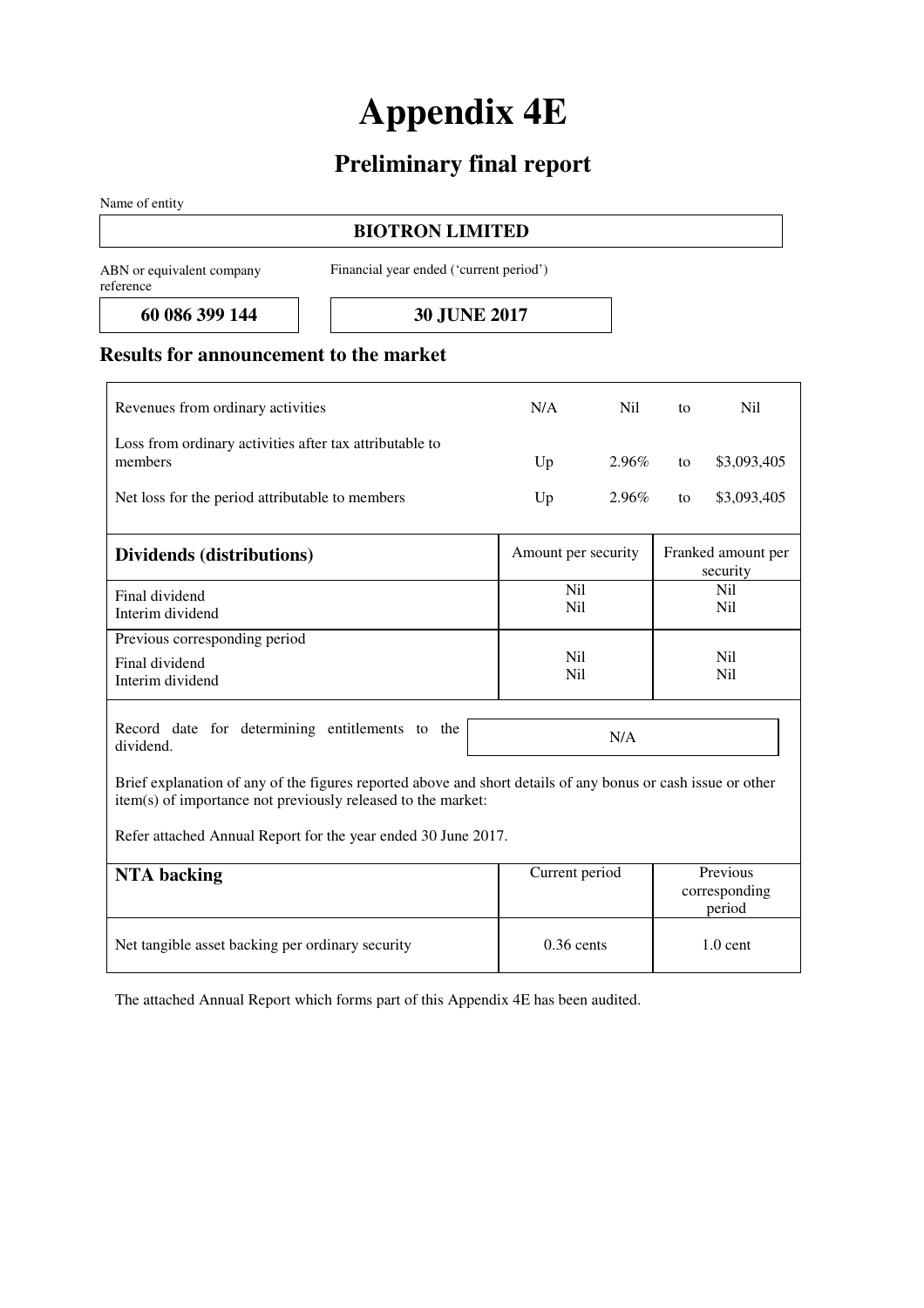**A.B.N. 60 086 399 144**

**ANNUAL REPORT FOR THE YEAR ENDED 30 JUNE 2017**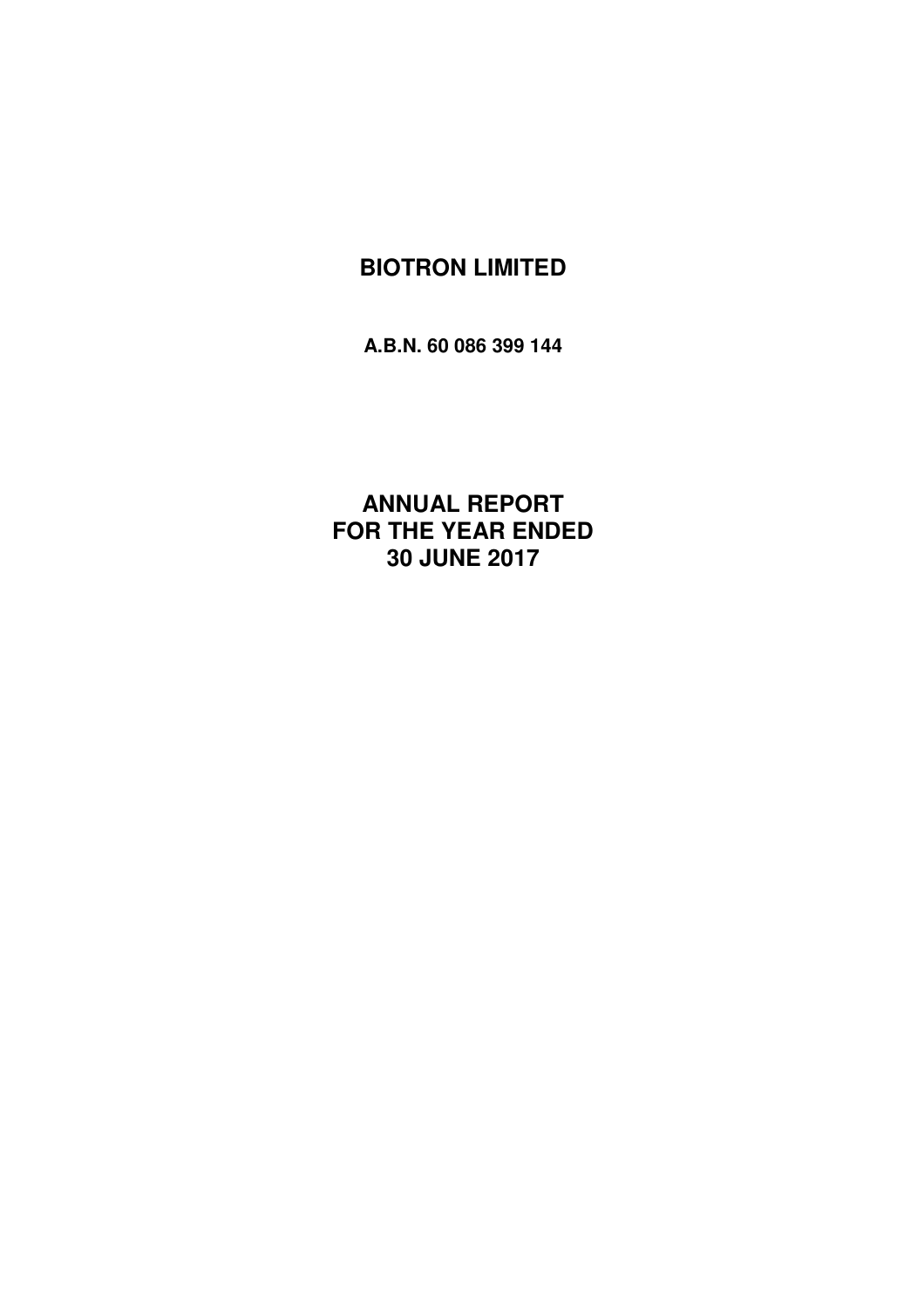## **CONTENTS**

| Operating and Financial Review                                | $\mathbf{1}$   |
|---------------------------------------------------------------|----------------|
| Corporate Governance Statement                                | $\,6$          |
| Directors' Report                                             | $\overline{7}$ |
| Lead Auditor's Independence Declaration                       | 17             |
| Statement of Profit or Loss and Other<br>Comprehensive Income | 18             |
| <b>Statement of Financial Position</b>                        | 19             |
| Statement of Changes in Equity                                | 20             |
| <b>Statement of Cash Flows</b>                                | 21             |
| Notes to the Financial Statements                             | 22             |
| Directors' Declaration                                        | 40             |
| Independent Auditor's Report                                  | 41             |
| Additional Stock Exchange Information                         | 46             |
| <b>Corporate Directory</b>                                    | 49             |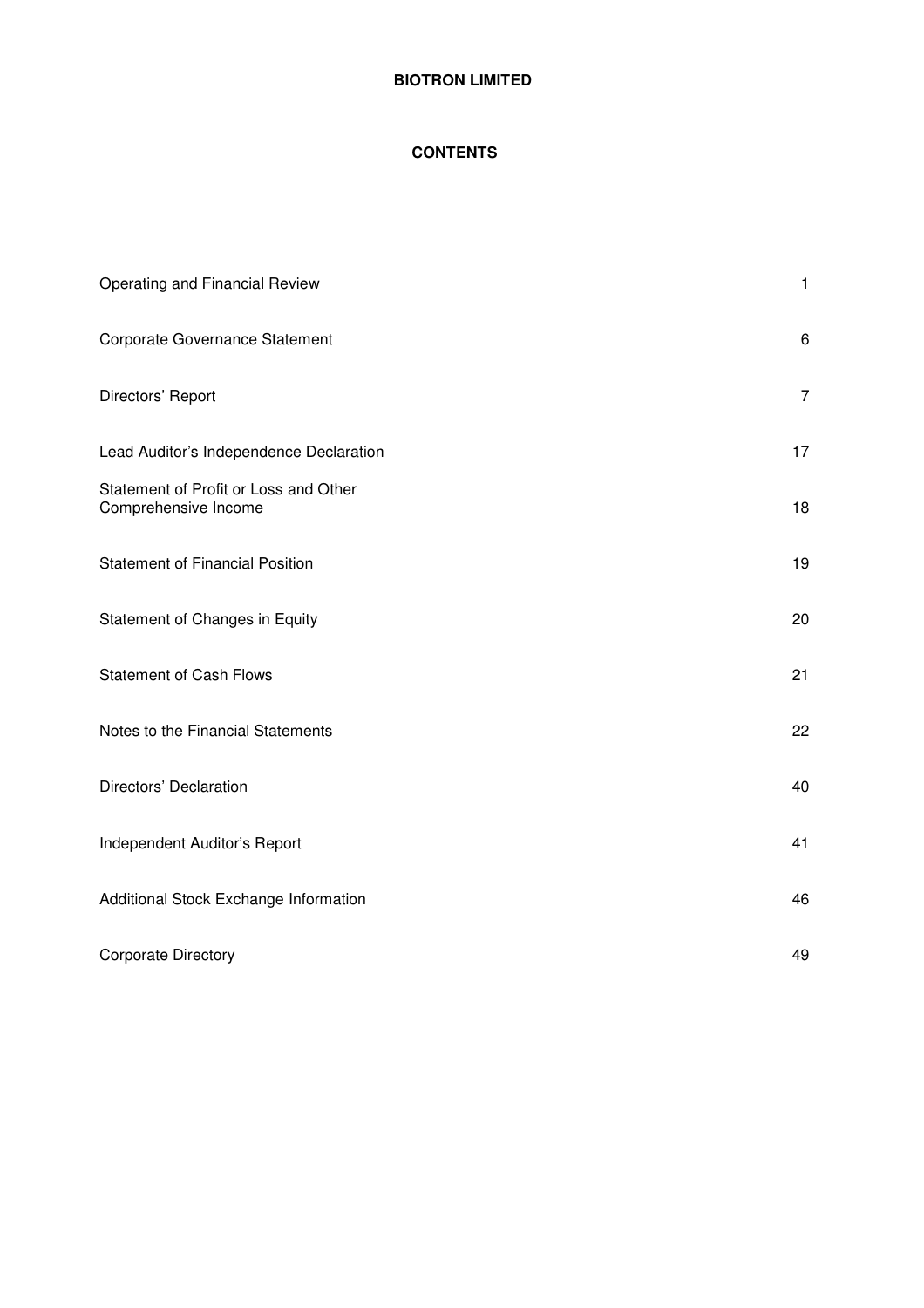#### **OPERATING AND FINANCIAL REVIEW**

#### **REVIEW OF OPERATIONS**

#### **Executive Summary**

Biotron's strategy is to systematically grow the value of the Company and work towards a commercial outcome for shareholders. This is best achieved by the demonstration of positive data from clinical trials and other supporting studies. Focus has been on the planned, step-wise clinical development of the Company's lead antiviral drug, BIT225.

A key Phase 2 clinical trial of BIT225 for HIV-1, designed to demonstrate a clear clinical benefit for BIT225 over and above that provided by current anti-HIV drugs, is in progress and scheduled for completion in the second half of 2017.

The completion of this trial marks a key transition point for the Company, which is now fully focused on achieving commercial transaction(s) for the Company's portfolio of antiviral programs.

During the financial year in review, the primary focus has been on the design, commencement and implementation of this Phase 2 clinical trial. In addition, there has been expansion of the Company's early stage programs with additional screening of the Company's proprietary compound library against additional viral targets.

A summary of significant events achieved in the financial year includes:

- Commencement of a key Phase 2 human clinical trial (BIT225-009) of BIT225 in HIV-1 infected subjects, in combination with current HIV-1 treatment (cART).
- Demonstration in a specialised mouse model of HIV-1 infection that BIT225 accelerates the rate of reduction of viral load and delays rebound of virus when anti-HIV treatment is stopped.
- Publication of an independent scientific report highlighting the importance of reservoirs of HIV-1 in macrophage cells, thus validating Biotron's approach to elimination of HIV-1 by targeting macrophages.
- Execution of an agreement under which the Company will utilise the non- clinical and pre-clinical services program offered by the United States National Institute of Allergy and Infectious Diseases (NIAID) to screen Biotron compounds for activity against key viral infections.
- Appointment of Lynx Financial (HK) Limited of Shanghai as corporate advisor to assist the Company with execution of its commercialisation strategy in China.
- Successful completion of an underwritten renounceable rights issue, raising \$1.4 million after costs.
- Receipt of \$1.6 million under the Australian Government R&D Tax Incentive Refund program.
- Showcasing the Company to the international investment community at various events in the USA, China and Australia.

Since the end of the financial year, the Company has announced that the Phase 2 HIV-1 clinical trial is fully enrolled, with all patients now recruited into the study.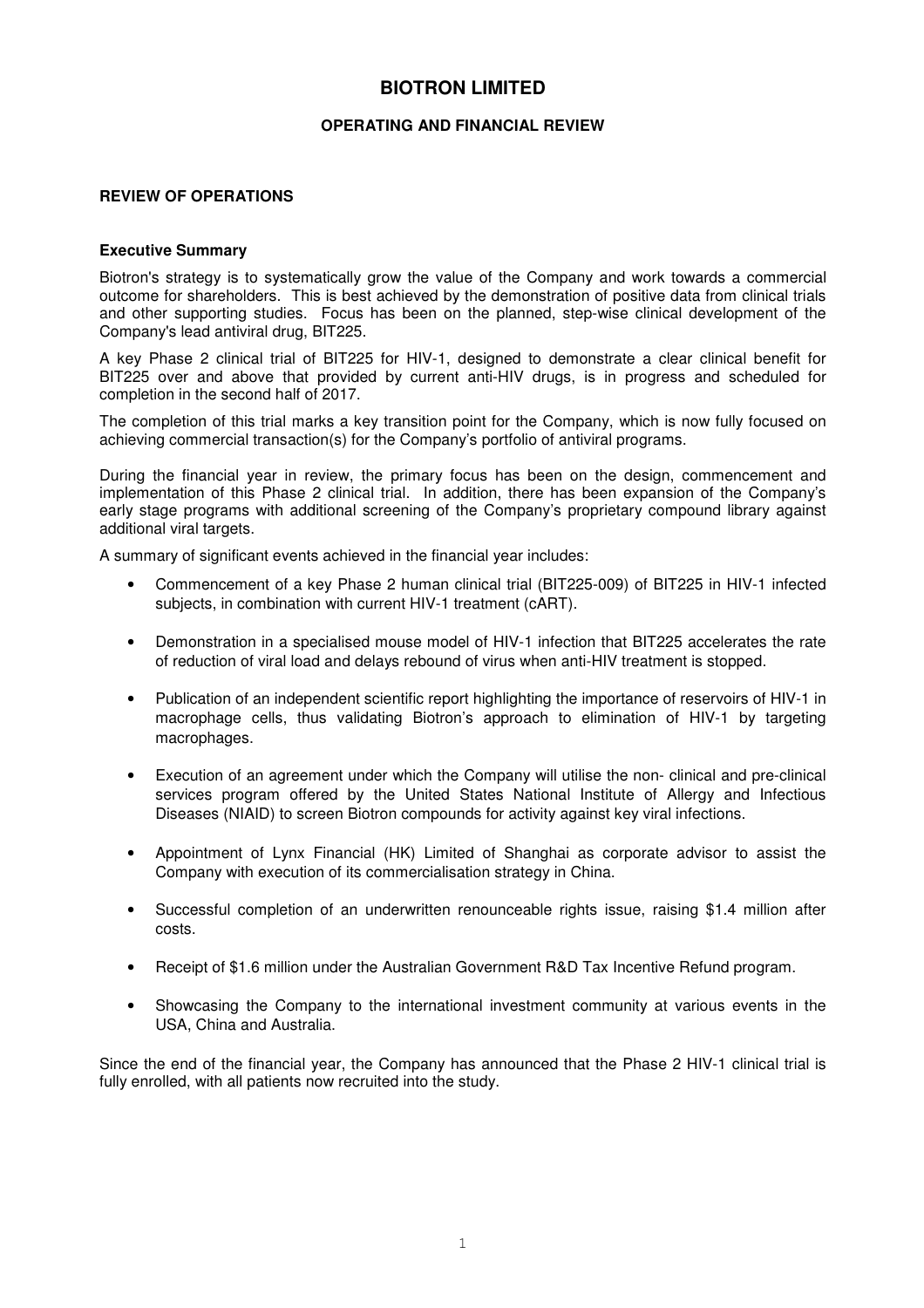#### **OPERATING AND FINANCIAL REVIEW**

#### **Clinical Programs**

The Company has had successful outcomes to date with its clinical programs, which include clinical trials in HIV-1, HCV and HIV-1/HCV co-infected populations. BIT225 is in mid-stage clinical development with 9 clinical trials completed. Encouraging results in clinical studies completed to date indicate efficacy against both HCV and HIV-1.

Compared to other anti-HIV drugs, BIT225 has a different mechanism of action and targets reservoirs of the virus. These long-lived pools of virus persist despite conventional drug treatment and are never completely eliminated. The reservoirs act as 'burning embers', producing low levels of virus that cause chronic disease in people infected with HIV-1 through constant activation of the body's immune system. These factors mandate life-long treatment using currently available drugs.

Eradication of HIV-1 is a current focus of scientists, clinicians and the pharmaceutical industry and is an area where BIT225 has potential.

The interest in approaches to the eradication of HIV-1 in specific cell types was underscored in the second half of the financial year by the publication of a high profile scientific paper in Nature Medicine from an independent group highlighting the need for new drugs to eliminate virus in macrophage cell reservoirs. This paper is validation of Biotron's anti-HIV-1 approach, which specifically targets HIV-1 in macrophage cells.

During the financial year, Biotron significantly advanced its core HIV-1 program. Previously, Biotron has built up a detailed data package on its HIV-1 program, including results from a clinical trial (BIT225-004) in patients which showed that BIT225 targets and reduces levels of HIV-1 residing in long-lived monocyte/macrophage reservoirs. These reservoirs exist even in patients undergoing treatment with current antiretroviral drugs and are responsible for ongoing cycles of reseeding HIV-1 infection.

That BIT225-004 study also indicated that BIT225 may reduce immune activation. Immune activation is responsible for a number of ongoing health issues in these patients. New treatment strategies are needed to prevent development of associated disorders that include accelerated aging and neurological dysfunction.

During the first half of the financial year, the Company finalised the design and protocol for a pivotal Phase 2 trial (BIT225-009), designed in consultation with international medical and scientific HIV-1 experts. Following receipt of the necessary regulatory and ethics approvals, the trial commenced in early 2017. Since then, very good progress has been made, with the first cohort of patients enrolled in a short period. This was soon followed by enrolment of the second and final cohort of patients after an independent review of preliminary safety data from the first group approved further recruitment.

In July 2017, the Company announced that the BIT225-009 clinical trial was fully recruited, with all 36 subjects successfully enrolled.

The purpose of this clinical trial is to demonstrate that the addition BIT225 to current anti-HIV-1 drugs results in an additional, measurable benefit to patients. This is the key outcome that needs to be demonstrated to potential commercial partners.

The Company has reason to be cautiously optimistic in its outlook regarding the outcome of the trial on the basis of previously generated data. In particular, the results of a study undertaken in the second half of the financial year in a specialised mouse model were particularly encouraging. In this study, mice with a human immune system were infected with HIV-1 and then treated with current anti-HIV-1 drugs (cART) with the addition of either BIT225 or placebo. The results showed that BIT225 can significantly speed up the reduction of HIV-1 levels, possibly providing less opportunity for establishment of long lived, deleterious reservoirs of virus. In addition, once drug treatment was stopped, there was a delay in the rebound of virus in the BIT225-treated mice.

Due to the ethical challenges associated with stopping successful treatment in patients, the current BIT225-009 HIV-1 Phase 2 clinical trial will not include a treatment interruption (i.e. stopping of cART). However, in other aspects, the design of the trial mirrors that of the successful mouse study. This provides assurance that the clinical trial is appropriately designed to obtain a successful outcome.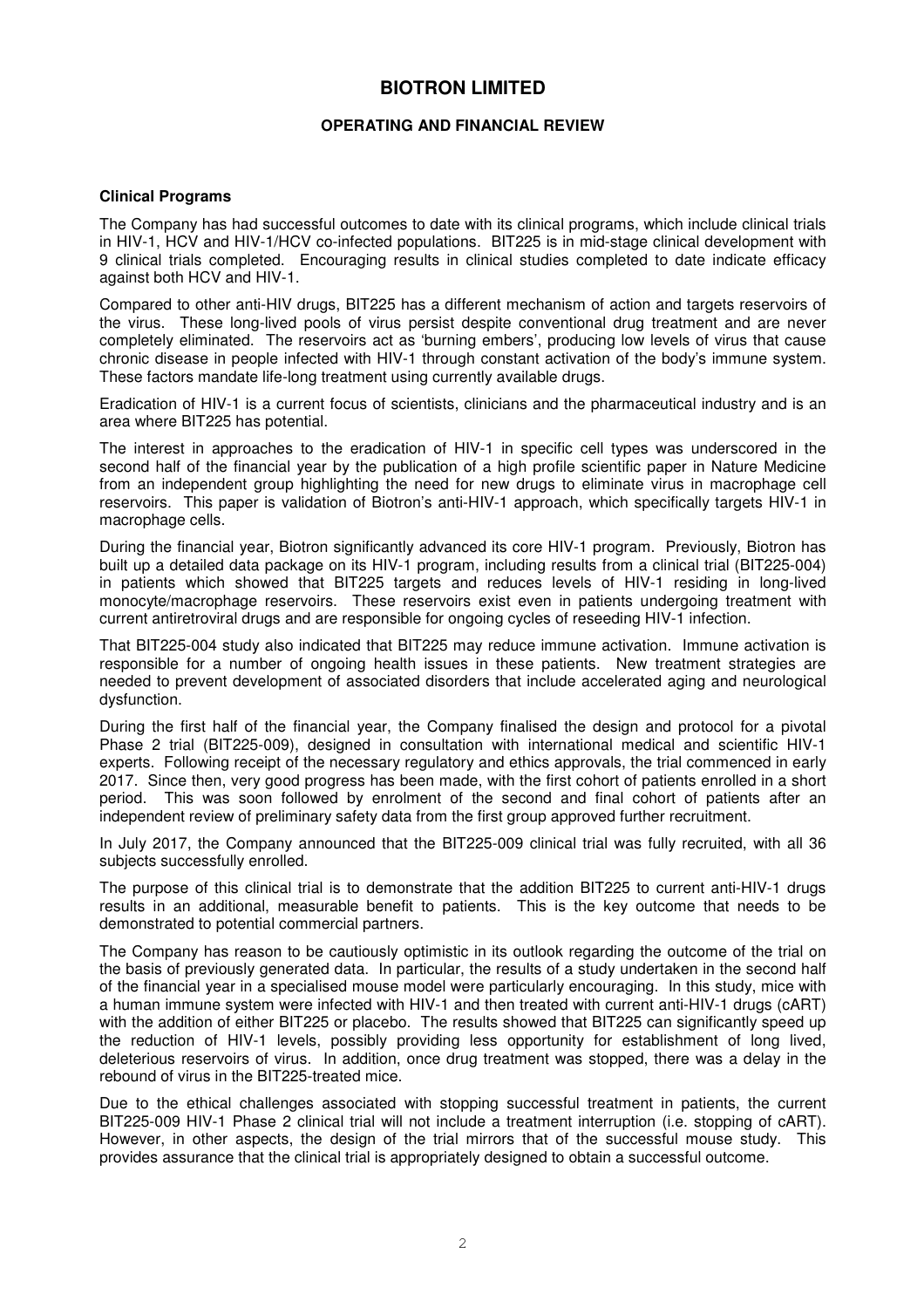#### **OPERATING AND FINANCIAL REVIEW**

The study in humanised mice and the current Phase 2 clinical trial are key to a commercial outcome for Biotron's HIV-1 program. In parallel, the Company has been actively engaging with potential commercial partners through meetings held regularly throughout the year with several pharmaceutical companies active in the HIV-1 therapeutic area. Feedback has been positive and we anticipate entering commercial discussions with one or more of these parties on the back of positive data from the BIT225-009 trial.

It should be noted that the results for safety and the capsule formulation from previous BIT225 clinical trials against Hepatitis C virus (HCV) are also relevant for the Company's HIV-1 program. Completed studies done to predict drug-drug interactions and modelling of pharmacokinetic data from previous trials to determine optimal dosage of BIT225 benefit all BIT225 programs.

While the Company remains focused on achieving a commercial outcome for its HIV-1 program in worldwide markets, including the USA and Europe, it continues to seek suitable partners for other programs including HCV. The outlook for treatment of HCV is particularly strong in emerging markets such as China, where an estimated 30 million people or more are infected with the virus. The Company has appointed a specialist corporate advisory firm, based in Shanghai, to assist with identifying suitable partners and executing a China commercialisation strategy.

#### **Non-Clinical Programs**

In addition to its potential as a new class of anti-HIV-1 and anti-HCV drug, BIT225 is an important asset as it demonstrates the robustness of Biotron's approach to antiviral drug development and that the Company can generate good drugs with activity against a new class of viral protein targets.

Biotron's core expertise lies in designing and developing drugs that target a class of virus protein known as viroporins. Viroporins are found in a very broad range of viruses and have key roles in the virus life cycle.

BIT225 is only one of the Company's compounds. Biotron's proprietary compound library is a rich source of potential hits against other viruses. Screening against other viruses continues with hits from this screening acting as starting points for further chemistry to generate compounds with increased potency against specific viruses.

There have been a number of high profile international outbreaks of viral diseases, including Ebola, Middle East Respiratory virus (MERS-CoV) and more recently, Zika virus, covered extensively in the media. These outbreaks are a reminder that there is an ongoing need for new drugs to treat lifethreatening diseases.

Positive data from ongoing antiviral screening are important as they demonstrate the additional depth beyond BIT225 of Biotron's library of compounds and approach to developing drugs that target serious viral diseases. This demonstration of Biotron's core expertise and validation of its assets is key to attracting a commercial partner for Biotron's entire platform.

In the 2017/18 financial year, the Company will be focused on the following activities:

- Completing the current Phase 2 HIV-1 clinical trial. The clinical phase of the trial is scheduled for completion before the end of October, with preliminary data anticipated in November 2017.
- Continued testing of Biotron compounds for activity against other key commercially relevant virus targets.
- Executing a commercial agreement for development of BIT225 for HCV in China.
- Executing a partnership agreement for development of BIT225 for treatment of HIV-1 in key worldwide markets such as the USA and Europe.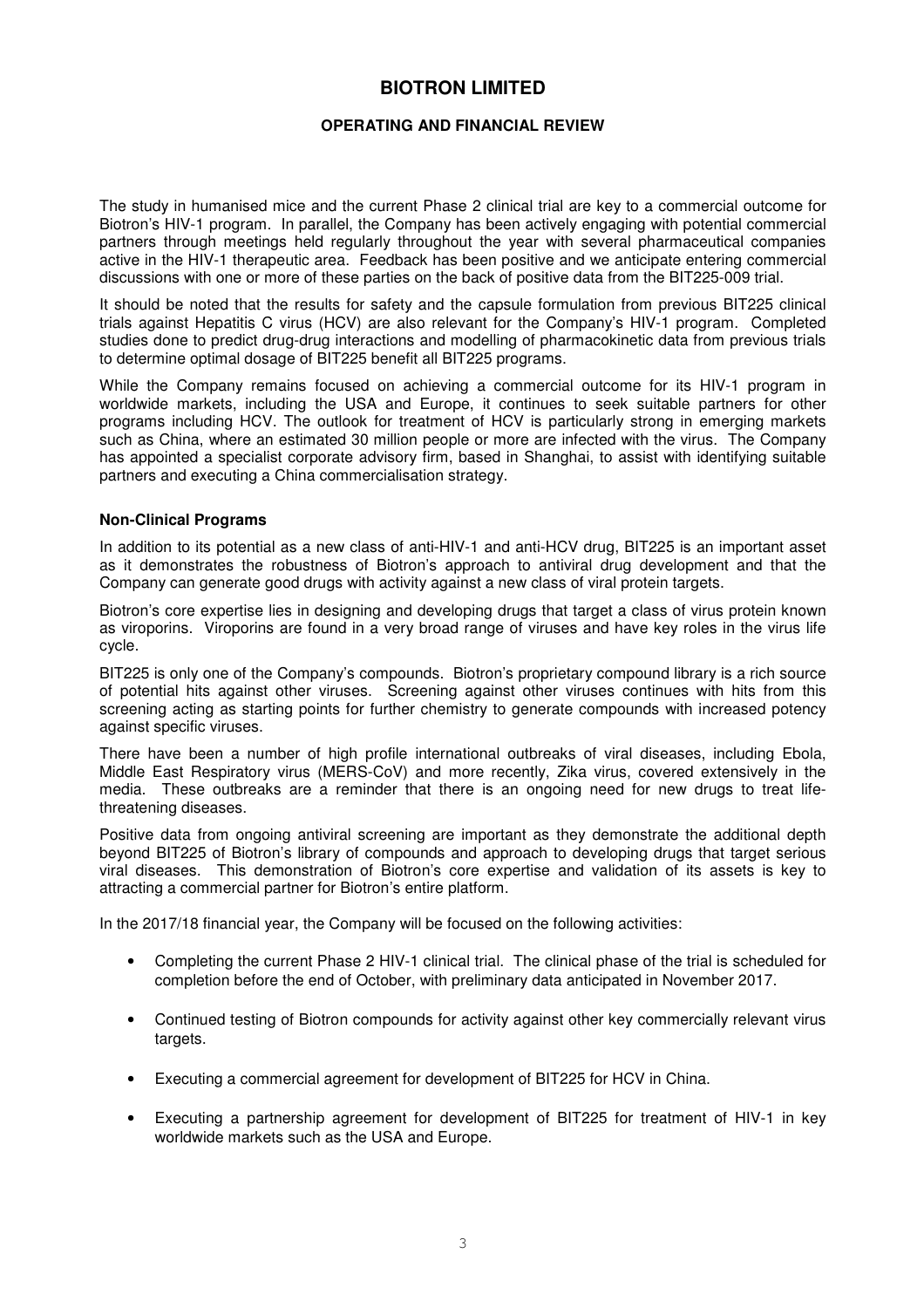#### **OPERATING AND FINANCIAL REVIEW**

#### **Patents**

Biotron continues to progress patents related to its antiviral programs through the international patenting process. The Company recognises that the key to establishment of partnerships is the expansion and continued strengthening of Biotron's intellectual property portfolio. Strong, defensible, international patents are essential to attract partners and to ensure a competitive advantage for the Company's products in the marketplace.

| <b>TITLE</b>                                                                                              | <b>STATUS</b>                                                                                                                                                                                                                                                                                                                                                       |
|-----------------------------------------------------------------------------------------------------------|---------------------------------------------------------------------------------------------------------------------------------------------------------------------------------------------------------------------------------------------------------------------------------------------------------------------------------------------------------------------|
| WO0021538<br>Method of modulating ion<br>channel functional activity                                      | Granted in Australia, Canada, China, Germany, France, United<br>Kingdom, The Netherlands, Japan, New Zealand, and USA                                                                                                                                                                                                                                               |
| Priority - 12 October 1998                                                                                |                                                                                                                                                                                                                                                                                                                                                                     |
| WO9813514<br>Method of determining ion<br>channel activity of a substance<br>Priority - 27 September 1996 | Granted in Austria, Australia, Belgium, Canada, Switzerland,<br>Germany, Denmark, Spain, Finland, France United Kingdom,<br>Greece, Ireland, Italy, Japan, Luxembourg, Monaco, The<br>Netherlands, Portugal, Sweden and USA                                                                                                                                         |
| WO04112687<br>Antiviral compounds and<br>methods<br>Priority $-26$ June 2003                              | Granted in Australia, Canada, China, India, Japan, Korea, New<br>Zealand, Singapore and South Africa<br>Under examination elsewhere (Brazil, Europe, Hong Kong, and<br>USA)                                                                                                                                                                                         |
| WO06135978<br>Antiviral compounds and<br>methods<br>Priority $-24$ June 2005                              | Granted in Austria, Australia, Belgium, Canada, Switzerland,<br>China, Germany, Denmark, Spain, Finland, France, United<br>Kingdom, Hong Kong, Ireland, Italy, Japan, Korea, Luxembourg,<br>Monaco, The Netherlands, New Zealand, Poland, Portugal,<br>Sweden, Singapore, Turkey, South Africa and USA<br>Under examination elsewhere (Brazil, India)               |
| WO2009/018609<br>Hepatitis C antiviral compounds<br>and methods<br>Priority - 3 August 2007               | Granted in Austria, Australia, Belgium, Switzerland, China,<br>Germany, Denmark, Spain, Finland, France, United Kingdom, Hong<br>Kong, Ireland, Italy, Japan, Korea, Luxembourg, Monaco, The<br>Netherlands, New Zealand, Poland, Portugal, Sweden, Singapore,<br><b>Turkey and South Africa</b><br>Under examination in elsewhere (Brazil, Canada, India, and USA) |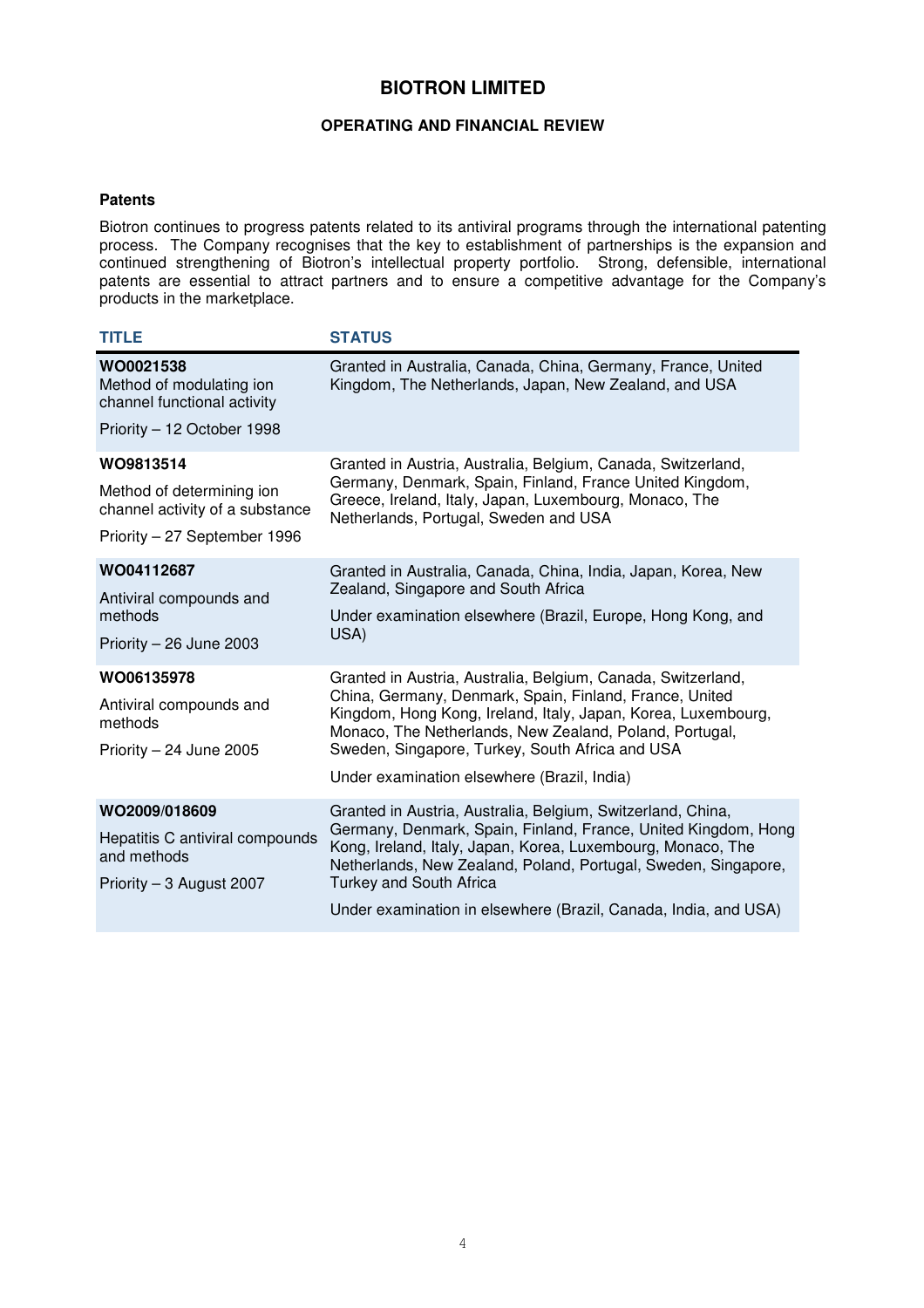#### **OPERATING AND FINANCIAL REVIEW**

#### **Corporate**

In February 2017, the Company received an R&D Tax Incentive rebate of \$1.6 million for the 2016/17 financial year. The R&D Tax Incentive is an Australian Government program under which companies receive cash refunds for 43.5% of eligible expenditure on research and development.

The cash refund results from expenditure on Biotron's HCV and HIV drug development programs. It is an important source of funds for the Company's ongoing research and development activities.

In the second half of the financial year in review, the Company completed a capital raising by way of an underwritten renounceable rights issue, raising \$1.4 million after costs. The funds will be used to support the Company's ongoing activities described above, in particular the detailed analyses from the current HIV-1 Phase 2 trial, and importantly, ongoing commercial activities. Thank you to everyone who participated; your ongoing support is appreciated.

On behalf of the Board we would like to thank the Biotron staff for their commitment and dedication during the year. Biotron is poised to achieve the outcome that we have all been working towards – demonstration that its systematic approach to antiviral drug development can result in significant clinical benefit to patients and generate value for our shareholders.

We look forward to the next year with confidence.

 $10<sub>0</sub>$ 

malle

**Michael J. Hoy Nichelle Miller Chairman**<br> **Chairman Managing Director**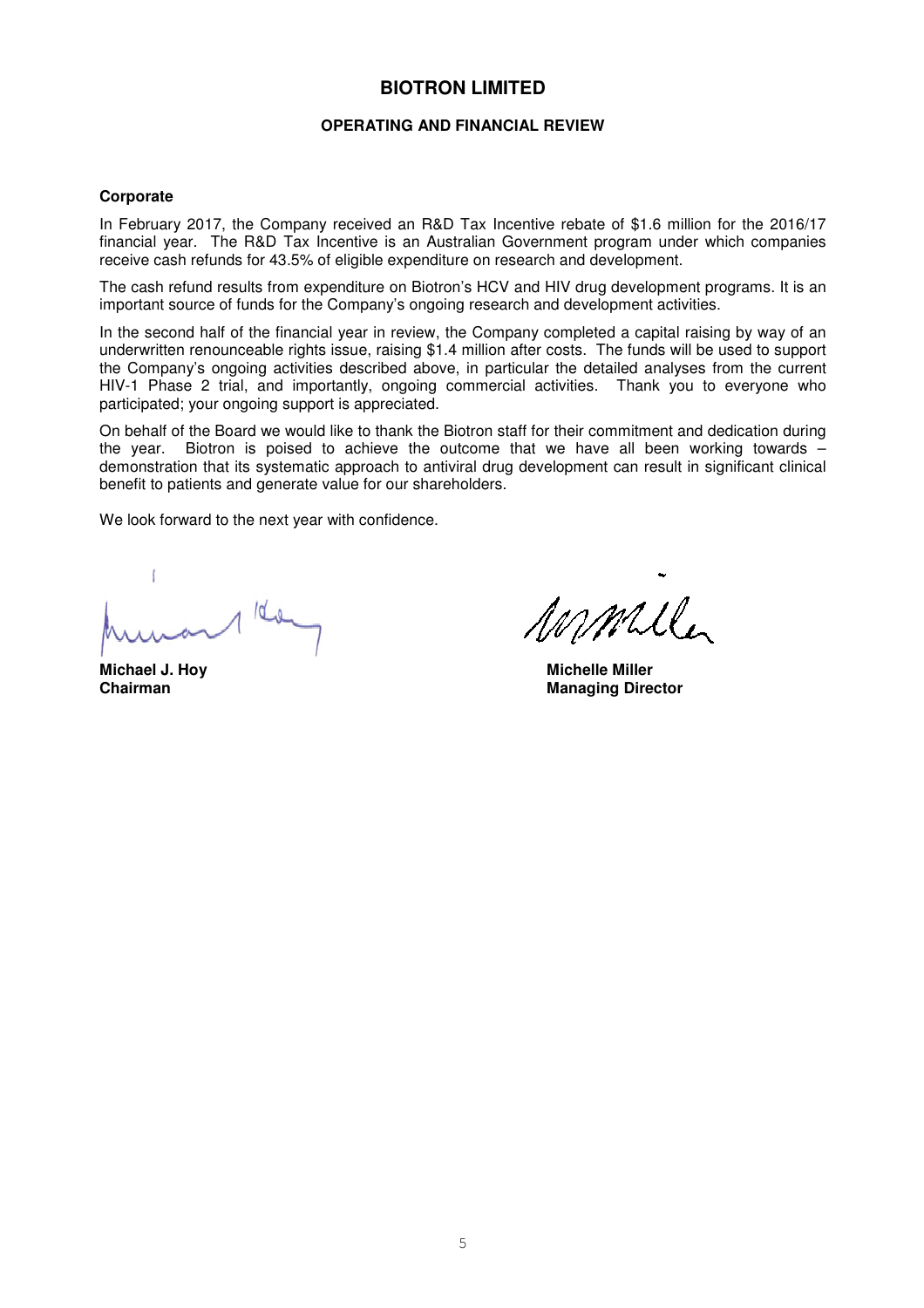#### **CORPORATE GOVERNANCE STATEMENT**

#### **CORPORATE GOVERNANCE STATEMENT**

The Board is committed to maintaining the highest standards of Corporate Governance. Corporate Governance is about having a set of core values and behaviours that underpin the Company's activities and ensure transparency, fair dealing and protection of the interests of stakeholders. The Company has reviewed its corporate governance practices against the Corporate Governance Principles and Recommendations (3rd edition) published by the ASX Corporate Governance Council.

The 2017 Corporate Governance Statement, dated as at and approved by the Board on 4 August 2017, reflects the corporate governance practices throughout the 2017 financial year. A description of the Company's current corporate governance practices is set out in the Company's corporate governance statement which can be viewed at http://www.biotron.com.au/corporate-governance.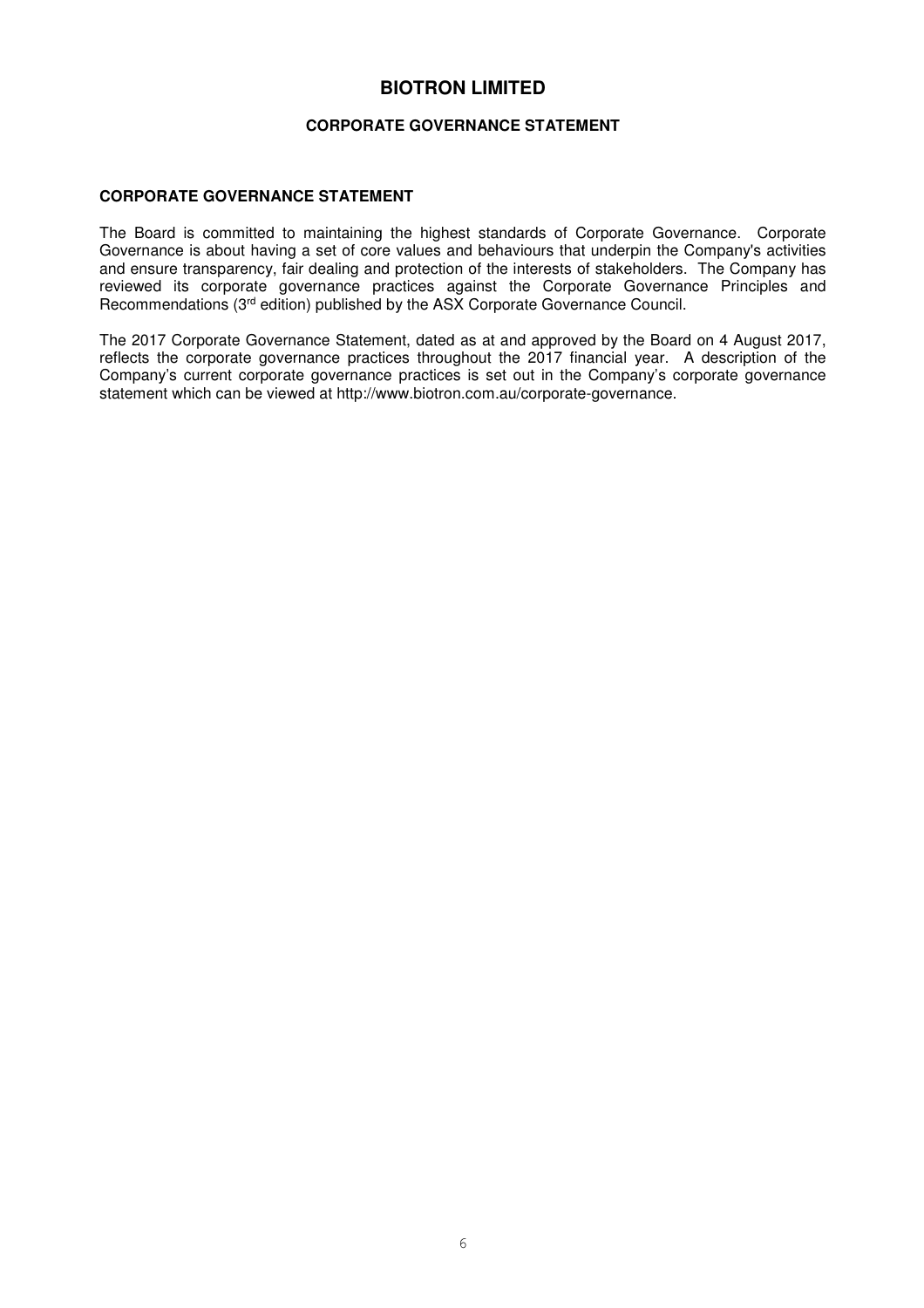#### **DIRECTORS' REPORT**

The directors present their report together with the financial statements of Biotron Limited ('the Company') for the year ended 30 June 2017 and the auditor's report thereon.

#### **Directors**

The names and particulars of the directors of the Company at any time during or since the end of the financial year are:

#### *Mr Michael J. Hoy Independent and Non-Executive Chairman*

Mr Hoy has more than 30 years' corporate experience in Australia, the United Kingdom, USA and Asia. He is Chairman of Telesso Technologies Limited and Lipotek Pty Limited and a former director of John Fairfax Holdings Limited and FXF Trust.

Mr Hoy has been a director since 7 February 2000 and Chairman since 16 March 2000.

#### *Dr Michelle Miller, BSc, MSc, PhD, GCertAppFin (Finsia) Managing Director*

Dr Miller has worked for over 20 years in the bioscience industry, with extensive experience in commercial development of early to mid-stage technologies. She completed her PhD in the Faculty of Medicine at Sydney University investigating molecular models of cancer development. Her experience includes several years at Johnson & Johnson developing anti-HIV gene therapeutics through preclinical research to clinical trials. She has finance industry experience from time spent as an Investment Manager with a specialist bioscience venture capital fund.

Dr Miller was appointed as Managing Director on 21 June 2002.

#### *Dr Susan M. Pond AM, MD DSc, FTSE Independent and Non-Executive Director*

Dr Pond has a strong scientific and commercial background having held executive positions in the biotechnology and pharmaceutical industry for 12 years, most recently as chairman and managing director of Johnson & Johnson Research Pty Limited (2003 - 2009). She has held many previous board positions including as executive director of Johnson & Johnson Pty Limited, non-executive director and chairman of AusBiotech Limited, director of the Australian Nuclear Science and Technology Organisation and Australian Academy of Technological Sciences and Engineering (ATSE) and board member of Commercialisation Australia and Innovation Australia.

Dr Pond is currently on the boards of the Wound Management Innovation Cooperative Research Centre and Vectus Biosystems Ltd. In February 2017, she was appointed as Director of the Australian Institute for Nanoscale Science & Technology at the University of Sydney. She is a Fellow of the Australian Institute of Company Directors, ATSE and the Australian Academy of Health and Medical Sciences.

Dr Pond holds a first class honours degree in Bachelor of Medicine and Surgery from the University of Sydney and a Doctor of Medicine degree from the University of New South Wales. She obtained specialist clinical credentials in internal medicine, clinical pharmacology and clinical toxicology and has held academic appointments at the University of California, San Francisco and the University of Queensland before joining the industry.

Dr Pond was appointed as a director on 7 March 2012.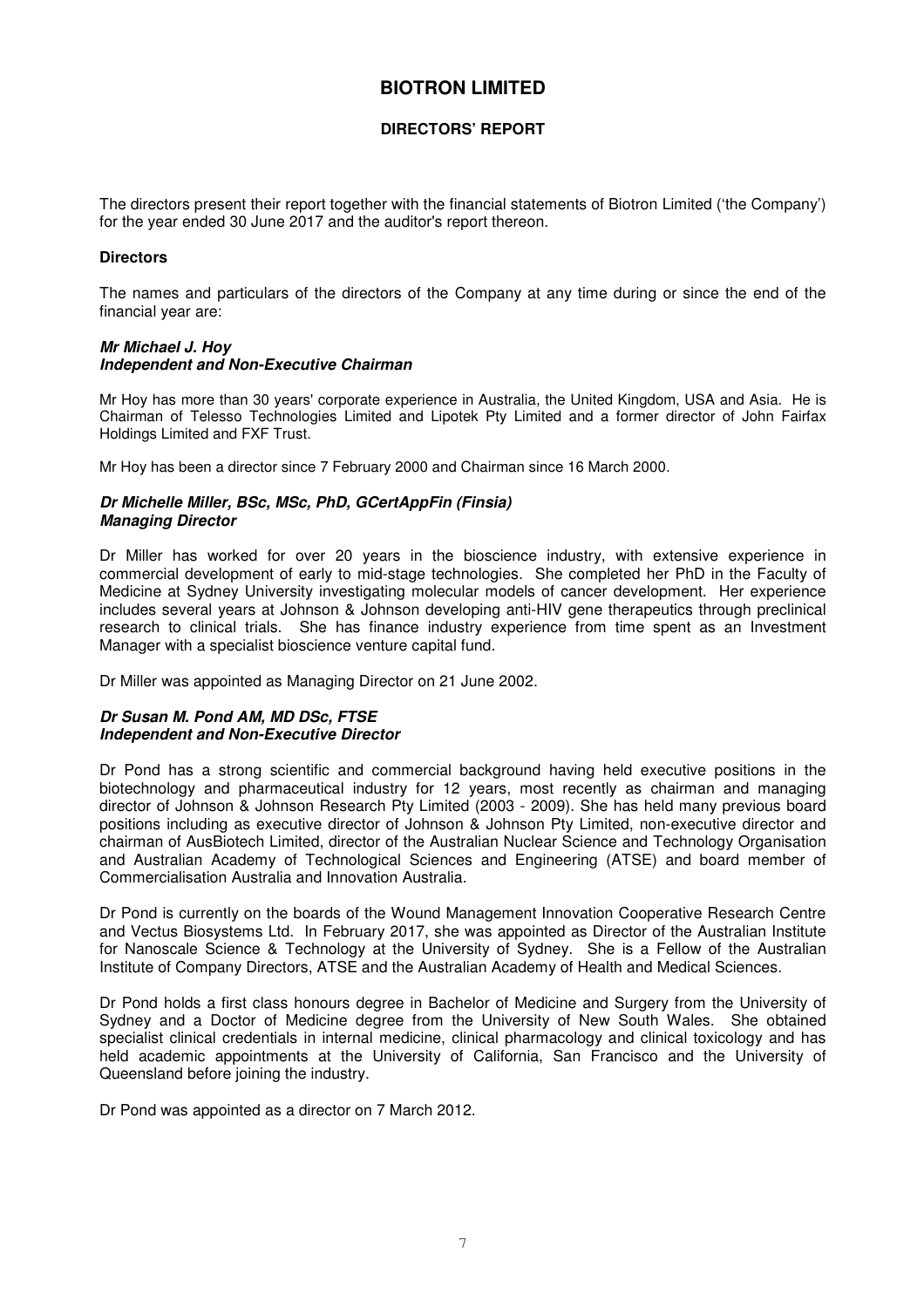#### **DIRECTORS' REPORT**

#### *Mr Robert B. Thomas BEc, MSDIA, SF Fin, FICD Independent and Non-Executive Director*

Mr Thomas has over 35 years' experience in the securities industry, with Potter Partners (now UBS), County NatWest and Citigroup.

He is the chairman of Starpharma Holdings Limited and a director of Aus Bio Limited, REVA Medical Limited and Virgin Australia Limited. He chairs Grahger Retail Securities Pty Ltd and is a director of O'Connell Street Associates Pty Limited.

Mr Thomas has a Bachelor of Economics degree from Monash University (1963 - 1966). He has been a member of the Securities Institute of Australia since 1976 and was appointed as a Fellow to the Institute in 1997. He is a Master Stockbroker and is a Fellow of the Institute of Company Directors.

Mr Thomas was appointed as a director on 7 March 2012.

#### *Dr Denis N. Wade Independent and Non-Executive Director*

Dr Wade has been involved for over 40 years with the development of research based pharmaceuticals and medical devices in both industry and academia. He has been a director of several private and public companies in the healthcare sector, including Heartware Limited and subsequently Heartware International Inc., since December 2004. He was a director and chairman of Gene Shears Pty Limited and, from 1987 until his retirement in 2002, was managing director and chairman of Johnson & Johnson Research Pty Ltd, a research and development company of Johnson & Johnson Inc. He was also a member of the J&J Corporate Office of Science and Technology. Prior to that, Dr Wade was the Foundation Professor of Clinical Pharmacology at the University of New South Wales and served as a member of a number of state and federal bodies related to the drug industry, including the P3 Committee.

He is a former chairman of the Australian Academy National Committee for Pharmacology, the Australasian Society for Clinical and Experimental Pharmacology and Toxicology and a former chairman of the Clinical Pharmacology Section of the International Union of Pharmacology.

Dr Wade holds a first class honours degree in Medicine and Science from the University of Sydney and a Doctorate of Philosophy from the University of Oxford. He was awarded an Honorary Doctorate of Science by the University of New South Wales and is a Fellow of the Royal Australasian College of Physicians and of the Australian Academy of Technological Sciences and Engineering. In 1999 he was made a Member of the Order of Australia.

Dr Wade was appointed as a director on 30 April 2010.

#### *Mr Peter J. Nightingale Company Secretary*

Mr Nightingale graduated with a Bachelor of Economics degree from the University of Sydney and is a member of the Institute of Chartered Accountants in Australia. He has worked as a chartered accountant in both Australia and the USA.

As a director or company secretary Mr Nightingale has, for more than 25 years, been responsible for the financial control, administration, secretarial and in-house legal functions of a number of private and public listed companies in Australia, the USA and Europe including Bolnisi Gold N.L., Callabonna Uranium Limited, Cockatoo Coal Limited, Mogul Mining N.L., Pangea Resources Limited, Perseverance Corporation Limited, Sumatra Copper & Gold plc, Timberline Minerals, Inc. and Valdora Minerals N.L. Mr Nightingale is currently a director of ASX listed Argent Minerals Limited, Collerina Cobalt Limited, Planet Gas Limited and unlisted public companies Nickel Mines Limited and Prospech Limited.

Mr Nightingale has been Company Secretary since 23 February 1999.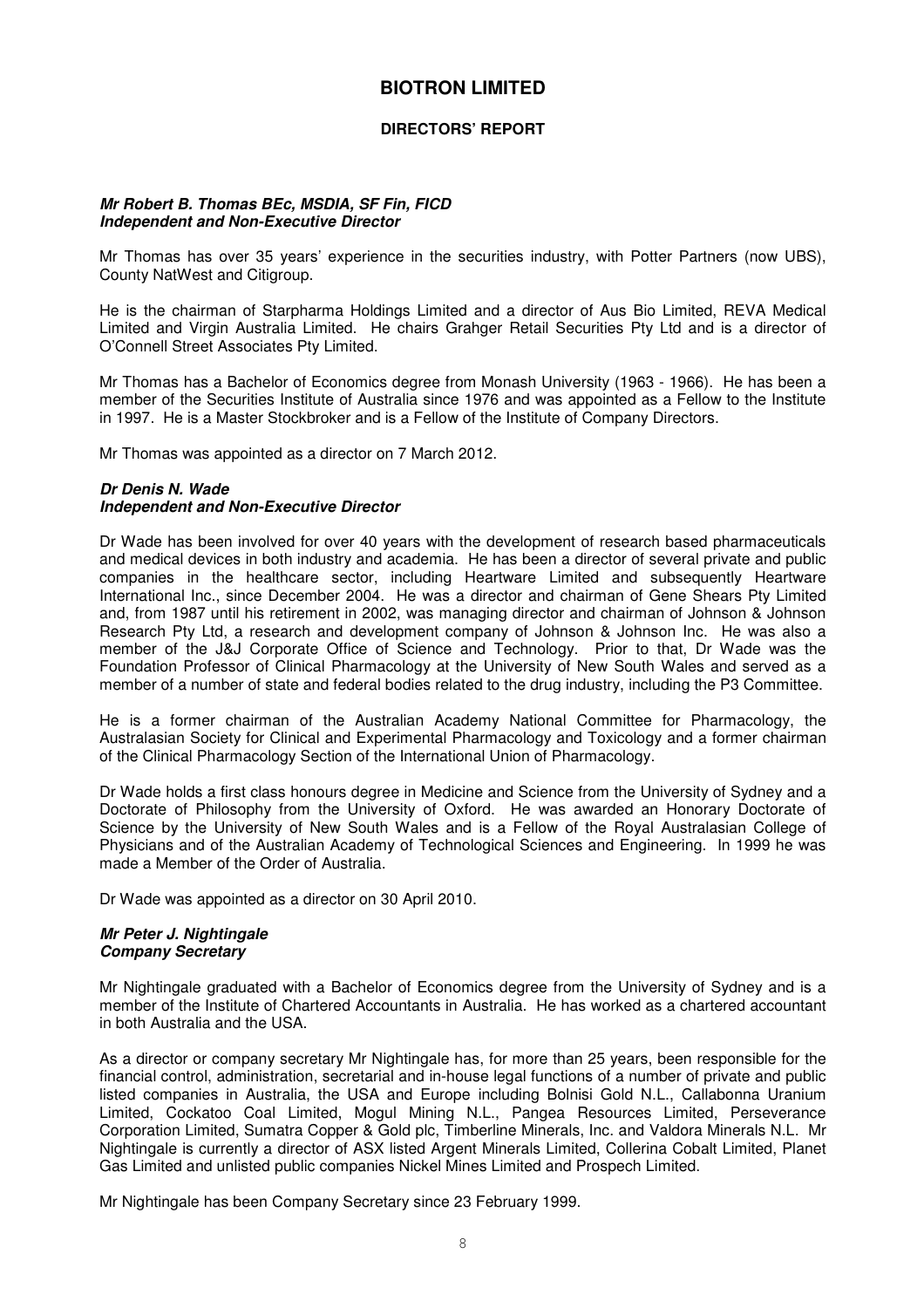#### **DIRECTORS' REPORT**

#### **Directors' Meetings**

The number of directors' meetings held and number of meetings attended by each of the directors of the Company, while they were a director, during the year are:

|                  | <b>Directors' Meetings</b>            |                                           |  |  |  |
|------------------|---------------------------------------|-------------------------------------------|--|--|--|
| <b>Director</b>  | No. of Eligible Meetings<br>to Attend | <b>No. of Meetings</b><br><b>Attended</b> |  |  |  |
| Michael J. Hoy   | 6                                     |                                           |  |  |  |
| Michelle Miller  | 6                                     |                                           |  |  |  |
| Susan M. Pond    | 6                                     |                                           |  |  |  |
| Robert B. Thomas | 6                                     | 5                                         |  |  |  |
| Denis N. Wade    |                                       |                                           |  |  |  |

#### **Directors' Interests**

At the date of this report, the beneficial interests of each director of the Company in the issued share capital of the Company and options, each exercisable to acquire one fully paid ordinary share of the Company are:

|                  | <b>Fully Paid</b><br>Ordinary<br><b>Shares</b> | <b>Options</b> | <b>Option Terms</b><br>(Exercise Price and Term) |
|------------------|------------------------------------------------|----------------|--------------------------------------------------|
| <b>Directors</b> |                                                |                |                                                  |
| Michael J. Hoy   | 6,231,863                                      | 1,246,372      | \$0.06 at any time up to 30 November 2018        |
| Michelle Miller  | 762,500                                        | 512,500        | \$0.06 at any time up to 30 November 2018        |
|                  |                                                | 2,000,000      | \$0.15 at any time up to 30 November 2018        |
|                  |                                                | 3,000,000      | \$0.18 at any time up to 30 November 2018        |
| Susan M. Pond    | 436,197                                        | 87,239         | \$0.06 at any time up to 30 November 2018        |
| Robert B. Thomas | 6,755,929                                      | 1,004,793      | \$0.06 at any time up to 30 November 2018        |
| Denis N. Wade    | 2,046,348                                      | 409,269        | \$0.06 at any time up to 30 November 2018        |

There were no options over unissued ordinary shares granted as compensation to directors or executives of the Company during 2017 and 2016 financial years.

## **Unissued Shares Under Option**

At the date of this report, unissued ordinary shares of the Company under option are:

| <b>Number of Shares</b> | <b>Exercise Price</b> | <b>Expiry Date</b> |
|-------------------------|-----------------------|--------------------|
| 2.000.000               | \$0.15                | 30 November 2018   |
| 3.000.000               | \$0.18                | 30 November 2018   |
| 78,459,963              | \$0.06                | 30 November 2018   |

All options expire on the earlier of their expiry date or termination of the employee's employment provided the exercise period has been reached. In the event that the employment of the option holder is terminated, any options which have not reached their exercise period will lapse and any options which have reached their exercise period may be exercised within three months of the date of termination of employment. Any options not exercised within this three month period will lapse. The persons entitled to exercise the options do not have, by virtue of the options, the right to participate in a share issue of the Company or any other body corporate.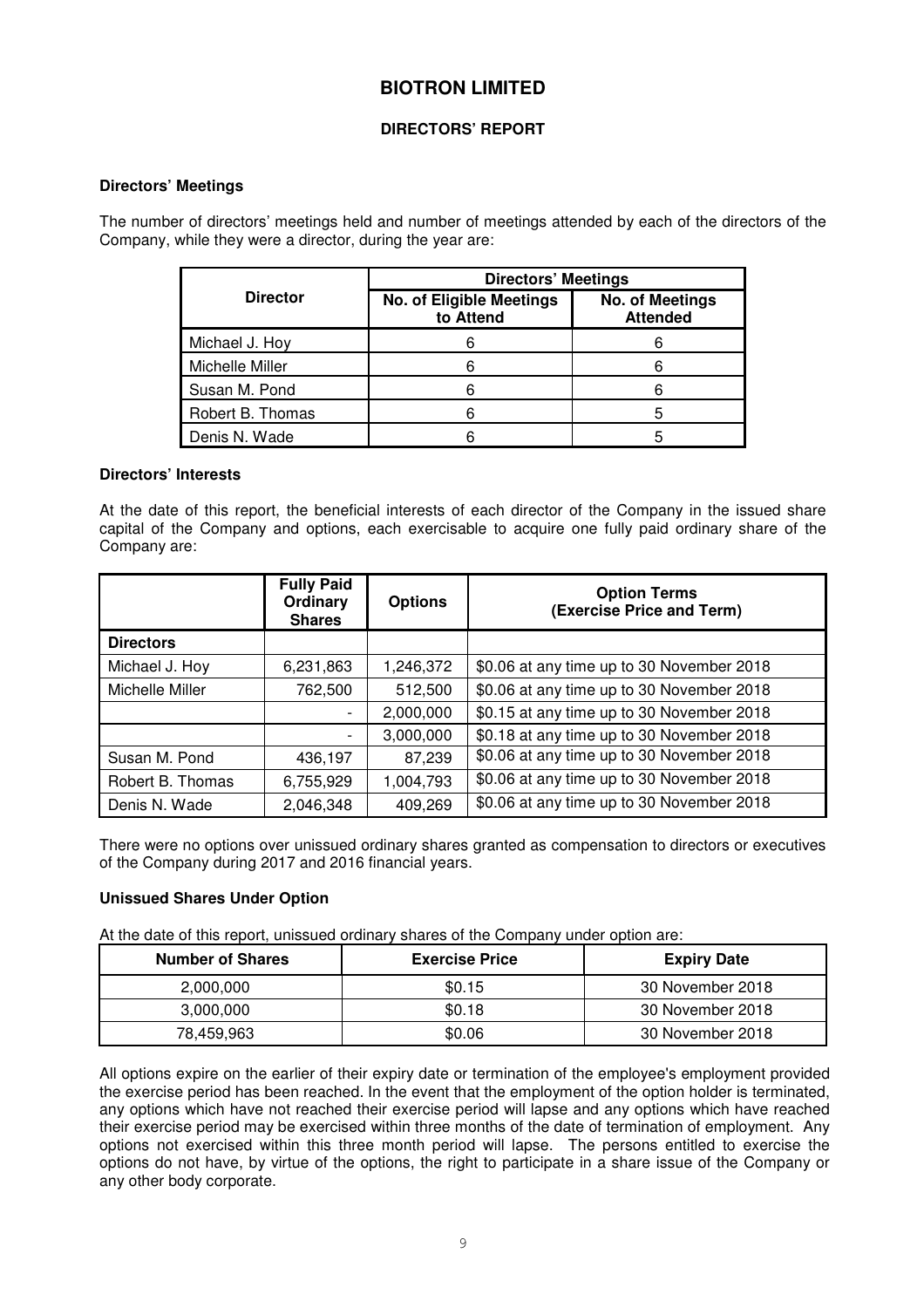#### **DIRECTORS' REPORT**

#### **Shares Issued on Exercise of Options**

During or since the end of the financial year, the Company issued ordinary shares as a result of the exercise of options as follows (there are no amounts unpaid on the shares issued):

| <b>Number of Shares</b> | Amount paid on each share |
|-------------------------|---------------------------|
| 74.519                  | \$0.12                    |

#### **Principal Activities**

The principal activities of the Company during the financial year were the funding and management of intermediate and applied biotechnology research and development projects.

#### **Financial Result and Review of Operations**

The operating loss of the Company for the financial year after income tax was \$3,093,405 (2016 - \$3,004,303 loss).

A review of the Company's operations for the year is set out in the Operating and Financial Review.

#### **Impact of Legislation and Other External Requirements**

There were no changes in environmental or other legislative requirements during the year that have significantly impacted the results or operations of the Company.

#### **Dividends**

The directors recommend that no dividend be paid by the Company. No dividend has been paid or declared since the end of the previous financial year.

#### **State of Affairs**

In the opinion of the directors, there were no significant changes in the state of affairs of the Company that occurred during the year ended 30 June 2017.

#### **Environmental Regulations**

The Company's operations are not subject to significant environmental regulations under Commonwealth or State legislation in relation to its research projects.

#### **Events Subsequent to Balance Date**

There has not arisen in the interval between the end of the financial year and the date of this report any item, transaction or event of a material and unusual nature likely, in the opinion of the directors of the Company, to affect significantly the operations of the Company, the results of those operations, or the state of affairs of the Company in future financial years.

#### **Likely Developments**

During the year ended 30 June 2017, the Company continued to fund and manage its research and development projects. The success of these research projects, which cannot be assessed on the same fundamentals as trading and manufacturing enterprises, will determine future likely developments.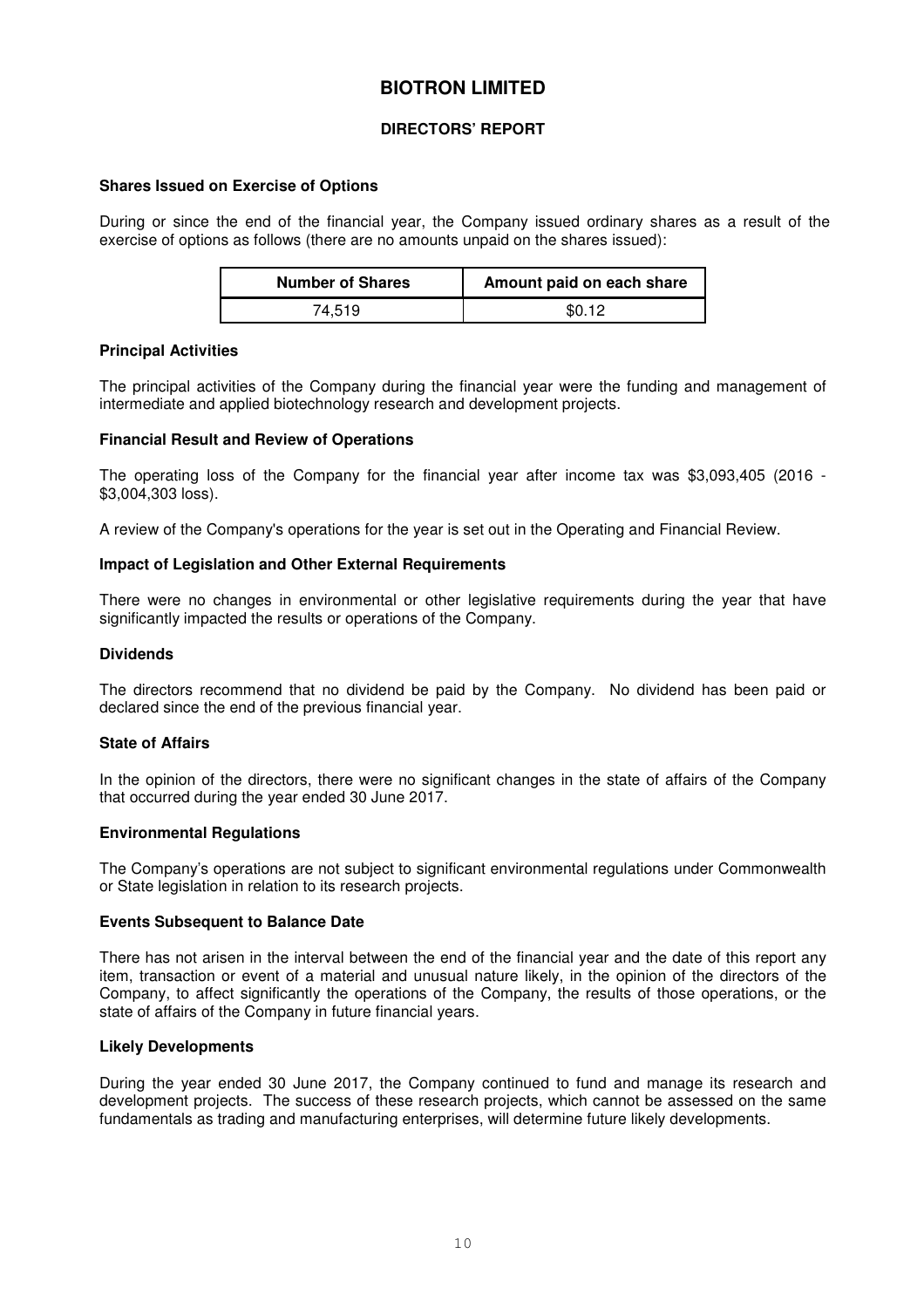#### **DIRECTORS' REPORT**

#### **Indemnification of Officers and Auditors**

During or since the end of the financial year, the Company has not indemnified or made a relevant agreement to indemnify an officer or auditor of the Company against a liability incurred by such an officer or auditor. In addition, the Company has not paid or agreed to pay, a premium in respect of a contract insuring against a liability incurred by an officer or auditor.

#### **Remuneration Report - Audited**

#### *Principles of compensation - Audited*

Key management personnel have authority and responsibility for planning, directing and controlling the activities of the Company. Key management personnel comprise the directors of the Company and the Company Secretary. No other employees have been deemed to be key management personnel.

The policy of remuneration of directors and senior executives is to ensure the remuneration package properly reflects the person's duties and responsibilities, and that remuneration is competitive in attracting, retaining and motivating people of the highest quality. The Board is responsible for reviewing its own performance. The non-executive directors are responsible for evaluating the performance of the executive directors who, in turn, evaluate the performance of all other senior executives. The evaluation process is intended to assess the Company's business performance, whether long term strategic objectives are being achieved and the achievement of individual performance objectives.

Remuneration generally comprises salary and superannuation. Longer term incentives are able to be provided through the Company's Incentive Option Plan which acts to align the directors and senior executives' actions with the interests of the shareholders. The vesting conditions of options issued under the plan are based on a minimum service periods being achieved.

In the event that the employment or office of the option holder is terminated, any options which have not reached their exercise period will lapse and any options which have reached their exercise period may be exercised within three months of the date of termination of employment. Any options not exercised within this three month period will lapse. The remuneration disclosed below represents the cost to the Company for the services provided under these arrangements.

No directors or senior executives receive performance related remuneration.

The number of options that had vested as at 30 June 2017 is 2,000,000. No options were granted as remuneration during the year and 5,000,000 unlisted options granted to Michelle Miller expired during 2016 financial year.

There were no remuneration consultants used by the Company during the year ended 30 June 2017 or in the prior year.

#### *Consequences of performance on shareholder wealth - Audited*

In considering the Company's performance and benefits for shareholders wealth, the Board have regard to the following indices in respect of the current financial year and the previous four financial years.

|                                                              | 2017        | 2016        | 2015        | 2014        | 2013          |
|--------------------------------------------------------------|-------------|-------------|-------------|-------------|---------------|
| Net loss attributable to<br>equity holders of the<br>Company | \$3,093,405 | \$3,004,303 | \$2,723,221 | \$3,085,814 | \$3,850,745   |
| Dividends paid                                               |             |             |             |             |               |
| Change in share price                                        | (4.0) cents | (7.0) cents | 3.0 cents   | 2.0 cents   | $(2.0)$ cents |

The overall level of key management personnel's compensation is assessed on the basis of market conditions, status of the Company's projects, and financial performance of the Company.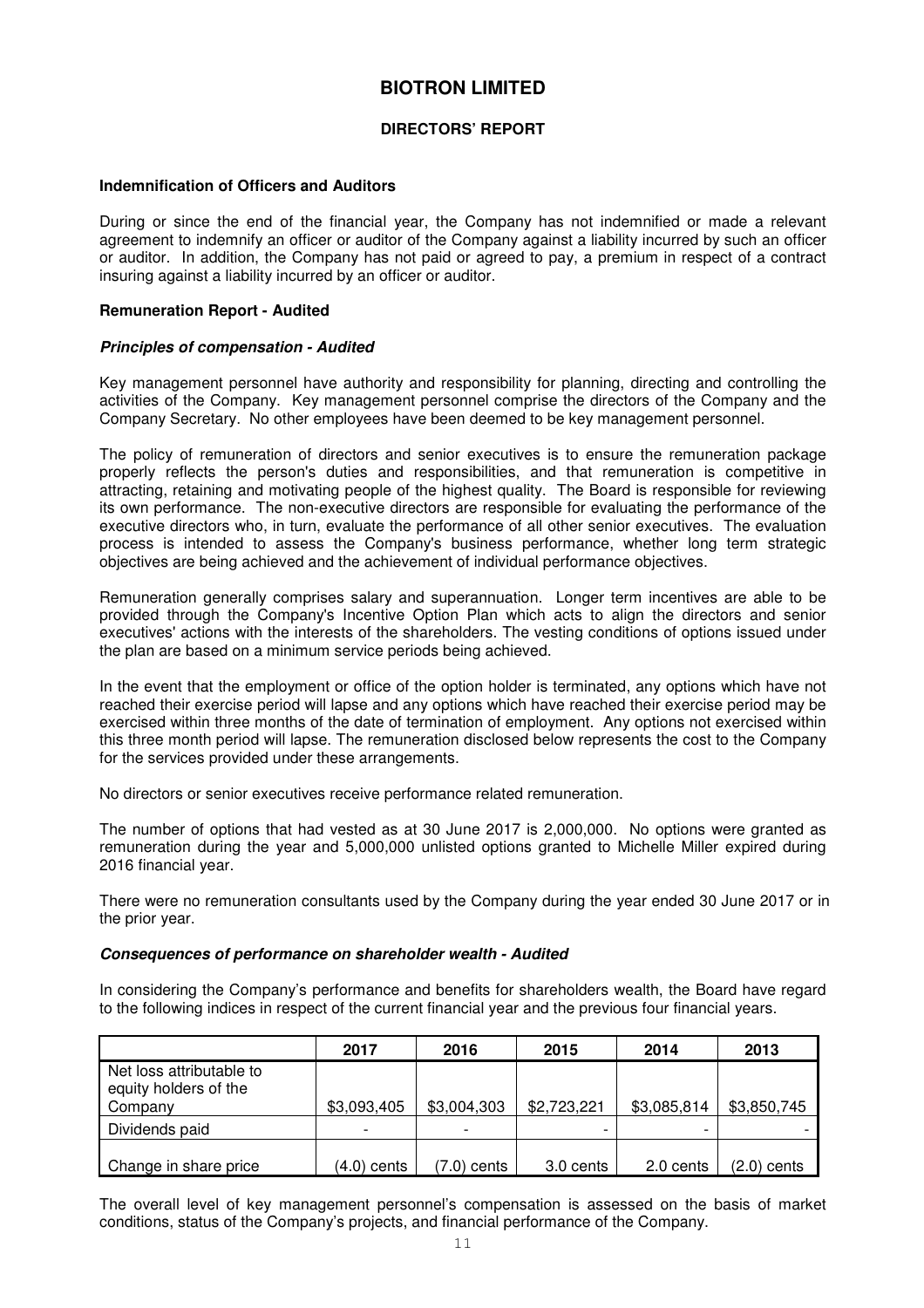## **DIRECTORS' REPORT**

#### **Remuneration Report - Audited (continued)**

#### *Details of remuneration for the year ended 30 June 2017 - Audited*

Details of director and senior executive remuneration and the nature and amount of each major element of the remuneration of each director of the Company, and other key management personnel of the Company are set out below:

|                         | Year | Primary<br><b>Fees</b> | Superannuation Share Based | <b>Payments</b><br>- Options | <b>Other</b><br>Long Term | <b>Total</b> | Value of<br><b>Options</b><br>as a % of |
|-------------------------|------|------------------------|----------------------------|------------------------------|---------------------------|--------------|-----------------------------------------|
|                         |      | \$                     | \$                         | \$                           | \$                        | \$           | Remuneration                            |
| <b>Directors</b>        |      |                        |                            |                              |                           |              |                                         |
| Non-executive           |      |                        |                            |                              |                           |              |                                         |
| Michael J. Hoy          | 2017 | 68,807                 | 6,537                      | $\overline{\phantom{0}}$     | $\overline{a}$            | 75,344       |                                         |
| (Chairman)              | 2016 | 68,807                 | 6,537                      | $\overline{\phantom{0}}$     | -                         | 75,344       |                                         |
| Susan M. Pond           | 2017 | 36,697                 | 3,486                      | $\overline{\phantom{0}}$     | $\overline{a}$            | 40,183       |                                         |
|                         | 2016 | 36,697                 | 3,486                      | $\overline{\phantom{0}}$     | $\overline{a}$            | 40,183       |                                         |
| Robert B. Thomas        | 2017 | 36,697                 | 3,486                      | -                            | $\overline{a}$            | 40,183       |                                         |
|                         | 2016 | 36,697                 | 3,486                      | $\overline{\phantom{0}}$     | $\overline{a}$            | 40,183       |                                         |
| Denis N. Wade           | 2017 | 36,697                 | 3,486                      | $\overline{\phantom{0}}$     | $\overline{a}$            | 40,183       |                                         |
|                         | 2016 | 36,697                 | 3,486                      | $\overline{\phantom{0}}$     | $\overline{a}$            | 40,183       |                                         |
| Executive               |      |                        |                            |                              |                           |              |                                         |
| Michelle Miller         | 2017 | 302,548                | 28,500                     | 31,521                       | 5,525                     | 368,094      | 9%                                      |
| (Managing<br>Director)  | 2016 | 325,383                | 29,048                     | 42,902                       | 5,096                     | 402,429      | 11%                                     |
|                         |      |                        |                            |                              |                           |              |                                         |
| <b>Executives</b>       |      |                        |                            |                              |                           |              |                                         |
| Peter J.<br>Nightingale | 2017 | 75,000                 |                            |                              |                           | 75,000       |                                         |
| (Company<br>Secretary)  | 2016 | 75,000                 |                            |                              |                           | 75,000       |                                         |

No bonuses were paid during the financial year and no performance based components of remuneration exist. The Company employed no other key management personnel.

#### *Options granted as compensation - Audited*

Details of options granted as compensation to each key management person:

| <b>Director</b> | <b>Grant Date</b> | Number of<br><b>Options</b><br>Granted | <b>Fair Value</b><br>at Grant Date | <b>Option Terms</b><br>(Exercise Price and Term) |
|-----------------|-------------------|----------------------------------------|------------------------------------|--------------------------------------------------|
|                 |                   |                                        |                                    | \$0.15 at any time to 30                         |
| Michelle Miller | 25 November 2015  | 1,000,000                              | \$17,900                           | November 2018                                    |
|                 |                   |                                        |                                    | \$0.15 at any time from                          |
|                 |                   |                                        |                                    | 30 November 2016 up to 30                        |
| Michelle Miller | 25 November 2015  | 1,000,000                              | \$17,900                           | November 2018                                    |
|                 |                   |                                        |                                    | \$0.18 at any time from                          |
|                 |                   |                                        |                                    | 30 November 2017 up to 30                        |
| Michelle Miller | 25 November 2015  | 3,000,000                              | \$48,900                           | November 2018                                    |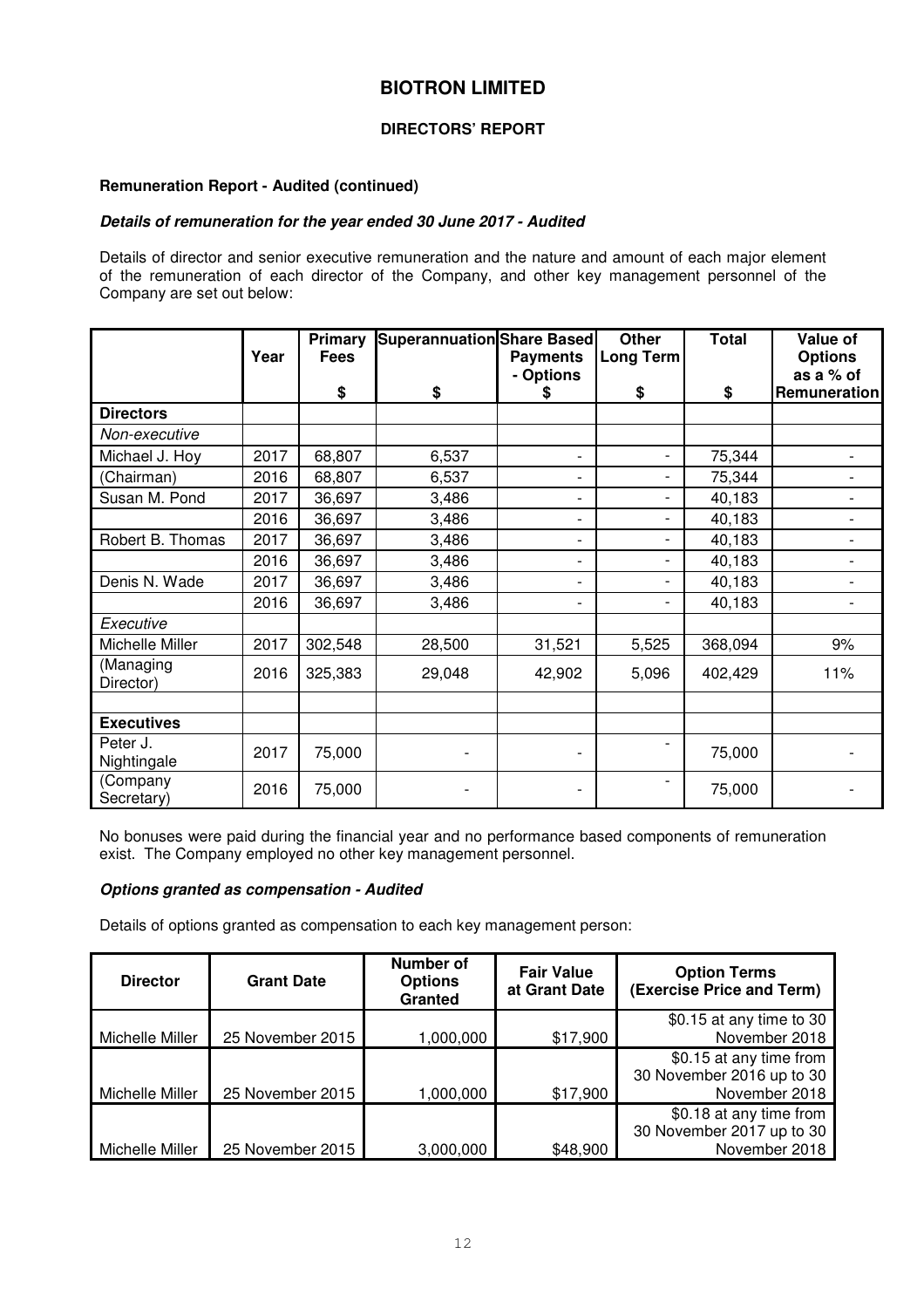## **DIRECTORS' REPORT**

#### **Remuneration Report - Audited (continued)**

The fair value of the options at grant date was determined based on Black- Scholes formula. The model inputs of the options issued, were the Company's share price of \$0.046 at the grant date, a volatility factor of 100% based on historic share price performance, a risk free rate of 2.11% based on the 10 year government bond rate and no dividends paid.

No options were granted during the 2017 and 2016 financial years. The number of options that vested as at 30 June 2017 is 2,000,000 (2016 - 1,000,000) and 5,000,000 options lapsed during 2016 financial year. No options lapsed during 2017 financial year.

#### *Modification of terms of equity-settled share-based payment transactions - Audited*

No terms of equity-settled share-based payment transactions (including options granted as compensation to a key management person) have been altered or modified by the Company during the 2017 financial year.

#### *Exercise of options granted as compensation - Audited*

There were no shares issued on the exercise of options previously granted as compensation during the 2017 and 2016 financial years.

#### *Analysis of options and rights over equity instruments granted as compensation - Audited*

All options refer to options over ordinary shares of Biotron Limited, which are exercisable on a one-forone basis.

|                 | <b>Options granted</b> |                  |                     |                        |                                                  |
|-----------------|------------------------|------------------|---------------------|------------------------|--------------------------------------------------|
| <b>Director</b> | <b>Number</b>          | <b>Date</b>      | % vested<br>in year | % forfeited in<br>year | <b>Financial year</b><br>in which grant<br>vests |
| Michelle Miller | .000,000 ا             | 25 November 2015 | 100%                |                        | 1 July 2015                                      |
|                 | 000,000,               | 25 November 2015 | 100%                |                        | 1 July 2016                                      |
|                 | 3,000,000              | 25 November 2015 |                     |                        | 1 July 2017                                      |

The number of options that had vested as at 30 June 2017 is 2,000,000 (2016 - 1,000,000). No options were granted subsequent to year end.

#### *Analysis of movements in options - Audited*

| <b>Director</b> | Granted in the year | <b>Valuation of options</b><br>exercised in the year | Lapsed in the year |
|-----------------|---------------------|------------------------------------------------------|--------------------|
| Michelle Miller |                     |                                                      |                    |

#### *Options and rights over equity instruments - Audited*

The movement during the reporting period in the number of options over ordinary shares in the Company held directly, indirectly or beneficially, by each key management person, including their personally related entities, is as follows: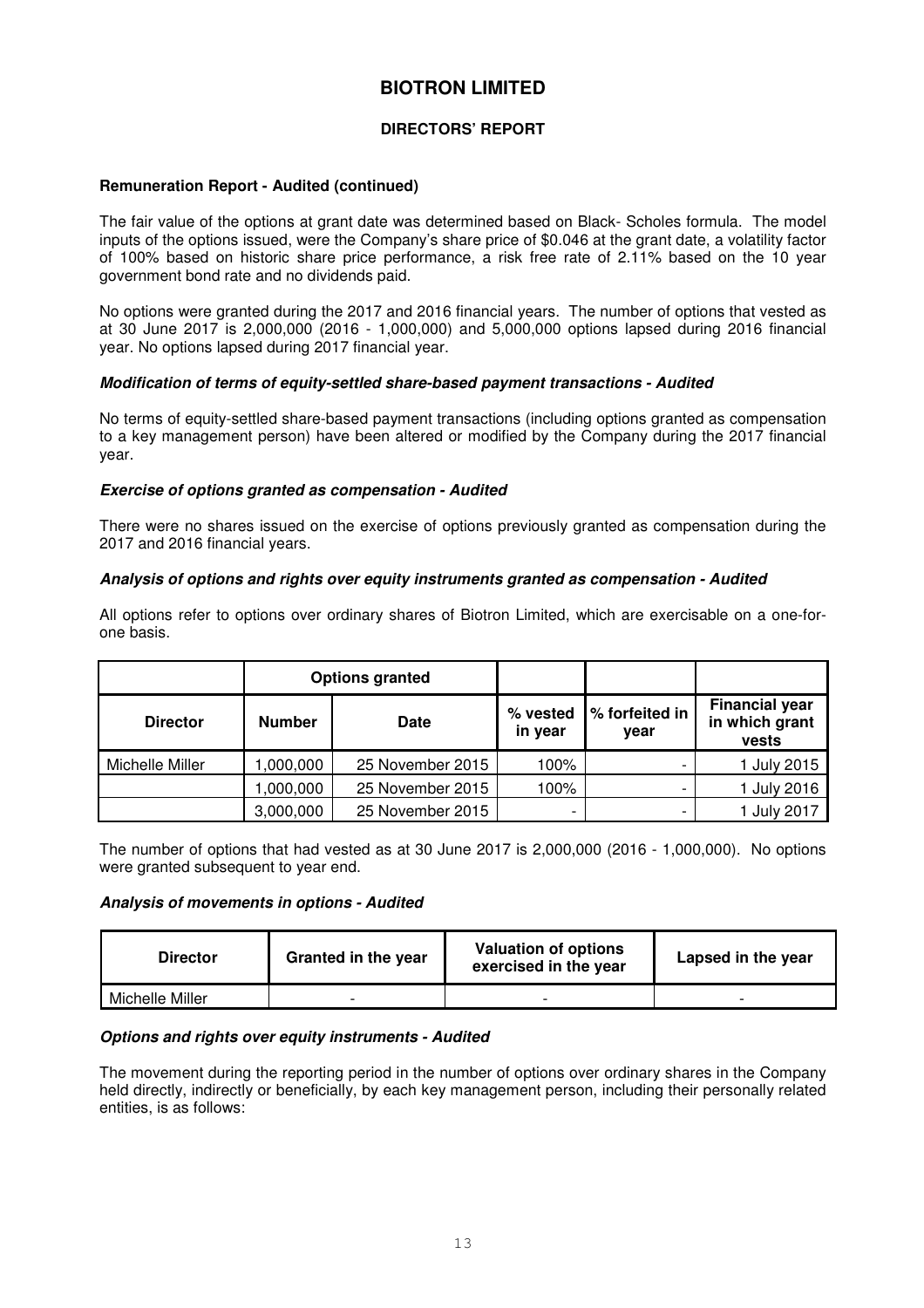#### **DIRECTORS' REPORT**

#### **Remuneration Report - Audited (continued)**

#### *Option holdings 2017 - Audited*

|                      | Held at<br><b>July 2016</b> | Granted/<br><b>Purchased</b> | <b>Exercised</b> | <b>Expired</b> | <b>Held at</b><br>30 June<br>2017 | <b>Vested and</b><br>exercisable<br>at 30 June 2017 |
|----------------------|-----------------------------|------------------------------|------------------|----------------|-----------------------------------|-----------------------------------------------------|
| <b>Directors</b>     |                             |                              |                  |                |                                   |                                                     |
| Michael J. Hoy       | 700,961                     | 1,246,372                    | -                | 700,961        | 1,246,372                         | 1,246,372                                           |
| Michelle Miller      | 5,000,000                   | 512,500                      | -                |                | 5,512,500                         | 2,512,500                                           |
| Susan M. Pond        | 55,556                      | 87,239                       | -                | 55,556         | 87,239                            | 87,239                                              |
| Robert B. Thomas     | 1,237,038                   | 1,004,793                    | -                | 1,237,038      | 1,004,793                         | 1,004,793                                           |
| Denis N. Wade        | 273,977                     | 409,269                      | -                | 273,977        | 409,269                           | 409,269                                             |
|                      |                             |                              |                  |                |                                   |                                                     |
| <b>Executives</b>    |                             |                              |                  |                |                                   |                                                     |
| Peter J. Nightingale | 1,151,924                   | ۰                            |                  | 1,151,924      |                                   |                                                     |

i Purchased as part of the pro-rata renounceable rights issue to shareholders.

#### *Loans to key management personal and their related parties - Audited*

There were no loans made to key management personnel or their related parties during the 2017 and 2016 financial years and no amounts were outstanding at 30 June 2017 (2016 - \$nil).

#### *Other transactions with key management personnel - Audited*

The following key management person holds a position in another entity that results in them having control or joint control over the financial or operating policies of that entity, and this entity transacted with the Company during the year as follows:

• During the year ended 30 June 2017, Peter J. Nightingale had a controlling interest in an entity, MIS Corporate Pty Limited, which provided full administrative services, including rental accommodation, administrative staff, services and supplies, to the Company. Fees paid to MIS Corporate Pty Limited during the year amounted to \$144,000 (2016 - \$144,000). There were no outstanding amounts at 30 June 2017 (2016 - \$nil).

#### *Movements in shares - Audited*

The movement during the reporting period in the number of ordinary shares in the Company held directly, indirectly or beneficially, by each key management person, including their personally-related entities, is as follows: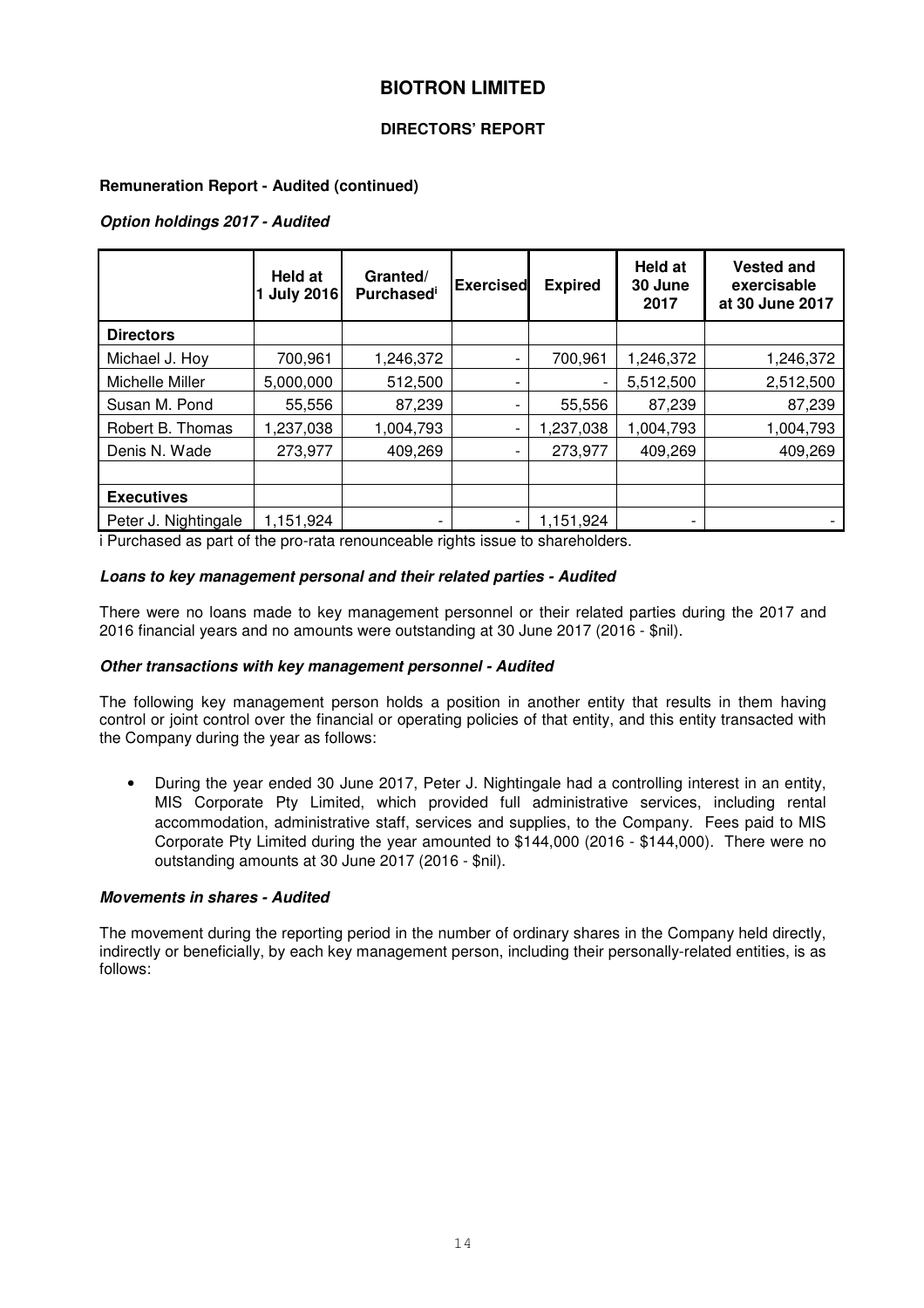#### **DIRECTORS' REPORT**

#### **Remuneration Report - Audited (continued)**

#### *Fully paid ordinary shareholdings and transactions 2017 - Audited*

|                      | Held at<br><b>July 2016</b> | <b>Purchased</b>         | <b>Received on</b><br>exercise of<br>options | <b>Sales</b> | Held at<br>30 June 2017 |
|----------------------|-----------------------------|--------------------------|----------------------------------------------|--------------|-------------------------|
| <b>Directors</b>     |                             |                          |                                              |              |                         |
| Michael J. Hoy       | 4,985,491                   | 1,246,372                |                                              |              | 6,231,863               |
| Michelle Miller      |                             | 762,500                  | ۰                                            |              | 762,500                 |
| Susan M. Pond        | 348,958                     | 87,239                   |                                              |              | 436,197                 |
| Robert B. Thomas     | 5,395,207                   | 1,360,722                |                                              |              | 6,755,929               |
| Denis N. Wade        | 1,637,079                   | 409,269                  |                                              | -            | 2,046,348               |
|                      |                             |                          |                                              |              |                         |
| <b>Executives</b>    |                             |                          |                                              |              |                         |
| Peter J. Nightingale | 5,760,416                   | $\overline{\phantom{0}}$ |                                              |              | 5,760,416               |

#### *Service contracts - Audited*

In accordance with best practice corporate governance, the Company provided each key management personnel with a letter detailing the terms of appointment, including their remuneration.

#### *Non-executive directors - Audited*

Total compensation for all non-executive directors is determined by the Board based on market conditions.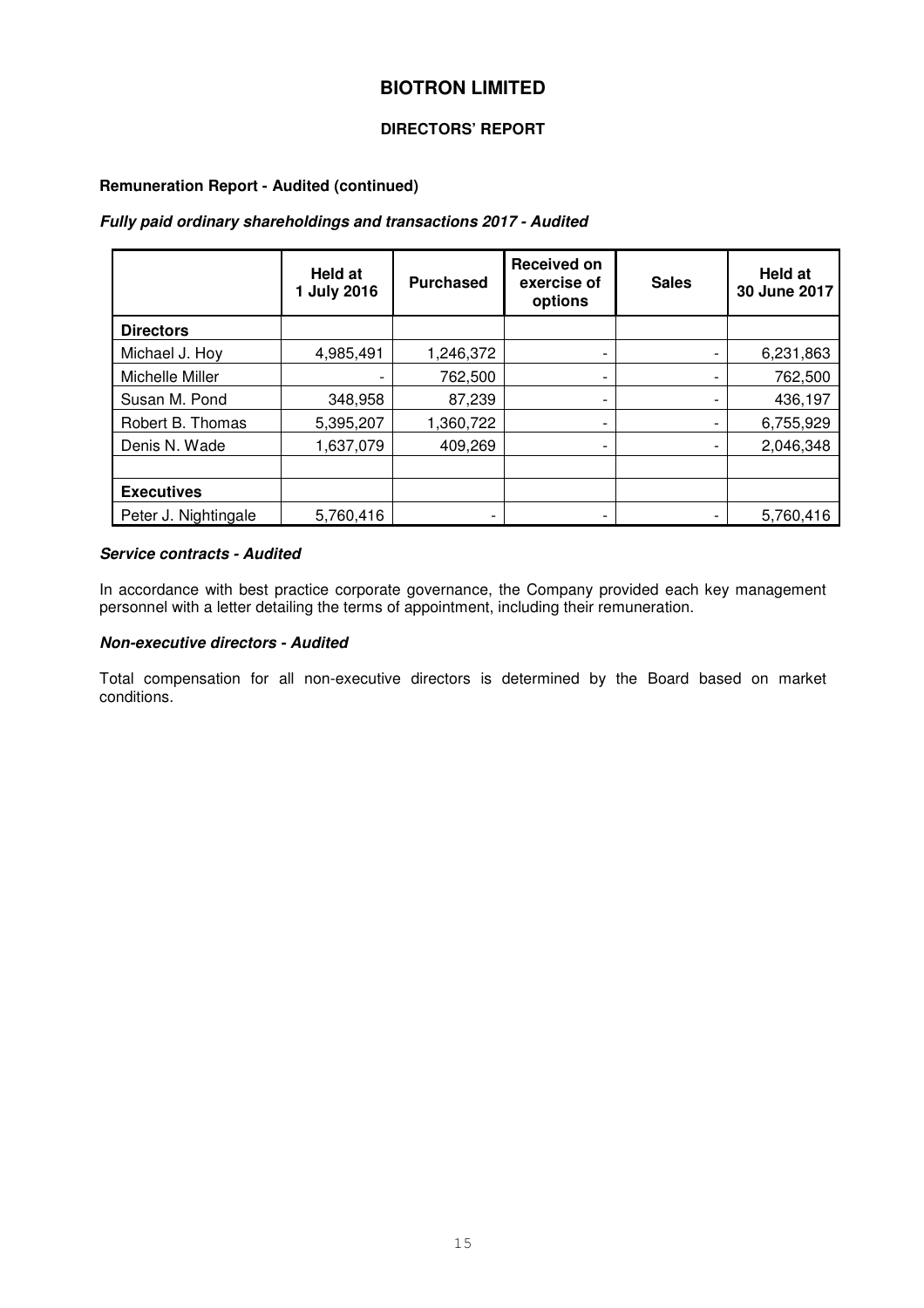#### **DIRECTORS' REPORT**

#### **Non-audit Services**

During the year KPMG, the Company's auditor, performed no other services in addition to their statutory duties.

A copy of the auditors' independence declaration as required under Section 307C of the *Corporations Act 2001* is included in the Directors' Report.

Details of the amounts paid and accrued to the auditor of the Company, KPMG, and its related practices for audit and non-audit services provided during the year are set out below.

|                                                                        | 2017   | 2016<br>S |
|------------------------------------------------------------------------|--------|-----------|
| <b>Statutory audit</b><br>Audit and review of financial reports - KPMG | 46.850 | 43.400    |
|                                                                        |        |           |

#### **Lead Auditor's Independence Declaration**

The Lead Auditor's Independence Declaration is set out on page 17 and forms part of the Directors' Report for the year ended 30 June 2017.

This report has been signed in accordance with a resolution of the directors and is dated 28 August 2017:

 $\mathbf{f}$  $100$ 

mmile

**Michael J. Hoy Michelle Miller Managing Director**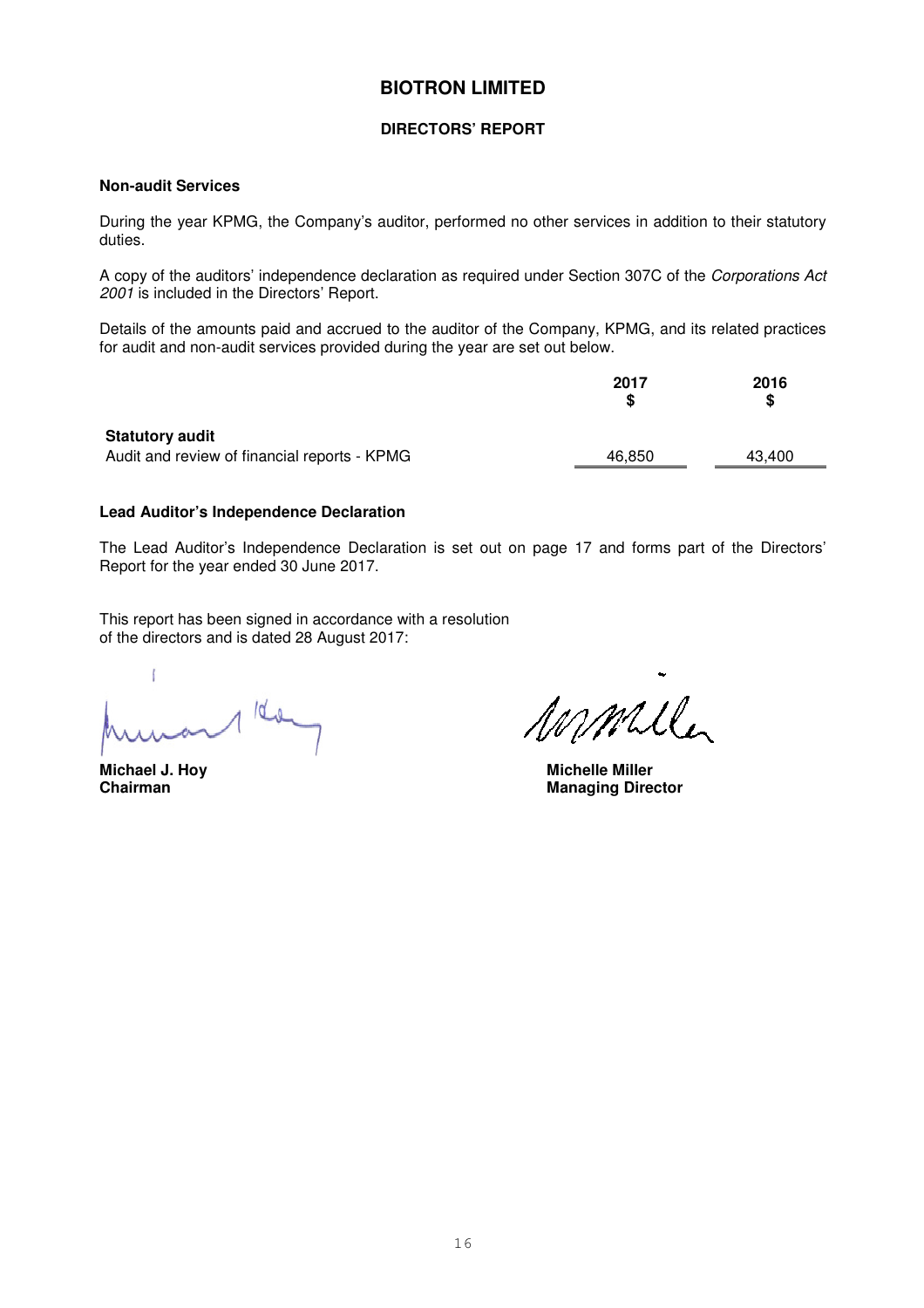

# Lead Auditor's Independence Declaration under Section 307C of the Corporations Act 2001

## To the Directors of Biotron Limited

I declare that, to the best of my knowledge and belief, in relation to the audit of Biotron Limited for the financial year ended 30 June 2017 there have been:

- i. no contraventions of the auditor independence requirements as set out in the *Corporations Act 2001* in relation to the audit; and
- ii. no contraventions of any applicable code of professional conduct in relation to the audit.

KPMG Stephen Board *Partner*  Brisbane 28 August 2017

17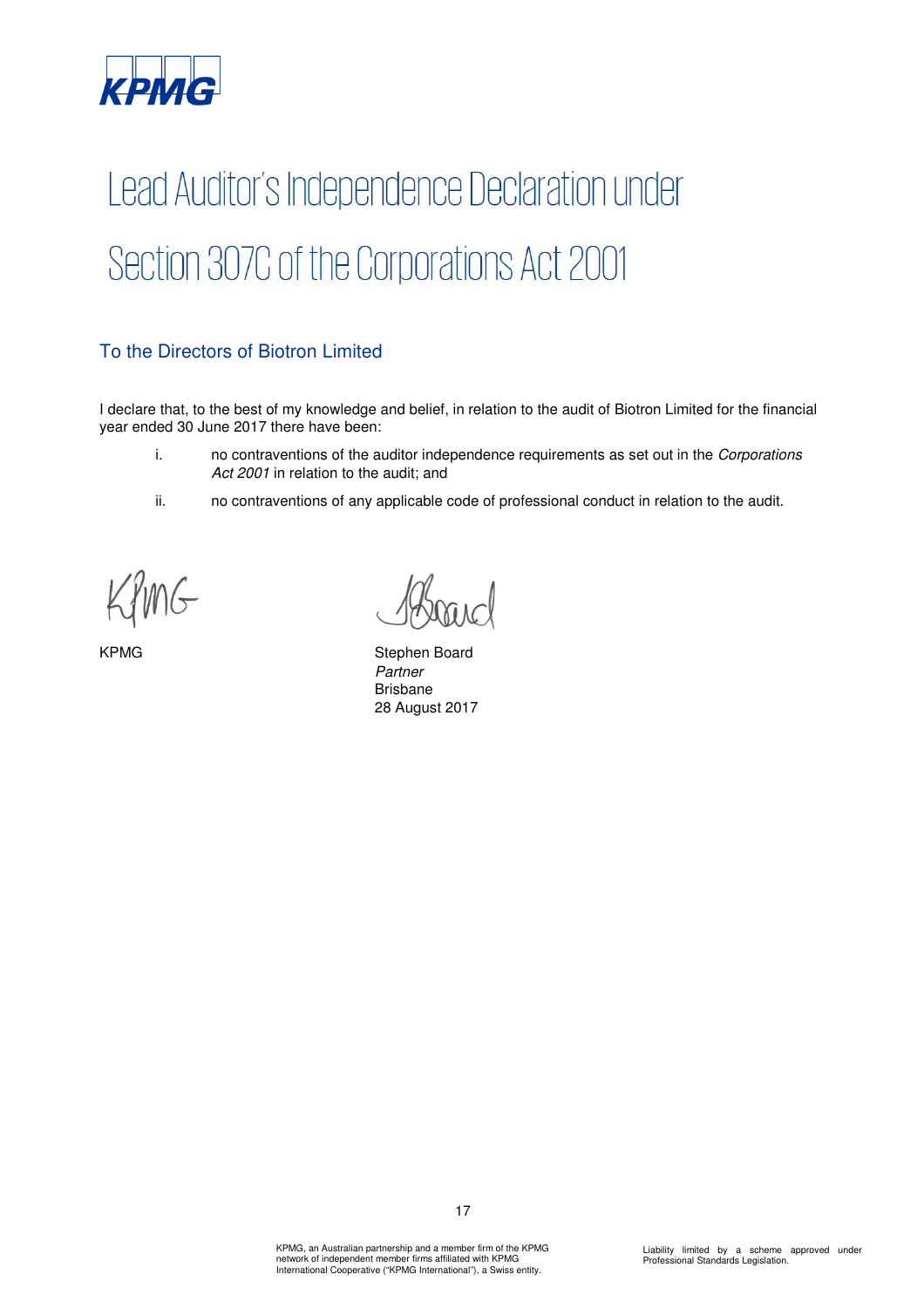#### **STATEMENT OF PROFIT OR LOSS AND OTHER COMPREHENSIVE INCOME FOR THE YEAR ENDED 30 JUNE 2017**

|                                          | <b>Notes</b>   | 2017           | 2016          |
|------------------------------------------|----------------|----------------|---------------|
|                                          |                | \$             | \$            |
| <b>Continuing operations</b>             |                |                |               |
| Other income                             | 5              | 1,659,479      | 1,548,185     |
|                                          |                |                |               |
| Administration and consultants' expenses |                | (241,960)      | (225, 250)    |
| Depreciation                             | 11             | (13,074)       | (15, 457)     |
| Employee and director expenses           |                | (826, 501)     | (850, 813)    |
| Direct research and development expenses | 6              | (3, 155, 423)  | (3, 132, 197) |
| Rent and outgoings expenses              |                | (76, 849)      | (62, 686)     |
| Travel expenses                          |                | (82, 507)      | (36, 404)     |
| Other expenses from ordinary activities  |                | (386, 216)     | (306, 046)    |
| Operating loss before financing income   |                | (3, 123, 051)  | (3,080,668)   |
|                                          |                |                |               |
| Interest income                          |                | 29,646         | 76,365        |
| Net financing income                     |                | 26,646         | 76,365        |
|                                          |                |                |               |
| Loss before tax                          |                | (3,093,405)    | (3,004,303)   |
|                                          |                |                |               |
| Income tax expense                       | 9              |                |               |
| Loss for the year                        |                | (3,093,405)    | (3,004,303)   |
| Other comprehensive income               |                |                |               |
| Total comprehensive loss for the year    |                | (3,093,405)    | (3,004,303)   |
|                                          |                |                |               |
| Basic and diluted loss per share (cents) | $\overline{7}$ | $(0.93)$ cents | (0.96) cents  |

The above Statement of Profit or Loss and Other Comprehensive Income should be read in conjunction with the accompanying notes.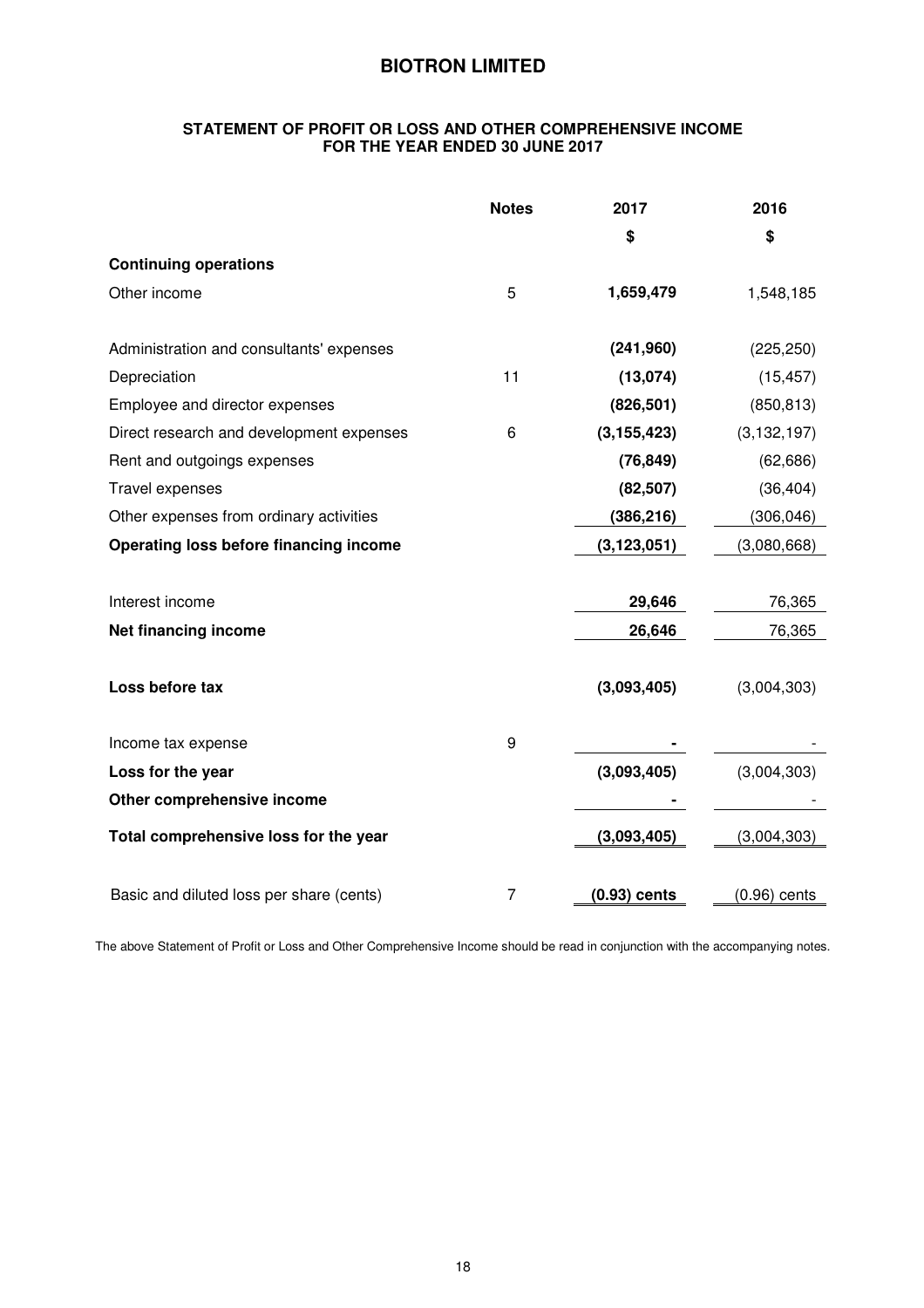#### **STATEMENT OF FINANCIAL POSITION AS AT 30 JUNE 2017**

|                                  | <b>Notes</b> | 2017           | 2016           |
|----------------------------------|--------------|----------------|----------------|
|                                  |              | \$             | \$             |
| <b>Current assets</b>            |              |                |                |
| Cash and cash equivalents        | 8            | 1,987,384      | 3,418,453      |
| Other assets                     | 10           | 42,730         | 27,755         |
| <b>Total current assets</b>      |              | 2,030,114      | 3,446,208      |
| <b>Non-current assets</b>        |              |                |                |
| Plant and equipment              | 11           | 29,496         | 37,075         |
| <b>Total non-current assets</b>  |              | 29,496         | 37,075         |
| <b>Total assets</b>              |              | 2,059,610      | 3,483,283      |
| <b>Current liabilities</b>       |              |                |                |
| Trade and other payables         | 12           | 367,671        | 115,959        |
| Employee entitlements            | 13           | 251,839        | 230,357        |
| <b>Total current liabilities</b> |              | 619,510        | 346,316        |
| <b>Total liabilities</b>         |              | 619,510        | 346,316        |
| <b>Net assets</b>                |              | 1,440,100      | 3,136,967      |
| <b>Equity</b>                    |              |                |                |
| <b>Issued capital</b>            | 14           | 40,325,345     | 39,163,122     |
| Reserves                         | 14           | 278,419        | 860,729        |
| <b>Accumulated losses</b>        |              | (39, 163, 664) | (36, 886, 884) |
| <b>Total equity</b>              |              | 1,440,100      | 3,136,967      |

The above Statement of Financial Position should be read in conjunction with the accompanying notes.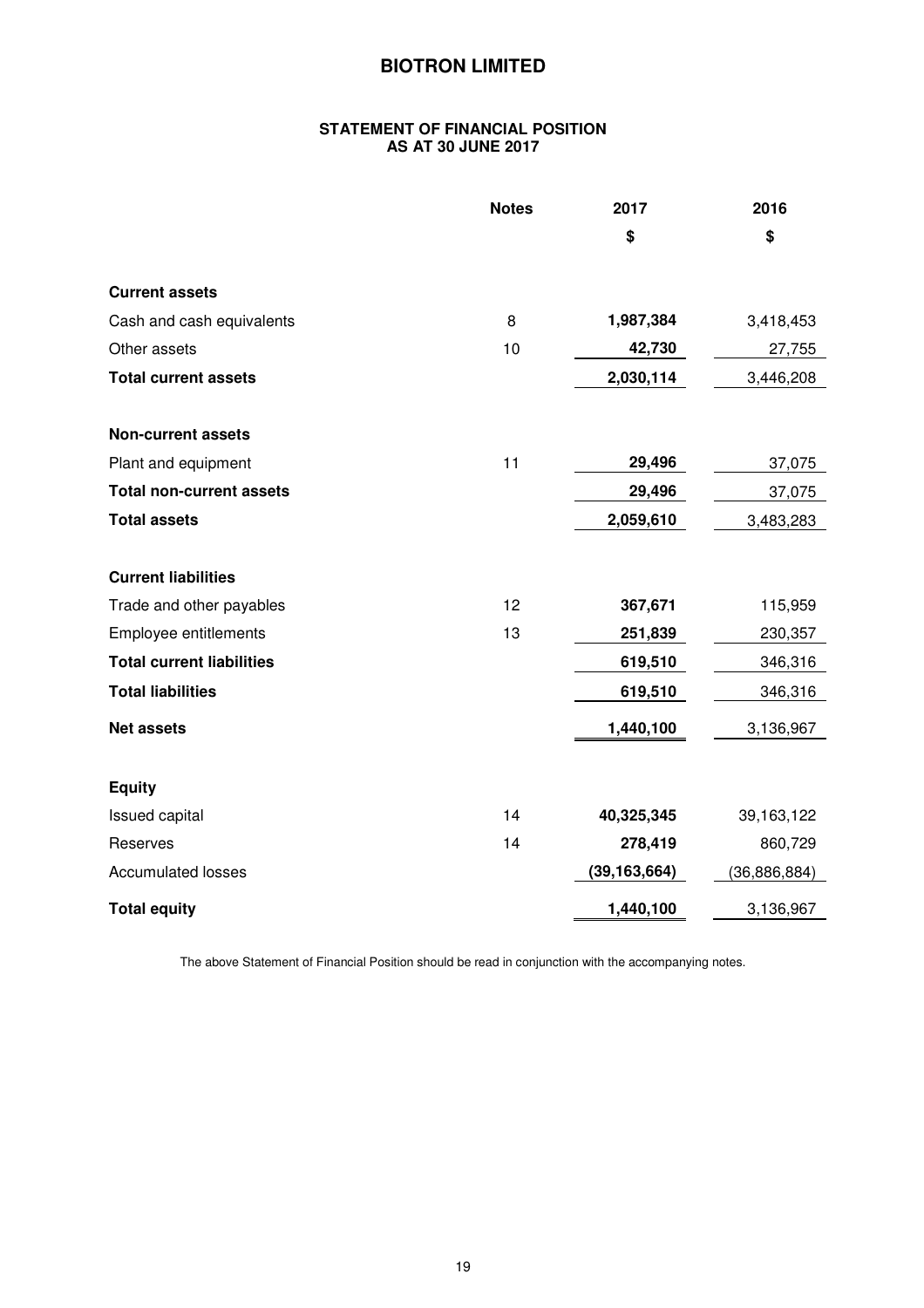#### **STATEMENT OF CHANGES IN EQUITY FOR THE YEAR ENDED 30 JUNE 2017**

## **Attributable to equity holders of the**

| Company                                                                                                   | <b>Notes</b> | <b>Issued</b><br><b>Capital</b> | Option<br><b>Reserves</b> | <b>Accumulated</b><br><b>Losses</b> | <b>Total</b> |
|-----------------------------------------------------------------------------------------------------------|--------------|---------------------------------|---------------------------|-------------------------------------|--------------|
|                                                                                                           |              | \$                              | \$                        | \$                                  | \$           |
| Balance at 1 July 2015<br>Total comprehensive income for the<br>year                                      |              | 37,207,759                      | 1,339,848                 | (34, 404, 581)                      | 4,143,026    |
| Loss for the year                                                                                         |              |                                 |                           | (3,004,303)                         | (3,004,303)  |
| Other comprehensive income                                                                                |              |                                 |                           |                                     |              |
| Total comprehensive loss for the year                                                                     |              |                                 |                           | (3,004,303)                         | (3,004,303)  |
| Transactions with owners, recorded<br>directly in equity<br>Contribution by and distribution to<br>owners |              |                                 |                           |                                     |              |
| Ordinary shares/options issued                                                                            |              | 2,000,158                       |                           |                                     | 2,000,158    |
| Cost of shares issued                                                                                     |              | (44, 816)                       |                           |                                     | (44, 816)    |
| Share based payment                                                                                       |              |                                 | 42,902                    |                                     | 42,902       |
| Transfer of expired options                                                                               |              |                                 | (522,000)                 | 522,000                             |              |
| Exercise of options                                                                                       |              | 21                              | (21)                      |                                     |              |
| Balance at 30 June 2016                                                                                   | 14           | 39,163,122                      | 860,729                   | (36, 886, 884)                      | 3,136,967    |
| Balance at 1 July 2016<br>Total comprehensive income for the<br>year                                      |              | 39,163,122                      | 860,729                   | (36, 886, 884)                      | 3,136,967    |
| Loss for the year                                                                                         |              |                                 |                           | (3,093,405)                         | (3,093,405)  |
| Other comprehensive income                                                                                |              |                                 |                           |                                     |              |
| Total comprehensive loss for the year                                                                     |              |                                 |                           | (3,093,405)                         | (3,093,405)  |
| Transactions with owners, recorded<br>directly in equity<br>Contribution by and distribution to<br>owners |              |                                 |                           |                                     |              |
| Ordinary shares/options issued                                                                            |              | 1,374,145                       | 203,996                   |                                     | 1,578,141    |
| Cost of shares issued                                                                                     |              | (213, 124)                      |                           |                                     | (213, 124)   |
| Share based payment                                                                                       |              |                                 | 31,521                    |                                     | 31,521       |
| Transfer of expired options                                                                               |              |                                 | (816, 625)                | 816,625                             |              |
| Exercise of options                                                                                       |              | 1,202                           | (1,202)                   |                                     |              |
| Balance at 30 June 2017                                                                                   | 14           | 40,325,345                      | 278,419                   | (39, 163, 664)                      | 1,440,100    |

The above Statement of Changes in Equity should be read in conjunction with the accompanying notes.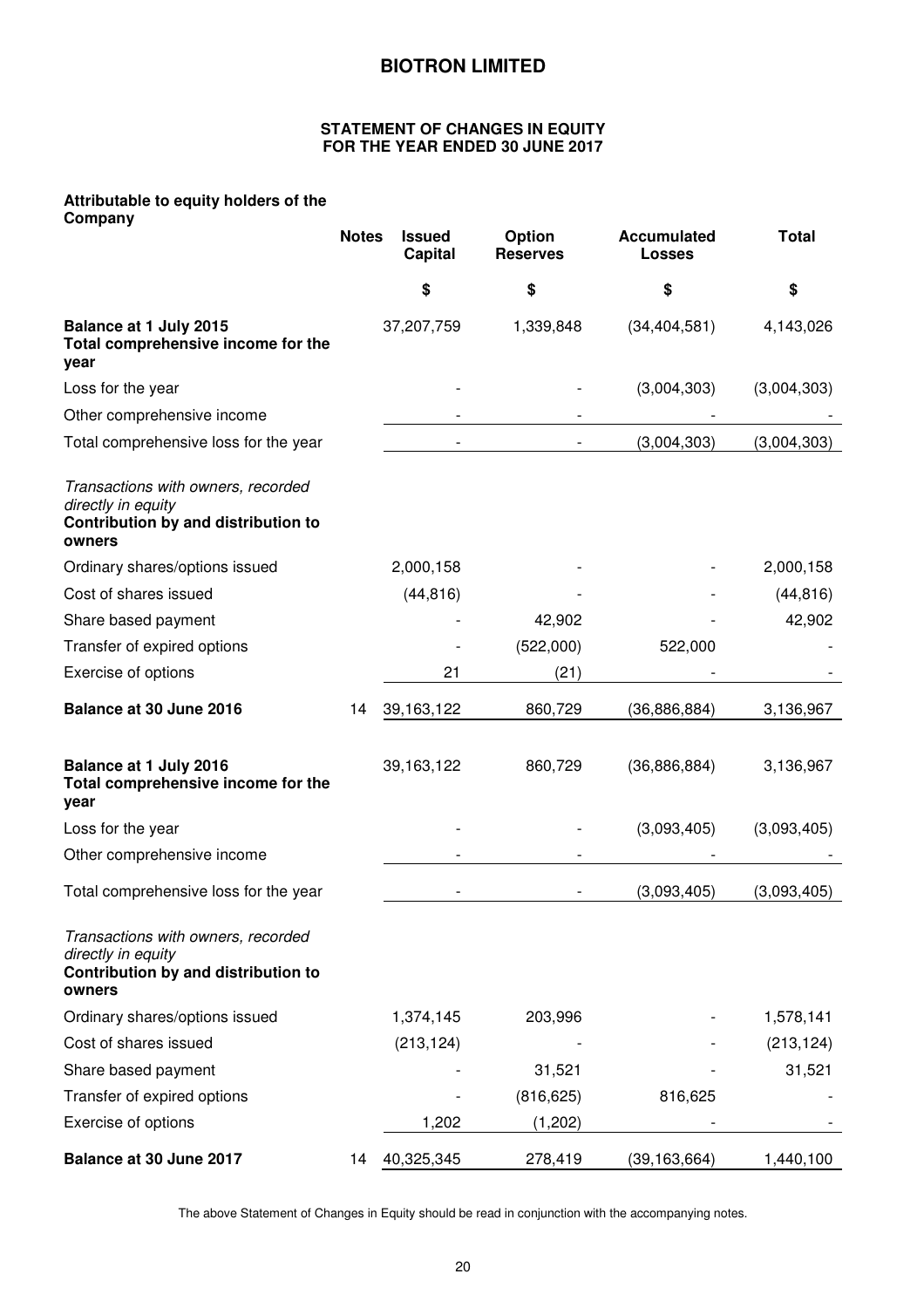#### **STATEMENT OF CASH FLOWS FOR THE YEAR ENDED 30 JUNE 2017**

|                                                  | <b>Notes</b> | 2017        | 2016          |
|--------------------------------------------------|--------------|-------------|---------------|
|                                                  |              | \$          | \$            |
| Cash flows from operating activities             |              |             |               |
| Cash receipts in the course of operations        |              | 1,659,479   | 1,548,185     |
| Payments for research and development            |              | (2,977,402) | (3,260,756)   |
| Cash payments in the course of operations        |              | (1,545,220) | (1,444,702)   |
| Interest received                                |              | 29,646      | 76,366        |
| Net cash used in operating activities            | 15           | (2,833,497) | (3,080,907)   |
| Cash flows from investing activities             |              |             |               |
| Rental bond                                      |              | (6, 412)    |               |
| Payments for plant and equipment                 |              | (5, 495)    | (4,763)       |
| Net cash used in investing activities            |              | (11, 907)   | (4, 763)      |
| Cash flows from financing activities             |              |             |               |
| Proceeds from issue of shares and options        |              | 1,578,141   | 2,000,158     |
| Cost of issue of shares and options              |              | (163, 615)  | (44, 816)     |
| Net cash from financing activities               |              | 1,414,526   | 1,955,342     |
| Net increase/(decrease) in cash held             |              | (1,430,878) | (1, 130, 328) |
| Cash and cash equivalents at 1 July              |              | 3,418,453   | 4,523,224     |
| Effect of exchange rate adjustments on cash held |              | (191)       | 25,557        |
| Cash and cash equivalents at 30 June             | 8            | 1,987,384   | 3,418,453     |

The above Statement of Cash Flows should be read in conjunction with the accompanying notes.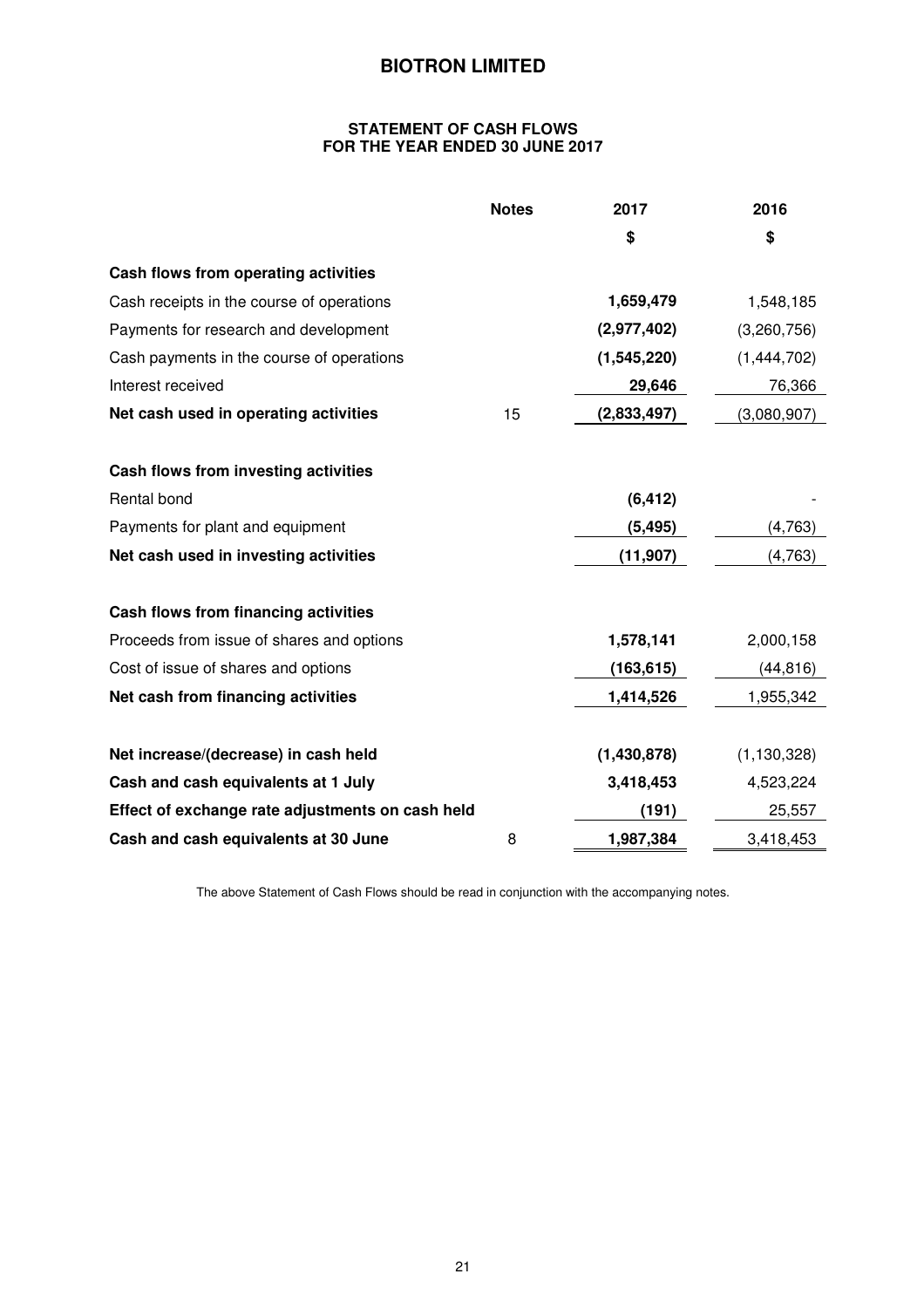#### **NOTES TO THE FINANCIAL STATEMENTS FOR THE YEAR ENDED 30 JUNE 2017**

#### **1. REPORTING ENTITY**

Biotron Limited (the 'Company') is a company domiciled in Australia. The address of the Company's registered office is at Level 2, 66 Hunter Street, Sydney, NSW 2000. The Company is a for-profit entity and is primarily engaged in the funding and management of intermediate and applied biotechnology research and development projects.

#### **2. BASIS OF PREPARATION**

#### *(a) Statement of compliance*

These financial statements are general purpose financial statements which have been prepared in accordance with Australian Accounting Standards ('AASBs') adopted by the Australian Accounting Standards Board ('AASB') and the *Corporations Act 2001*. The financial statements of the Company also comply with International Financial Reporting Standards ('IFRSs') adopted by the International Accounting Standards Board ('IASB').

The financial report was authorised for issue by the directors on 28 August 2017.

#### *(b) Basis of measurement*

The financial statements have been prepared on the historical cost basis, unless otherwise stated.

#### *(c) Functional and presentation currency*

These financial statements are presented in Australian dollars, which is the Company's functional currency.

#### *(d) Use of estimates and judgements*

The preparation of financial statements requires management to make judgements, estimates and assumptions that affect the application of accounting policies and the reported amounts of assets, liabilities, income and expenses. Actual results may differ from these estimates.

Estimates and underlying assumptions are reviewed on an ongoing basis. Revisions to accounting estimates are recognised in the period in which the estimate is revised and in any future periods affected.

In particular, information about significant areas of estimation uncertainty and critical judgements in applying accounting policies that have the most significant effect on the amounts recognised in the financial statements are described in the following notes:

- Note 9 Unrecognised deferred tax asset
- Note 2(e) Going concern

#### *(e) Going concern*

The financial statements have been prepared on a going concern basis which contemplates the realisation of assets and settlement of liabilities in the ordinary course of business.

The Company has incurred a trading loss of \$3,093,405 for the year ended 30 June 2017 and has accumulated losses of \$39,163,664 at 30 June 2017. The Company has cash on hand of \$1,987,384 at 30 June 2017 and used \$2,833,497 of cash in operations for the year ended 30 June 2017. These conditions give rise to a material uncertainty that may cast significant doubt upon the Company's ability to continue as a going concern. The ongoing operation of the Company is dependent on:

- the Company raising additional funding from shareholders or other parties; and/or
- the Company reducing expenditure in line with available funding.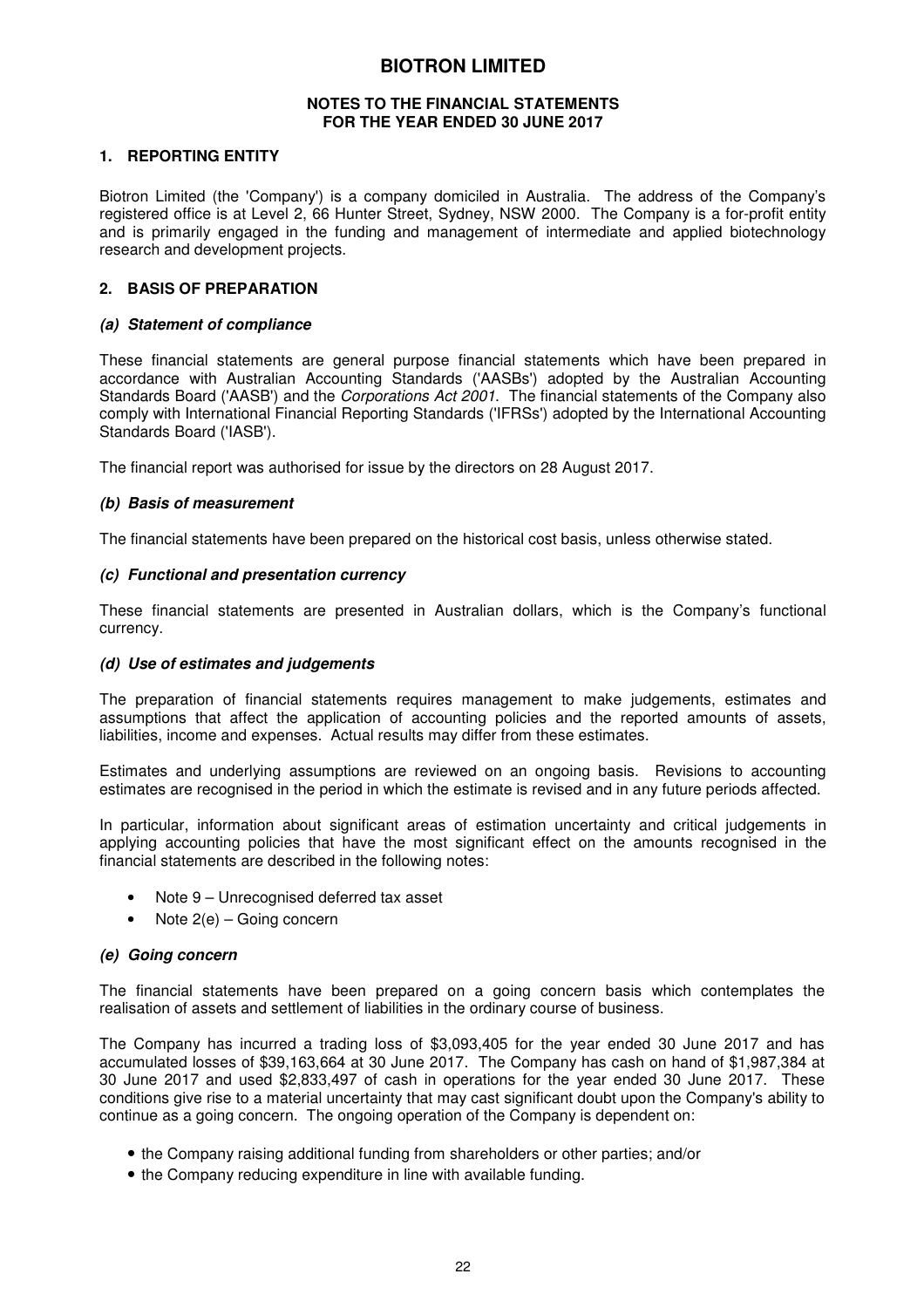#### **NOTES TO THE FINANCIAL STATEMENTS FOR THE YEAR ENDED 30 JUNE 2017**

#### **2. BASIS OF PREPARATION (Cont.)**

#### *(e) Going concern (continued)*

The directors have prepared cash flow projections that support the ability of the Company to continue as a going concern. These cash flow projections assume the Company obtains sufficient additional funding from shareholders or other parties. If such funding is not achieved, the Company plans to reduce expenditures significantly.

In the event that the Company does not obtain additional funding and/or reduce expenditure in line with available funding, it may not be able to continue its operations as a going concern and therefore may not be able to realise its assets and extinguish its liabilities in the ordinary course of operations and at the amounts stated in the financial statements.

#### **3. SIGNIFICANT ACCOUNTING POLICIES**

The accounting policies set out below have been applied consistently to all periods presented in these financial statements, and have been applied consistently by the Company.

#### **(a) Cash and cash equivalents**

Cash and cash equivalents comprise cash balances and call deposits with an original maturity of three months or less.

#### **(b) Trade and other receivables**

Trade and other receivables are stated at their amortised cost less impairment losses.

#### **(c) Property, plant and equipment**

Property plant and equipment are stated at their historical cost less accumulated depreciation and accumulated impairment losses. Depreciation is recognised in profit or loss using the reducing balance method from the date of acquisition at rates between 13% and 40% per annum.

#### **(d) Government Grants**

Where a grant is received relating to research and development costs that have been expensed, the grant is recognised as other income when the grant becomes receivable and the Company complies with all attached conditions.

*Costs* 

Expenditure on research activities, undertaken with the prospect of gaining new scientific or technical knowledge and understanding, is recognised in profit and loss when incurred.

Development activities involve a plan or design for the production of new or substantially improved products and processes. Development expenditure is capitalised only if development costs can be measured reliably, the product or process is technically and commercially feasible, future economic benefits are probable, and the Company intends to and has sufficient resources to complete development and to use or sell the asset. The expenditure capitalised includes the cost of materials, direct labour and overhead costs that are directly attributable to preparing the asset for its intended use. Other development expenditure is recognised in profit or loss when incurred.

Capitalised development expenditure is measured at cost less accumulated amortisation and accumulated impairment losses.

#### **(e) Trade and other payables**

Trade and other payables are stated at their amortised cost, are non-interest bearing and are normally settled within 60 days.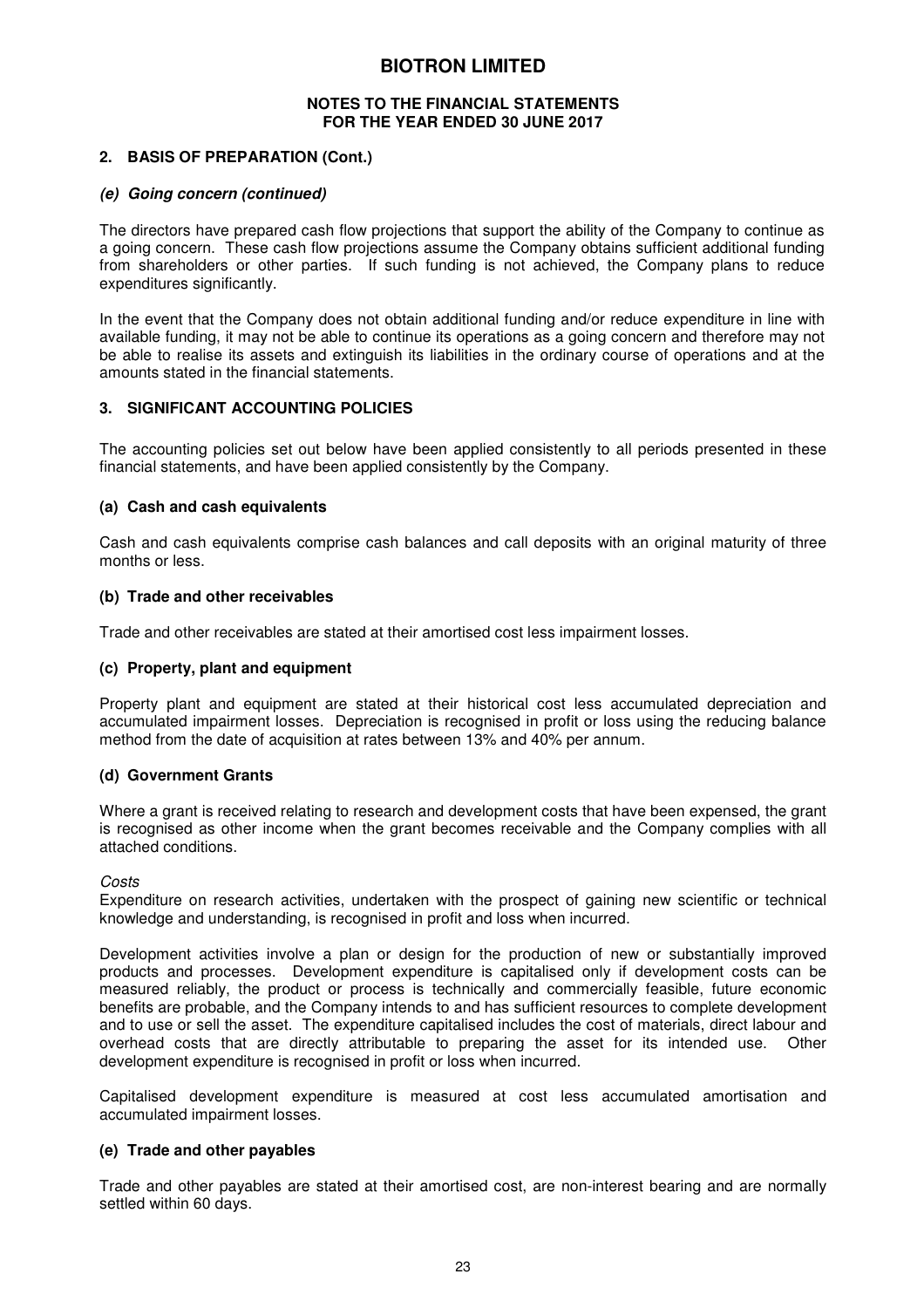#### **NOTES TO THE FINANCIAL STATEMENTS FOR THE YEAR ENDED 30 JUNE 2017**

#### **3. SIGNIFICANT ACCOUNTING POLICIES (Cont.)**

#### **(f) Employee entitlements**

#### *Short-term employee benefits*

Short-term employee benefits are expensed as the related service is provided. A liability is recognised for the amount expected to be paid under short term cash bonus or profit sharing plans if the Company has a present legal or constructive obligation to pay this amount as a result of past service provided by the employee, and the obligation can be estimated reliably.

#### *Long term employee benefits*

The Company's net obligation in respect of long term employee benefits is the amount of future benefit that employees have earned in return for their service in the current and prior periods. That benefit is discounted to determine its present value. Re-measurements are recognised in profit or loss in the period in which they arise.

#### *Share-based payment transactions*

The grant-date fair value of share-based payment awards granted to employees is recognised as an employee expense, with a corresponding increase in equity, over the period that the employees become unconditionally entitled to the awards. The amount recognised as an expense is adjusted to reflect the number of awards for which the related service and non-market vesting conditions are expected to be met, such that the amount ultimately recognised as an expense is based on the number of awards that meet the related service and non-market performance conditions at the vesting date. For share-based payment awards with non-vesting conditions, the grant date fair value of the share-based payment is measured to reflect such conditions and there is no true-up for differences between expected and actual outcomes.

#### **(g) Financial Instruments**

#### *Non-derivative financial assets*

The Company holds loans and receivables. Loans and receivables are non-derivative financial assets with fixed or determinable payments that are not quoted in an active market. Such assets are recognised at fair value plus any directly attributable transaction costs. Subsequent to initial recognition, loans and receivables are measured at amortised cost using the effective interest method, less any impairment losses. They are included in current assets, except for those with maturities greater than 12 months after the reporting period, which are classified as non-current assets. Loans and receivables comprise cash and cash equivalents and trade and other receivables.

The Company initially recognises loans and receivables on the date that they are originated.

The Company derecognises a financial asset when the contractual rights to the cash flows from the asset expire, or it transfers the rights to receive the contractual cash flows on the financial asset in a transaction in which substantially all the risks and rewards of ownership of the financial asset are transferred. Any interest in such transferred financial assets that is created or retained by the Company is recognised as a separate asset or liability.

Financial assets and liabilities are offset and the net amount presented in the Statement of Financial Position when, and only when, the Company has a legal right to offset the amounts and intends either to settle them on a net basis or to realise the asset and settle the liability simultaneously.

#### *Non-derivative financial liabilities*

The Company initially recognises debt securities issued and subordinated liabilities on the date that they are originated. All other financial liabilities are recognised initially on the trade date, which is the date that the Company becomes a party to the contractual provisions of the instrument.

The Company derecognises a financial liability when its contractual obligations are discharged, cancelled or expire.

Other financial liabilities comprise trade and other payables.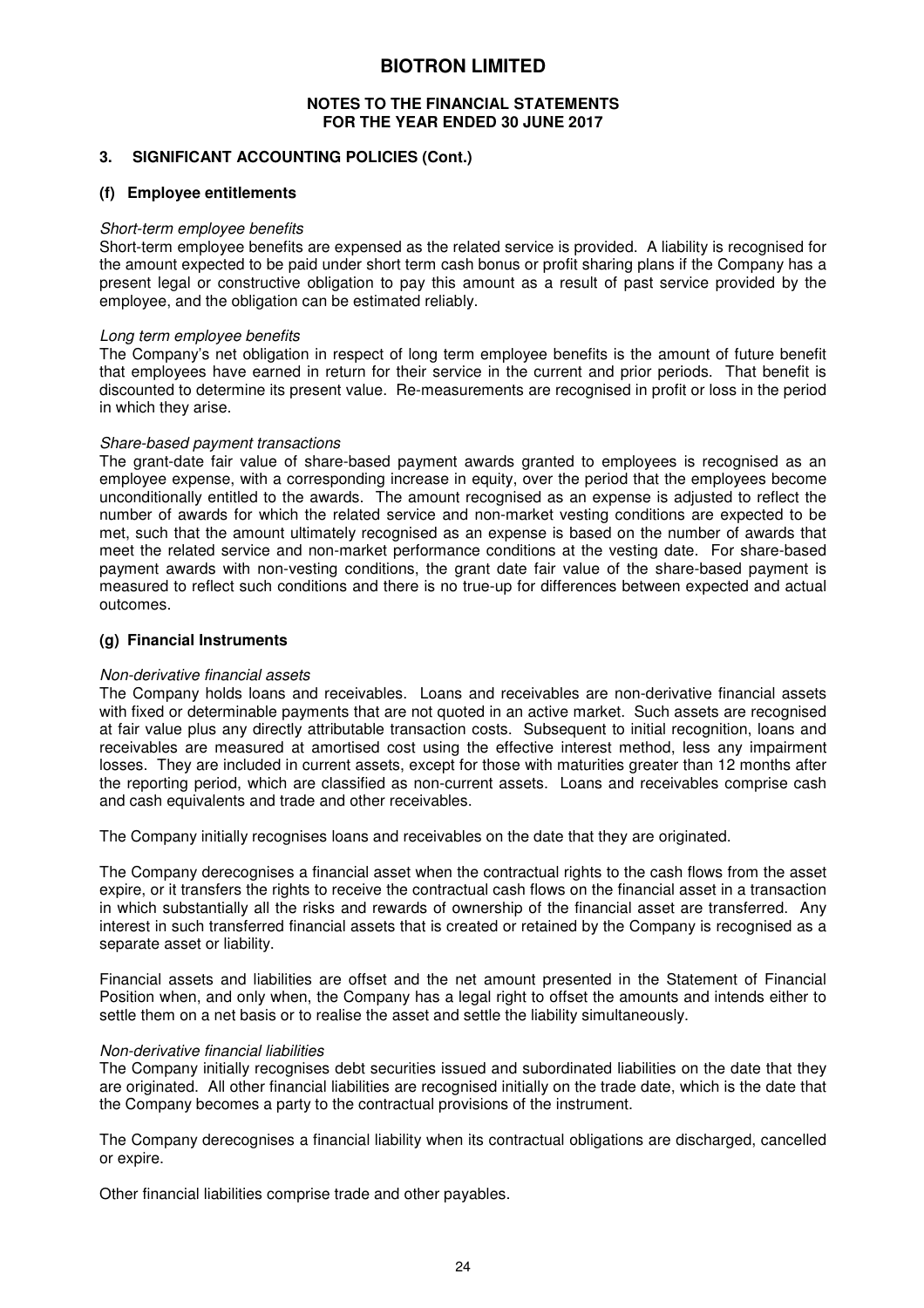#### **NOTES TO THE FINANCIAL STATEMENTS FOR THE YEAR ENDED 30 JUNE 2017**

#### **3. SIGNIFICANT ACCOUNTING POLICIES (Cont.)**

#### **(h) Share Capital**

#### *Ordinary Shares*

Ordinary shares are classified as equity. Incremental costs directly attributable to the issue of ordinary shares are recognised as a deduction from equity, net of any tax effects.

#### **(i) Tax**

Income tax comprises of current tax and deferred tax and is recognised in profit or loss except to the extent that it relates to a business combination, or items recognised directly in equity or in other comprehensive income.

#### *Current tax*

Current tax is the expected tax payable or receivable on the taxable income or loss for the year, using tax rates enacted or substantially enacted at the reporting date, and any adjustment to tax payable in respect of previous years.

Current tax assets and liabilities are offset only if certain criteria are met.

#### *Deferred tax*

Deferred tax is recognised in respect of temporary differences between the carrying amount of assets and liabilities for financial reporting purposes and the amounts used for taxation purposes. Deferred tax is not recognised for temporary differences on the initial recognition of assets or liabilities in a transaction that is not a business combination and that affects neither accounting nor taxable profit or loss.

The measurement of deferred tax reflects the tax consequences that would follow the manner in which the Company expects, at the end of the reporting period, to recover or settle the carrying amount of its assets and liabilities.

Deferred tax is measured at the tax rates that are expected to be applied to temporary differences when they reverse, using tax rates enacted or substantively enacted at the reporting date. Deferred tax assets and liabilities are offset if there is a legally enforceable right to offset current tax liabilities and assets, and they relate to taxes levied by the same tax authority on the same taxable entity, or on different tax entities, but they intend to settle current tax liabilities and assets on a net basis or their tax assets and liabilities will be realised simultaneously.

A deferred tax asset is recognised for unused tax losses, tax credits and deductible temporary differences, to the extent that it is probable that future taxable profits will be available against which they can be utilised. Deferred tax assets are reviewed at each reporting date and are reduced to the extent that it is no longer probable that the related tax benefit will be realised.

#### *Goods and services tax*

Revenue, expenses and assets are recognised net of the amount of goods and services tax ('GST'), except where the amount of GST incurred is not recoverable from the taxation authority. In these circumstances, the GST is recognised as part of the cost of acquisition of the asset or as part of the expense.

Receivables and payables are stated with the amount of GST included. The net amount of GST recoverable from, or payable to, the ATO is included as a current asset or liability in the balance sheet.

Cash flows are included in the statement of cash flows on a gross basis. The GST components of cash flows arising from investing and financing activities which are recoverable from, or payable to, the ATO are classified as operating cash flows.

#### **(j) Finance income**

Finance income comprises interest income on funds invested. Interest income is recognised as it accrues in profit or loss, using the effective interest method.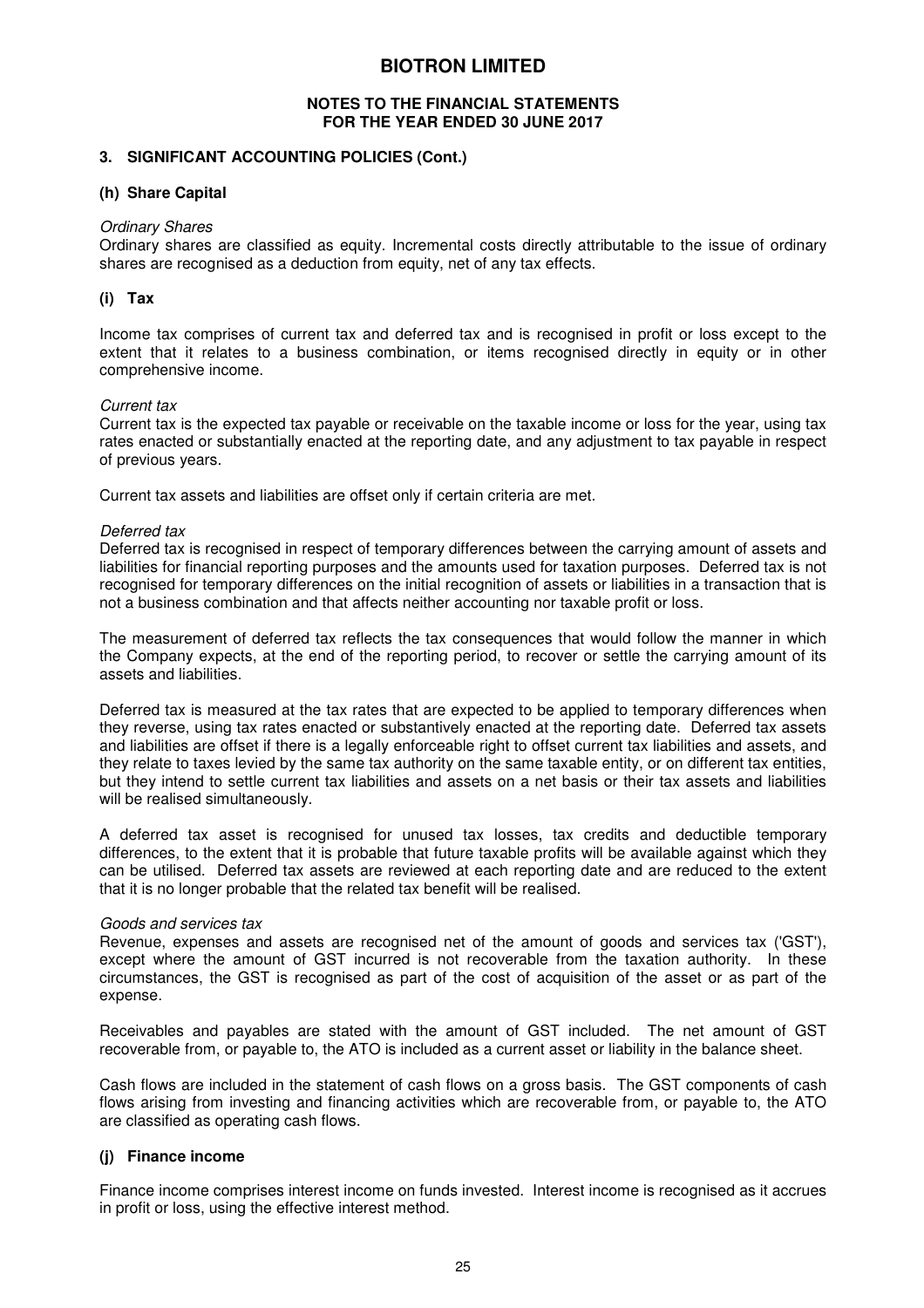#### **NOTES TO THE FINANCIAL STATEMENTS FOR THE YEAR ENDED 30 JUNE 2017**

#### **3. SIGNIFICANT ACCOUNTING POLICIES (Cont.)**

#### **(k) Earnings per share**

The Company presents basic and diluted earnings per share ('EPS') data for its ordinary shares. Basic EPS is calculated by dividing the profit or loss attributable to ordinary shareholders of the Company by the weighted average number of ordinary shares outstanding during the period. Diluted EPS is determined by adjusting the profit or loss attributable to ordinary shareholders and the weighted average number of ordinary shares outstanding for the effects of all dilutive potential ordinary shares, which comprise share options.

#### **(l) Impairment**

#### *Non-derivative financial assets*

A financial asset not classified as at fair value through profit or loss is assessed at each reporting date to determine whether there is any objective evidence that it is impaired. A financial asset is considered to be impaired if objective evidence indicates that one or more events have had a negative effect on the estimated future cash flows of that asset.

#### *Financial assets measured at amortised cost*

Individually significant financial assets are tested for impairment on an individual basis. The remaining financial assets are assessed collectively in groups that share similar credit risk characteristics.

An impairment loss in respect of a financial asset measured at amortised cost is calculated as the difference between its carrying amount, and the present value of the estimated future cash flows discounted at the original effective interest rate. Losses are recognised within profit or loss. When an event occurring after the impairment was recognised causes the amount of impairment loss to decrease, the decrease in impairment loss is reversed through profit or loss.

#### *Non-financial assets*

The carrying amounts of the Company's non-financial assets are reviewed at each reporting date to determine whether there is any indication of impairment. If any such indication exists then the asset's recoverable amount is estimated.

An impairment loss is recognised whenever the carrying amount of an asset or its cash-generating unit ('CGU') exceeds its recoverable amount. The recoverable amount of an asset or CGU is the greater of their fair value less costs of disposal and value in use. In assessing value in use, the estimated future cash flows are discounted to their present value using a pre-tax discount rate that reflects current market assessments of the time value of money and the risks specific to the asset or CGU. For impairment testing, assets are grouped together into the smallest group of assets that generates cash inflows from continuing use that are largely independent of the cash inflows of other assets or CGUs. Impairment losses are recognised in profit or loss.

An impairment loss is reversed only to the extent that the asset's carrying amount does not exceed the carrying amount that would have been determined, net of depreciation or amortisation, if no impairment loss had been recognised.

#### **(m) Provisions**

A provision is recognised if, as a result of a past event, the Company has a present legal or constructive obligation that can be estimated reliably, and it is probable that an outflow of economic benefits will be required to settle the obligation. Provisions are determined by discounting the expected future cash flows at a pre-tax rate that reflects the current market assessments of the time value of money and the risks specific to the liability. The unwinding of the discount is recognised as a finance cost.

#### **(n) Segment reporting**

#### *Determination and presentation of operating segments*

The Company determines and presents operating segments based on the information that is provided internally to the Managing Director, who is the Company's chief operating decision maker.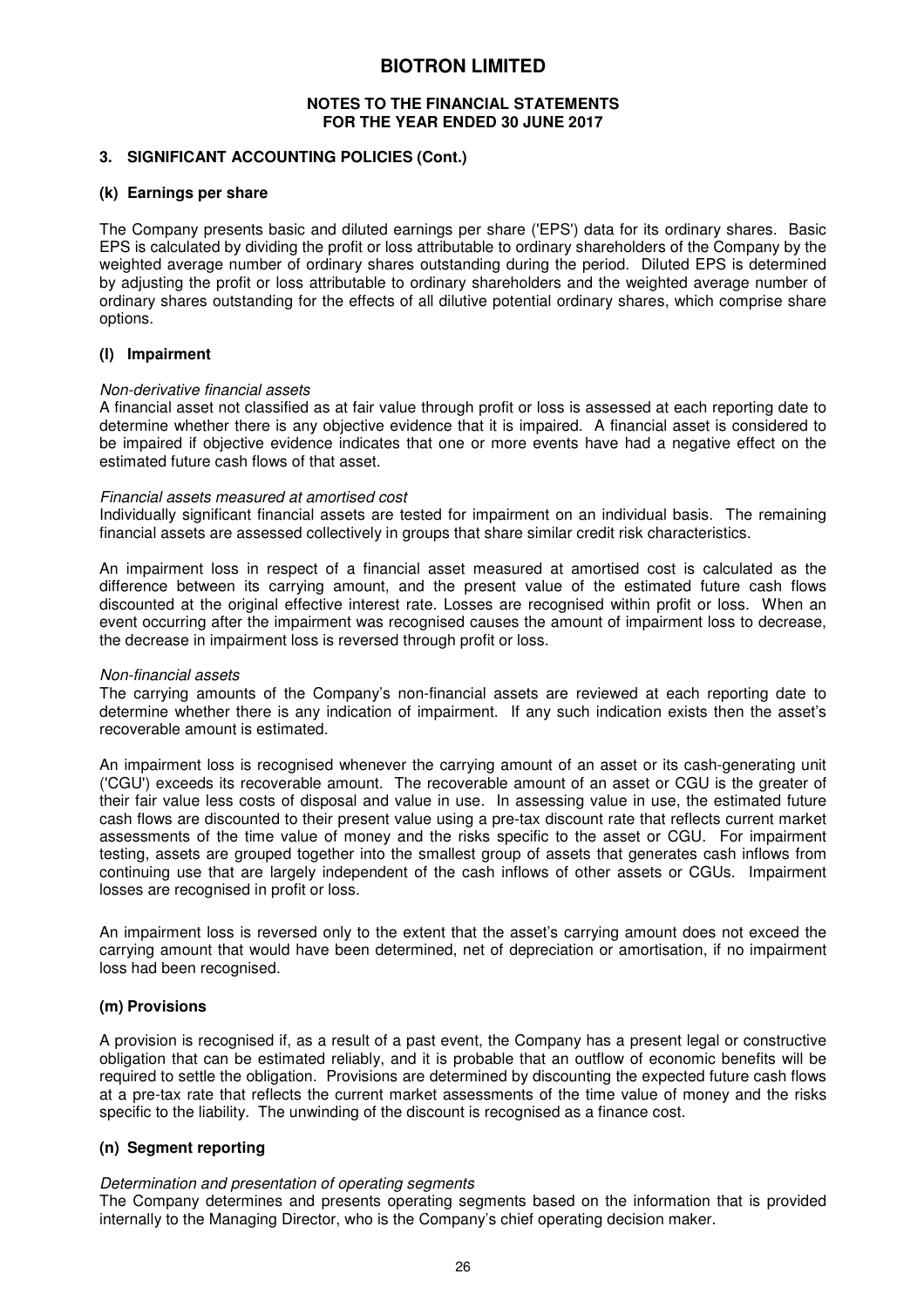#### **NOTES TO THE FINANCIAL STATEMENTS FOR THE YEAR ENDED 30 JUNE 2017**

#### **3. SIGNIFICANT ACCOUNTING POLICIES (Cont.)**

An operating segment is a component of the Company that engages in business activities from which it may earn revenues and incur expenses, including revenues and expenses that relate to transactions with any of the Company's other components. All operating segments' operating results are regularly reviewed by the Company's Managing Director to make decisions about resources to be allocated to the segment and assess its performance.

Segment results that are reported to the Managing Director include items directly attributable to a segment as well as those that can be allocated on a reasonable basis. Unallocated items comprise mainly corporate assets (primarily the Company's headquarters), head office expenses, and income tax assets and liabilities.

#### **(o) New standards and interpretations not yet adopted**

A number of new standards, amendments to standards and interpretations are effective for annual periods beginning after 1 July 2017, and have not been applied in preparing these financial statements. The Company is in the process of assessing the impact of new standards. Those which may be relevant to the Company are set out below. The Company does not plan to adopt these standards early.

#### *AASB 9 Financial Instruments*

AASB 9 replaces the existing guidance in AASB 139 *Financial Instruments: Recognition and Measurement.* AASB 9 includes revised guidance on the classification and measurement of financial instruments, including a new expected credit loss model for calculating impairment on financial assets and the new general hedge accounting requirements. It also carries forward the guidance on recognition and derecognition of financials instruments from AASB 139.

AASB 9 is effective for the Company's annual reporting period beginning 1 July 2018 and can be early adopted.

#### **4. DETERMINATION OF FAIR VALUES**

A number of the Company's accounting policies and disclosures require the determination of fair value, for both financial and non-financial assets and liabilities. Fair values have been determined for measurement and/or disclosure purposes based on the following methods. Where applicable, further information about the assumptions made in determining fair values is disclosed in the notes specific to that asset or liability.

#### *Trade and other receivables*

The fair value of trade and other receivables is estimated as the present value of future cash flows, discounted at the market rate of interest at the measurement date. Fair value is determined at initial recognition and, for disclosure purposes, at each annual reporting date.

#### *Share-based payment transactions*

The fair value of employee share options is measured using the Black-Scholes formula. Measurement inputs include share price on measurement date, exercise price of the instrument, expected volatility (based on weighted average historic volatility adjusted for changes expected due to publicly available information), weighted average expected life of the instruments (based on historical experience and general option holder behaviour), expected dividends, and the risk-free interest rate (based on government bonds). Service and non-market performance conditions attached to the transactions are not taken into account in determining fair value. Share-based payment arrangements in which the Company receives goods or services as consideration for its own equity instruments are accounted for as equitysettled share-based payment transactions.

#### *Non-derivative financial liabilities*

Non-derivative financial liabilities are measured at fair value, at initial recognition, and for disclosure purposes, at each annual reporting date. Fair value is calculated based on the present value of future principal and interest cash flows, discounted at the market rate of interest at the measurement date.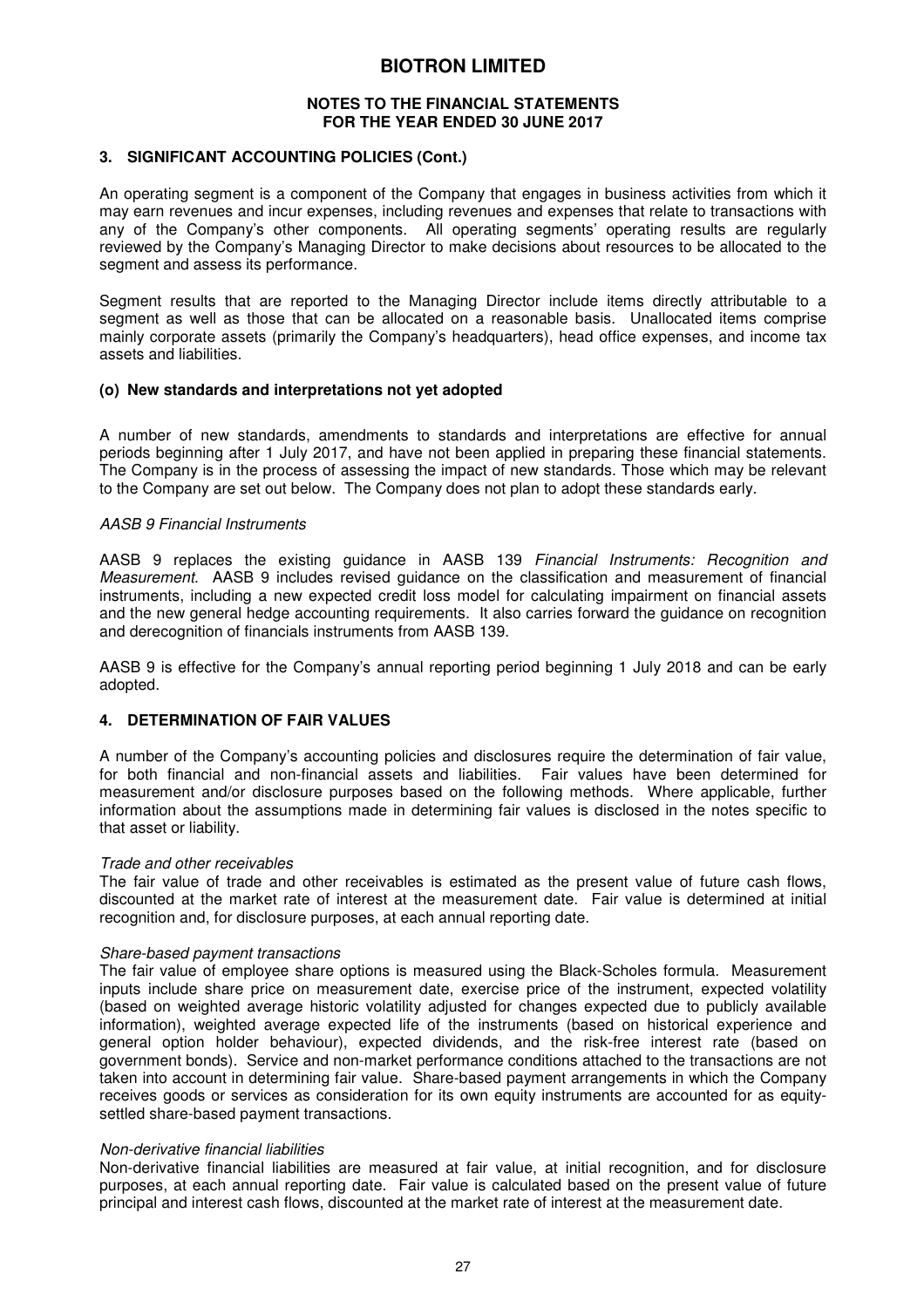#### **NOTES TO THE FINANCIAL STATEMENTS FOR THE YEAR ENDED 30 JUNE 2017**

| 2017   | 2016 |
|--------|------|
| æ<br>D | \$   |

#### **5. OTHER INCOME**

| Research and development rebate<br>Other - Legal fees reimbursed                         |             | 1,613,724<br>45,755 | 1,548,185 |
|------------------------------------------------------------------------------------------|-------------|---------------------|-----------|
|                                                                                          |             | 1,659,479           | 1,548,185 |
| <b>6. LOSS FROM OPERATING ACTIVITIES</b>                                                 | <b>Note</b> |                     |           |
| Loss from ordinary activities has been arrived at after<br>charging the following items: |             |                     |           |
| Auditors' remuneration paid to KPMG                                                      |             |                     |           |
| - Auditor's and review of financial reports                                              |             | 46,850              | 43,400    |
| Depreciation                                                                             |             |                     |           |
| - Office equipment                                                                       | 11          | 12,311              | 14,550    |
| - Plant and equipment                                                                    | 11          | 763                 | 907       |
| Direct research and development expenditure                                              |             |                     |           |
| expensed as incurred                                                                     |             | 3,155,423           | 3,132,197 |
| Provision for employee entitlements                                                      |             | 21,482              | 40,500    |
| Superannuation expense                                                                   |             | 65,630              | 66,177    |

## **7. LOSS PER SHARE**

The calculation of basic and diluted loss per share at 30 June 2017 was based on the loss attributable to ordinary shareholders of \$3,093,405 (2016 - \$3,004,303 loss) and a weighted average number of ordinary shares outstanding during the financial year ended 30 June 2017 of 314,467,471 (2016 - 313,099,418), calculated as follows:

| Net loss for the year                                             | 3,093,405             | 3,004,303             |
|-------------------------------------------------------------------|-----------------------|-----------------------|
| Weighted average number of ordinary shares (basic<br>and diluted) | 2017<br><b>Number</b> | 2016<br><b>Number</b> |
| Issued ordinary shares at 1 July                                  | 313,765,334           | 296,402,910           |
| Weighted average number of ordinary shares at 30 June             | 331,742,012           | 313,099,418           |

As the Company is loss making, none of the potentially dilutive securities are currently dilutive.

|                                                             | 2017<br>S | 2016<br>S |
|-------------------------------------------------------------|-----------|-----------|
| <b>8. CASH AND CASH EQUIVALENTS</b>                         |           |           |
| Cash at bank                                                | 1,987,384 | 3,418,453 |
| Cash and cash equivalents in the statement of cash<br>flows | 1,987,384 | 3,418,453 |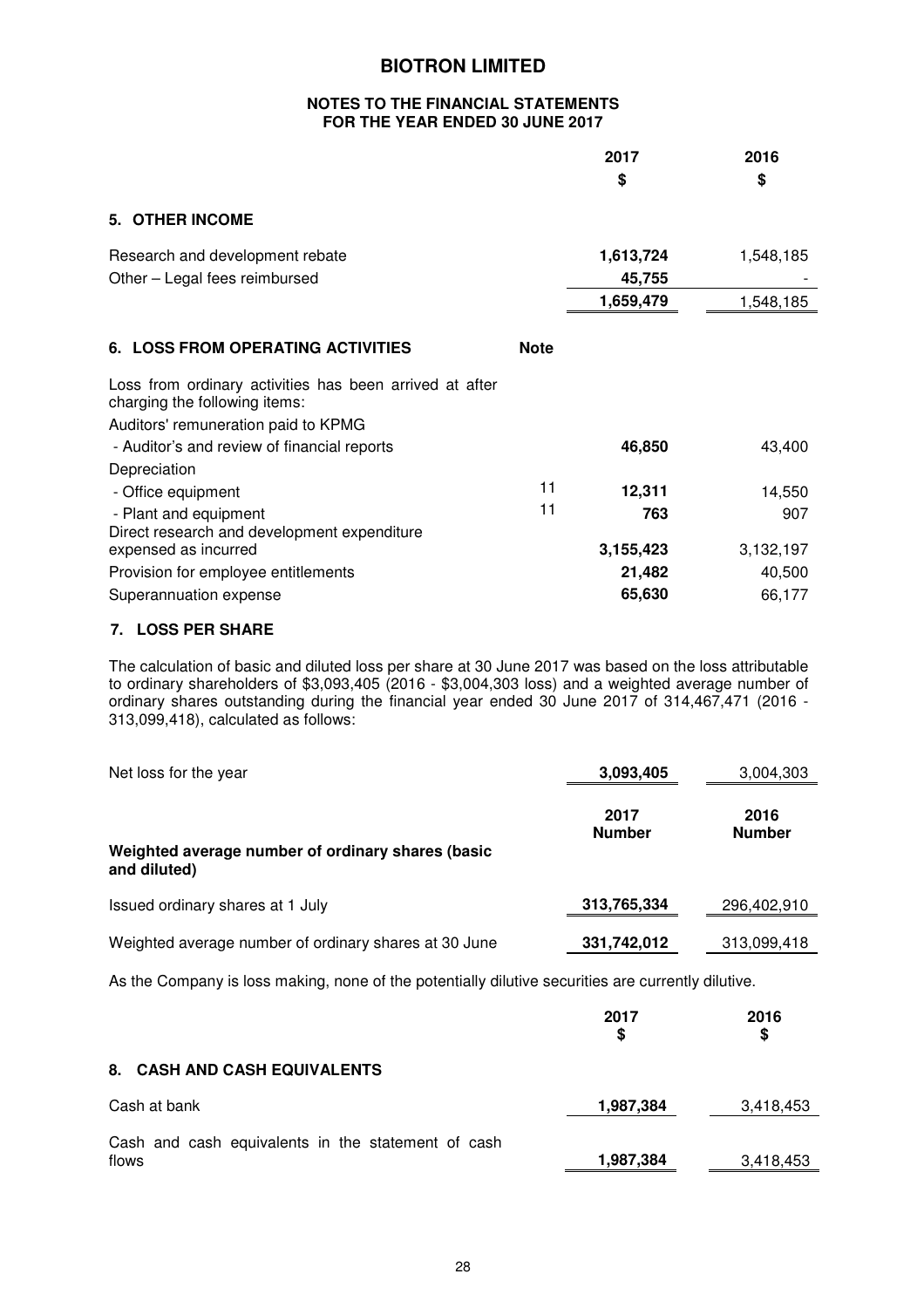#### **NOTES TO THE FINANCIAL STATEMENTS FOR THE YEAR ENDED 30 JUNE 2017**

|                                                                                   | 2017          | 2016        |
|-----------------------------------------------------------------------------------|---------------|-------------|
|                                                                                   | \$            | \$          |
| 9. INCOME TAX EXPENSE                                                             |               |             |
| <b>Current tax expense</b>                                                        |               |             |
| Current year                                                                      | (1, 341, 634) | (1,367,846) |
| Tax losses not recognised                                                         | 1,341,634     | 1,367,846   |
|                                                                                   |               |             |
| Deferred tax expense                                                              |               |             |
| Current year                                                                      | 44,003        | 15,679      |
| De-recognition of temporary differences                                           | (44,003)      | (15, 679)   |
|                                                                                   |               |             |
|                                                                                   |               |             |
|                                                                                   |               |             |
| Numerical reconciliation between tax expense and pre-tax<br>net profit            |               |             |
| Loss before tax - continuing operations                                           | (3,093,405)   | (3,004,303) |
| Prima facie income tax benefit at the Australian tax rate of                      |               |             |
| 27.5% (2016 - 30%)                                                                | (850, 686)    | (901, 291)  |
| Increase in income tax expense due to:                                            |               |             |
| - Adjustments not resulting in temporary differences                              | 621,849       | (590, 106)  |
| - Effect of tax losses not recognised                                             | 272,840       | 326,864     |
| - Unrecognised temporary differences                                              | (44,003)      | (15, 679)   |
| Income tax expense current and deferred                                           |               |             |
|                                                                                   |               |             |
| Deferred tax assets have not been recognised in respect<br>of the following items |               |             |
| Deductible temporary differences (net)                                            | 223,323       | 227,691     |
| Tax losses                                                                        | 9,415,299     | 9,876,428   |
| <b>Net</b>                                                                        | 9,638,622     | 10,104,119  |

The deductible temporary differences and tax losses do not expire under the current tax legislation. Deferred tax assets have not been recognised in respect of these items because it is not probable that future taxable profit will be available against which the Company can utilise the benefits of the deferred tax asset.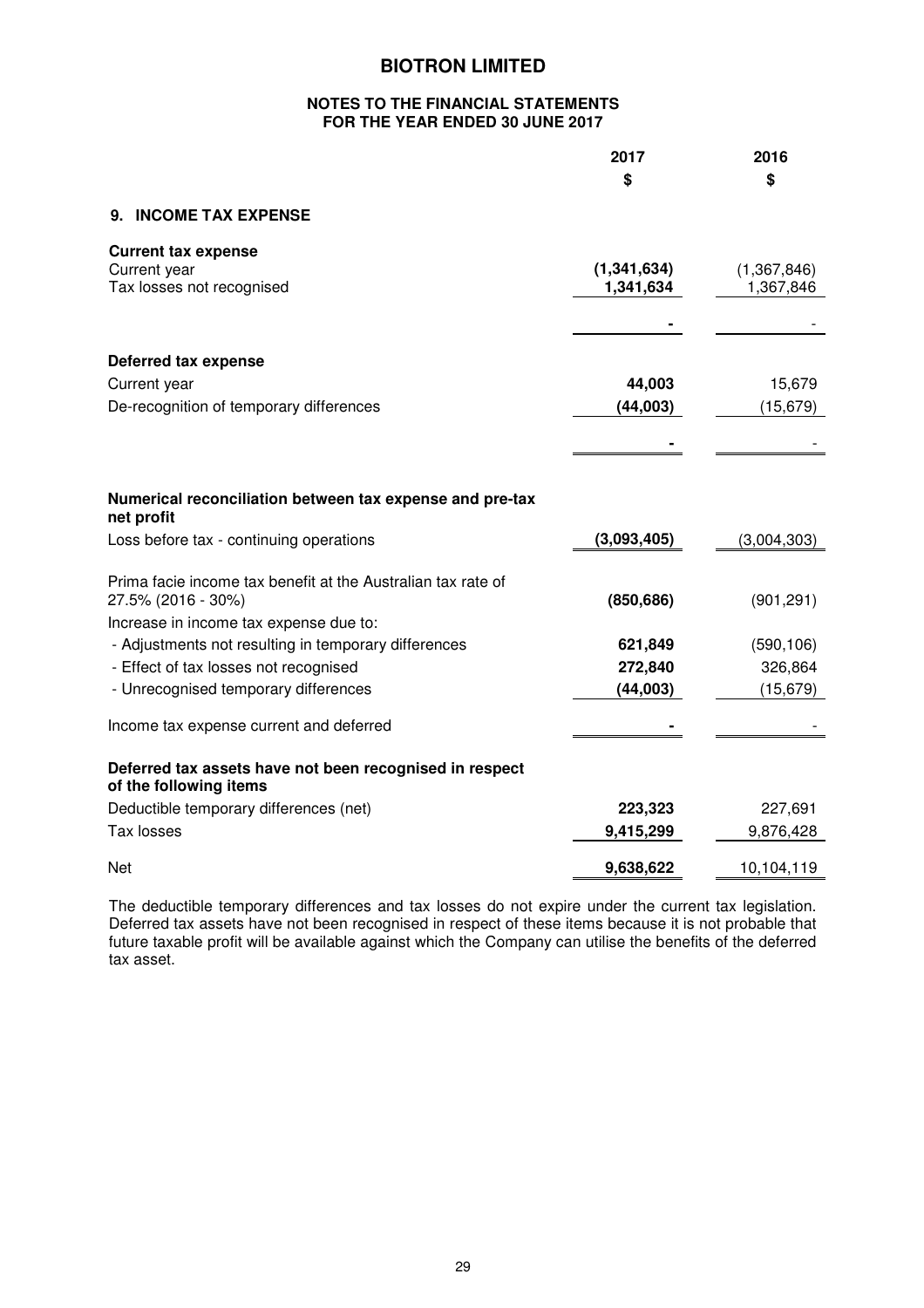#### **NOTES TO THE FINANCIAL STATEMENTS FOR THE YEAR ENDED 30 JUNE 2017**

|                                            | 2017<br>\$ | 2016<br>\$ |
|--------------------------------------------|------------|------------|
| <b>10. OTHER ASSETS</b>                    |            |            |
| <b>Current prepayments</b>                 | 21,319     | 12,755     |
| Security deposits                          | 21,411     | 15,000     |
|                                            | 42,730     | 27,755     |
| <b>11. PLANT AND EQUIPMENT</b>             |            |            |
| Office equipment - at cost                 | 205,851    | 205,851    |
| Accumulated depreciation                   | (185, 945) | (173, 634) |
|                                            | 19,906     | 32,217     |
| Plant and equipment - at cost              | 511,958    | 506,463    |
| Accumulated depreciation                   | (502,368)  | (501,605)  |
|                                            | 9,590      | 4,858      |
| Total plant and equipment - net book value | 29,496     | 37,075     |

## **Reconciliations**

Reconciliations of the carrying amounts for each class of plant and equipment are set out below:

| Office equipment                                       |           |           |
|--------------------------------------------------------|-----------|-----------|
| Balance at 1 July                                      | 32,217    | 42,004    |
| Additions                                              |           | 4,763     |
| Depreciation                                           | (12, 311) | (14, 550) |
| Carrying amount at the end of the financial year       | 19,906    | 32,217    |
|                                                        |           |           |
| <b>Plant and equipment</b>                             |           |           |
| Balance at 1 July                                      | 4,858     | 5,765     |
| Additions                                              | 5,495     |           |
| Depreciation                                           | (763)     | (907)     |
| Carrying amount at the end of the financial year       | 9,590     | 4,858     |
| Total carrying amount at the end of the financial year | 29,496    | 37,075    |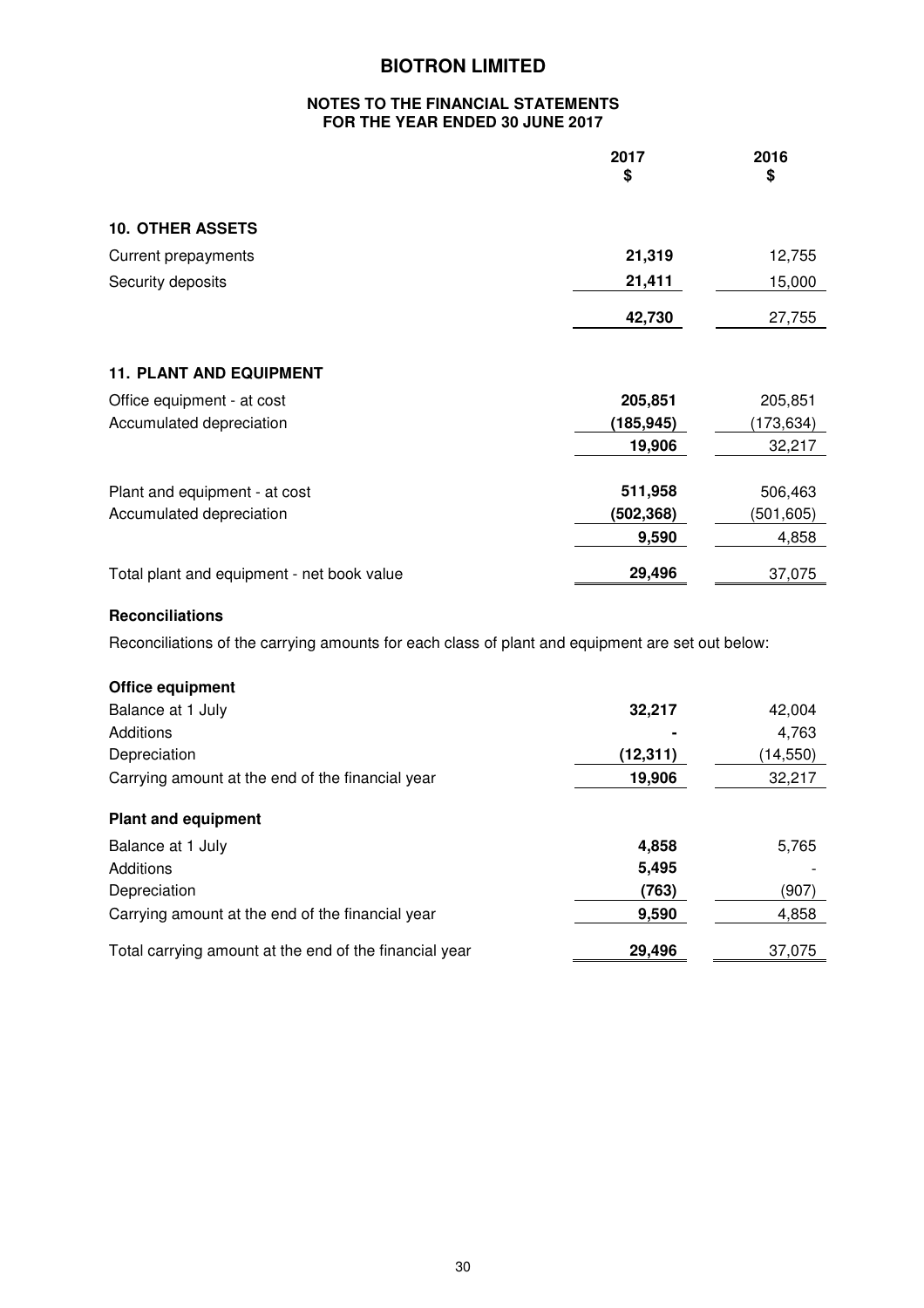#### **NOTES TO THE FINANCIAL STATEMENTS FOR THE YEAR ENDED 30 JUNE 2017**

|                                                             | 2017<br>\$   | 2016<br>\$   |
|-------------------------------------------------------------|--------------|--------------|
| <b>12. TRADE AND OTHER PAYABLES</b>                         |              |              |
| <b>Current</b>                                              |              |              |
| Creditors                                                   | 344,171      | 92,459       |
| Accruals                                                    | 23,500       | 23,500       |
|                                                             | 367,671      | 115,959      |
| <b>13. EMPLOYEE ENTITLEMENTS</b>                            |              |              |
| <b>Current</b>                                              |              |              |
| Employee annual leave provision                             | 117,537      | 106,233      |
| Long service leave provision                                | 134,302      | 124,124      |
|                                                             | 251,839      | 230,357      |
| Number of employees at the end of the financial year        | 5            | 4            |
| <b>14. CAPITAL AND RESERVES</b>                             |              |              |
| Issued and paid up capital                                  |              |              |
| 392,299,816 (2016 - 313,765,334) fully paid ordinary shares | 40,325,345   | 39, 163, 122 |
| <b>Fully paid ordinary shares</b>                           |              |              |
| Balance at the beginning of the financial year              | 39, 163, 122 | 37,207,759   |
| <b>Issue of shares</b>                                      | 1,374,145    | 2,000,158    |
| Exercise of options                                         | 1,202        | 21           |
| Costs of issue                                              | (213, 124)   | (44, 816)    |
| Balance at the end of financial year                        | 40,325,345   | 39,163,122   |

The Company does not have authorised capital or par value in respect of its issued shares. All issued shares are fully paid.

- In June 2017, the Company offered eligible shareholders to purchase one new share and one new listed option through a pro- rata renounceable rights issue. Under this offer, the Company issued 78,459,963 ordinary shares and 78,459,963 listed options for cash totalling \$1,569,199. Total issue cost of \$213,124 was recognised as a reduction in proceeds of issue of these shares. The listed options are each exercisable at 6 cents to acquire one fully paid ordinary share exercisable at any time up to 30 November 2018.
- During the year ended 30 June 2017, 74,519 ordinary shares (2016 1,313) were issued through the exercise of the listed options for cash totalling \$8,942 (2016 - \$158). The fair value of the options when granted was \$1,202 (2016 - \$21).
- In July 2015, the Company issued 17,361,111 new fully paid ordinary shares through a share purchase plan for a cash totalling \$2,000,000. Total issue cost of \$44,816 was recognised as a reduction in the proceeds of these shares.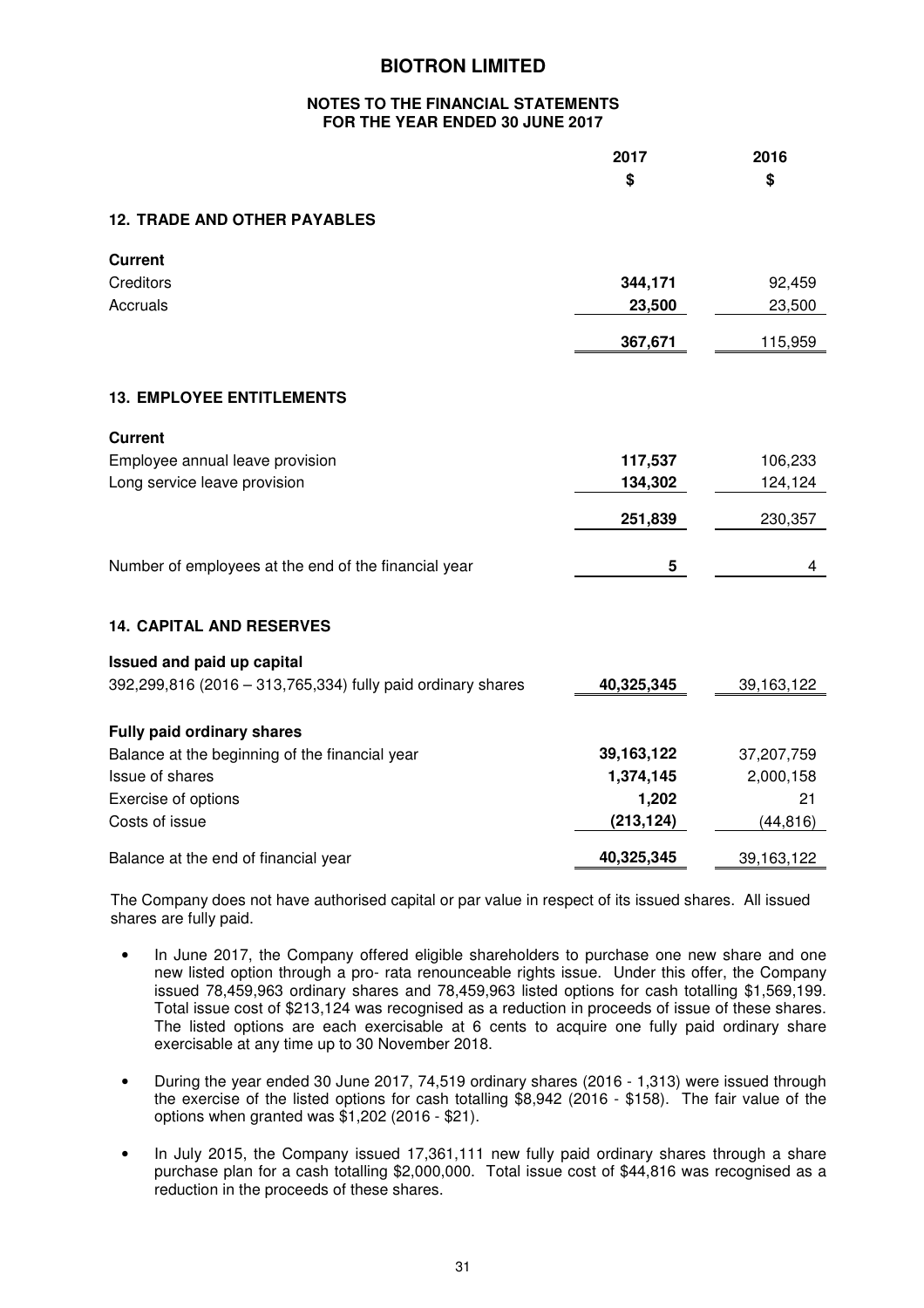#### **NOTES TO THE FINANCIAL STATEMENTS FOR THE YEAR ENDED 30 JUNE 2017**

#### **14. CAPITAL AND RESERVES (Cont.)**

The following options were issued during the year ended 30 June 2016 and were on issue at 30 June 2017:

- 1,000,000 options with a fair value at grant date of 1.8 cents, each exercisable at 15 cents to acquire one fully paid ordinary share at any time up to 30 November 2018.
- 1,000,000 options with a fair value at grant date of 1.8 cents, each exercisable at 15 cents to acquire one fully paid ordinary share at any time after 30 November 2016 up to 30 November 2018.
- 3,000,000 options with a fair value at grant date of 1.6 cents, each exercisable at 18 cents to acquire one fully paid ordinary share at any time after 30 November 2017 up to 30 November 2018.

The fair value of the options at each grant date was determined based on the Black-Scholes formula. The model inputs for those options issued during the year ended 30 June 2016 were the Company's share price of \$.046 at the grant date, a volatility factor of 100% based on historic share price performance, risk free interest rate of 2.11% based on the 10 year government bond rate and no dividends paid.

During the year ended 30 June 2016, the following options lapsed.

- 2,000,000 options, each exercisable at 21 cents to acquire one fully paid ordinary share at any time up to 30 October 2015.
- 3,000,000 options, each exercisable at 24 cents to acquire one fully paid ordinary share at any time up to 30 October 2015.

#### **Terms and conditions - Shares**

Holders of ordinary shares are entitled to receive dividends as declared and, are entitled to one vote per share at shareholders' meetings. In the event of winding up of the Company, ordinary shareholders rank after creditors and are fully entitled to any proceeds of liquidation.

|                                          | 2017<br>\$ | 2016<br>\$ |
|------------------------------------------|------------|------------|
| <b>Option Reserves</b>                   |            |            |
| Equity based compensation reserve        | 74,423     | 42,902     |
| Option premium reserve                   | 203,996    | 817,827    |
|                                          | 278,419    | 860,729    |
| Movements during the period              |            |            |
| <b>Equity based compensation reserve</b> |            |            |
| Balance at the beginning of period       | 42,902     | 522,000    |
| Share based payment expense              | 31,521     | 42,902     |
| Expiry of options                        |            | (522,000)  |
| <b>Balance at end of period</b>          | 74,423     | 42,902     |
|                                          |            |            |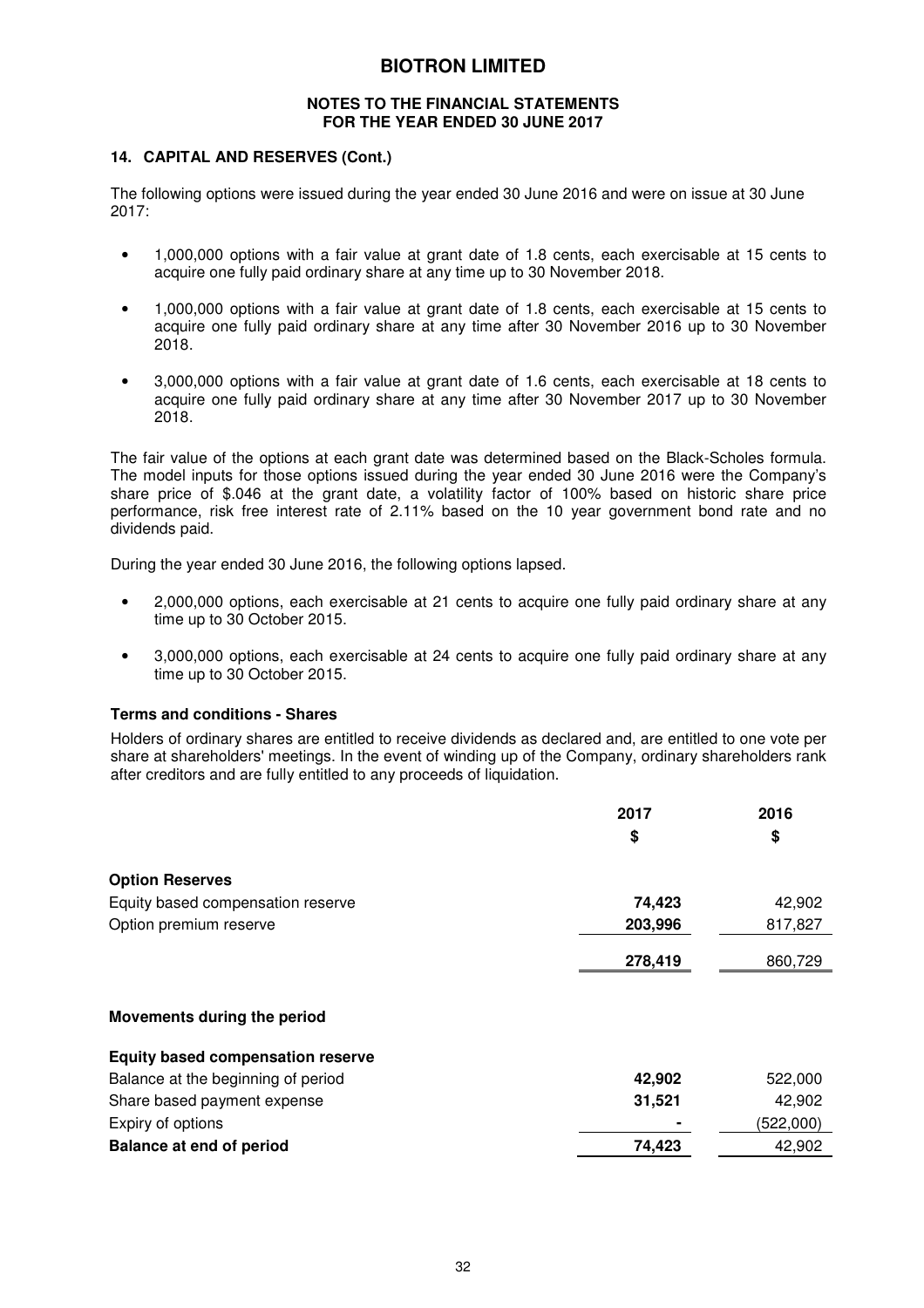#### **NOTES TO THE FINANCIAL STATEMENTS FOR THE YEAR ENDED 30 JUNE 2017**

## **14. CAPITAL AND RESERVES (Cont.)**

|                                    | 2017<br>\$ | 2016<br>\$ |
|------------------------------------|------------|------------|
| Option premium reserve             |            |            |
| Balance at the beginning of period | 817,827    | 817,848    |
| Issue of options                   | 203,996    |            |
| Exercise of options                | (1,202)    | (21)       |
| Expiry of options                  | (816, 625) |            |
| <b>Balance at end of period</b>    | 203,996    | 817,827    |

#### **Nature and purpose of reserves**

#### *Equity based compensation reserve:*

The equity based compensation reserve is used to recognise the grant date fair value of options issued but not exercised

#### *Option premium reserve:*

The option premium reserve is used to accumulate proceeds received from the issuing of options.

|                                                                               | 2017<br>\$  | 2016<br>\$  |
|-------------------------------------------------------------------------------|-------------|-------------|
| <b>15. STATEMENT OF CASH FLOWS</b>                                            |             |             |
| Reconciliation of cash flows from operating activities<br>Loss for the period | (3,093,405) | (3.004.303) |
| <b>Adjustments for:</b>                                                       |             |             |
| Depreciation of plant and equipment                                           | 13,073      | 15,457      |
| Provisions for employee entitlements                                          | 21,482      | 40,500      |
| Share based payments                                                          | 31,521      | 42,902      |
| Effect of exchange rate adjustments                                           | 191         | (25, 557)   |

| <b>Changes in assets and liabilities</b> |             |             |
|------------------------------------------|-------------|-------------|
| Decrease in receivables                  | ۰           | 10.184      |
| Decrease/(Increase) in prepayments       | (8, 564)    | 7.139       |
| (Decrease)/Increase in payables          | 202,205     | (167,229)   |
| Net cash used in operating activities    | (2,833,497) | (3,080,907) |

#### **16. RELATED PARTIES**

#### **Key management personnel and director transactions**

The following key management person holds a position in another entity that results in them having control or joint control over the financial or operating policies of that entity, and this entity transacted with the Company during the year as follows: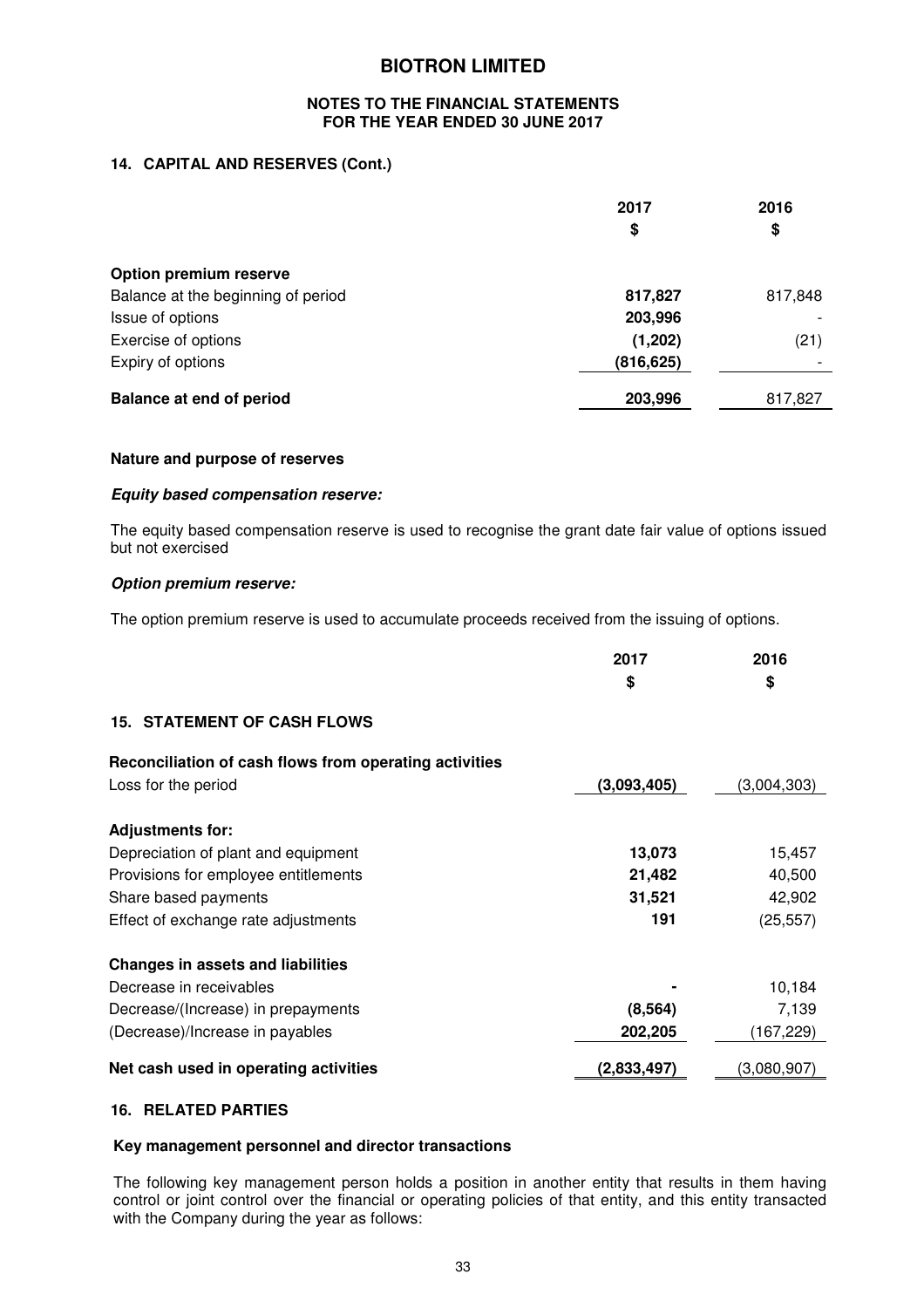#### **NOTES TO THE FINANCIAL STATEMENTS FOR THE YEAR ENDED 30 JUNE 2017**

#### **16. RELATED PARTIES (Cont.).**

• During the year ended 30 June 2017, Peter J. Nightingale had a controlling interest in an entity, MIS Corporate Pty Limited, which provided full administrative services, including rental accommodation, administrative staff, services and supplies, to the entity. Fees paid to MIS Corporate Pty Limited during the year, amounted to \$144,000 (2016 - \$144,000). There were no outstanding amounts at 30 June 2017 (2016 - \$nil).

#### **Key management personnel compensation**

During the year ended 30 June 2017, compensation of key management personnel totalled \$638,987 (2016 - \$673,322), which comprised primary salary and fees of \$556,446 (2016 - \$579,281), superannuation of \$45,495 (2016 - \$46,043), share based payments of \$31,521 (2016 - \$42,902) and long service leave of \$5,525(2016 - \$5,096). During the 2017 and 2016 financial years, no long term benefits or termination payments were paid.

#### **17. SHARE BASED PAYMENTS**

The Company has an Incentive Option Plan to provide eligible persons, being employees or directors, or individuals whom the Plan Committee determine to be employees for the purposes of the Plan, with the opportunity to acquire options over unissued ordinary shares in the Company. The number of options granted or offered under the Plan will not exceed 10% of the Company's issued share capital and the exercise price of options will be the greater of the market value of the Company's shares as at the date of grant of the option or such amount as the Plan Committee determines. Options have no voting or dividend rights. The vesting conditions of options issued under the plan are based on a minimum service periods being achieved. There are no other vesting conditions attached to options issued under the plan.

In the event that the employment or office of the option holder is terminated, any options which have not reached their exercise period will lapse and any options which have reached their exercise period may be exercised within three months of the date of termination of employment. Any options not exercised within this three month period will lapse.

No options were issued during the year ended 30 June 2017. During the year ended 30 June 2016, 5,000,000 options were issued to the Managing Director as detailed in note 14.

| <b>Grant date</b> | <b>Number</b><br>οf<br>options | <b>Exercise</b><br>price | Fair<br>value at<br>grant date | Vesting date*    | <b>Expiry date</b> |
|-------------------|--------------------------------|--------------------------|--------------------------------|------------------|--------------------|
| 25 November 2015  | 1,000,000                      | \$0.15                   | \$0.018                        | 25 November 2015 | 30 November 2018   |
| 25 November 2015  | 1.000.000                      | \$0.15                   | \$0.018                        | 30 November 2016 | 30 November 2018   |
| 25 November 2015  | 3,000,000                      | \$0.18                   | \$0.016                        | 30 November 2017 | 30 November 2018   |

#### **Options outstanding at 30 June 2017**

\* Vesting conditions are based on minimum service periods being achieved.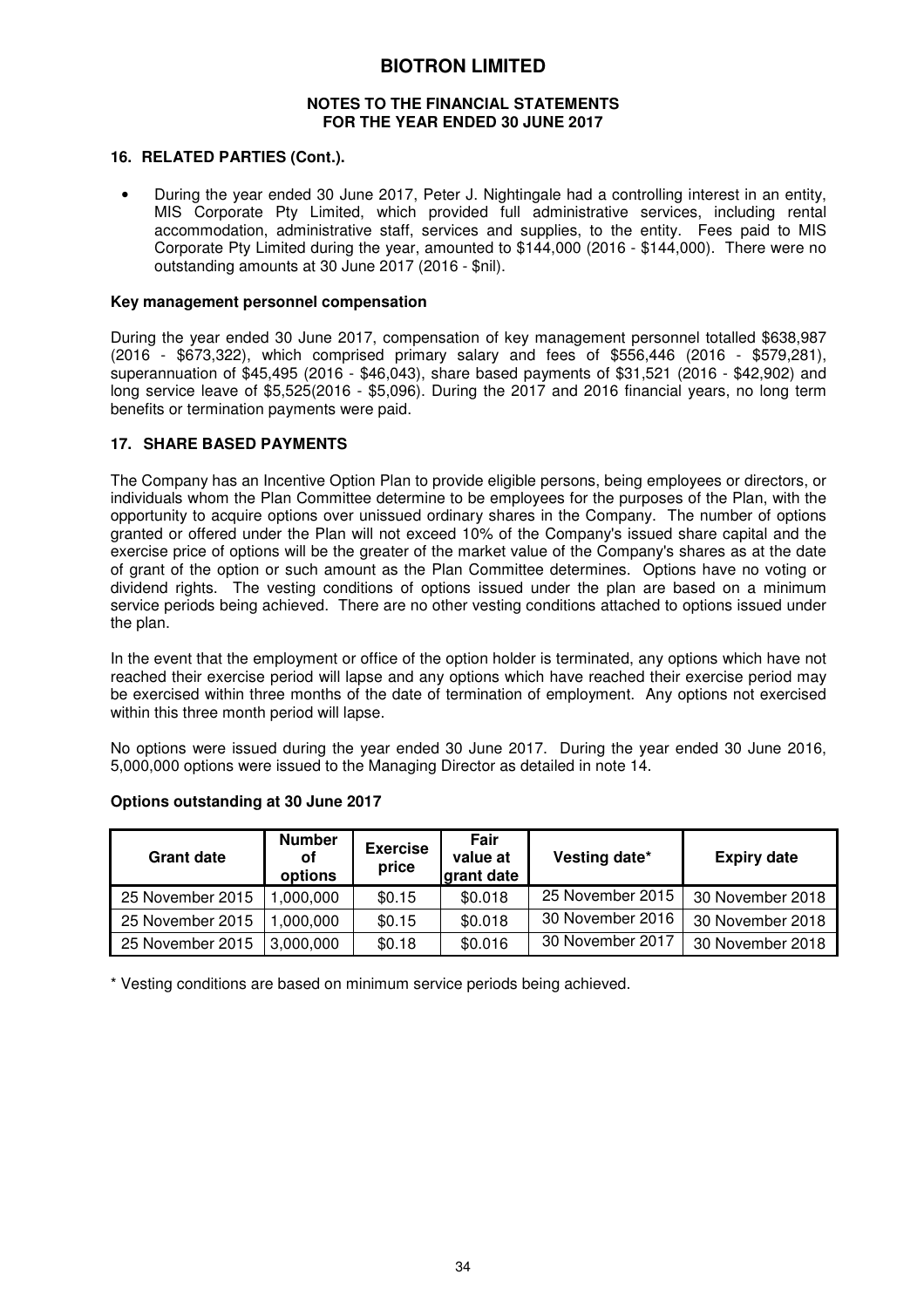#### **NOTES TO THE FINANCIAL STATEMENTS FOR THE YEAR ENDED 30 JUNE 2017**

#### **17. SHARE BASED PAYMENTS (Cont.).**

#### **Options outstanding at 30 June 2016**

| <b>Grant date</b> | <b>Number</b><br>οf<br>options | <b>Exercise</b><br>price | Fair<br>value at<br>grant date | Vesting date*    | <b>Expiry date</b> |
|-------------------|--------------------------------|--------------------------|--------------------------------|------------------|--------------------|
| 25 November 2015  | ,000,000                       | \$0.15                   | \$0.018                        | 25 November 2015 | 30 November 2018   |
| 25 November 2015  | .000.000                       | \$0.15                   | \$0.018                        | 30 November 2016 | 30 November 2018   |
| 25 November 2015  | 3,000,000                      | \$0.18                   | \$0.016                        | 30 November 2017 | 30 November 2018   |

\* Vesting conditions are based on minimum service periods being achieved.

#### *Movement of options in the equity based compensation reserve during the year*

|                       | Number of | Weighted average | Number of | <b>Weighted average</b> |
|-----------------------|-----------|------------------|-----------|-------------------------|
|                       | options   | exercise price   | options   | exercise price          |
|                       | 2017      | 2017             | 2016      | 2016                    |
| Outstanding at 1 July | 5,000,000 | \$0.17           | 5,000,000 | \$0.17                  |

The equity based compensation reserve is used to record the options issued to directors and executives of the Company as compensation. Options are valued using the Black-Scholes option pricing model.

The weighted average remaining contractual life of share options outstanding at the end of the year in the equity based compensation reserve was 1.42 years (2016 – 2.42 years).

No ordinary shares have been issued as a result of the exercise of any option granted pursuant to the Incentive Option Plan during the current and prior financial year.

#### **Fair value of options**

The fair value of options granted is measured at grant date and recognised as an expense over the period during which the employee becomes unconditionally entitled to the options. The fair value of the options granted is measured using an option valuation methodology, taking into account the terms and conditions upon which the options were granted. The amount recognised as an expense is adjusted to reflect the actual number of options that vest.

When options on issue are modified and the modification is beneficial to the other party the incremental fair value at the date of the modification is recognised over the remaining modified vesting period and the original grant-date fair value is recognised over the remaining original vesting period. When the modification is to options on issue that have fully vested the incremental fair value is recognised as an expense in the period the modification occurs. The incremental fair value is the difference between the fair value of the share based payment at the date of modification between the old and new terms.

#### **Expenses arising from share-based payment transactions**

Total expenses arising from share based payment transactions recognised during the year ended 30 June 2017 was \$31,521 (2016 - \$42,902).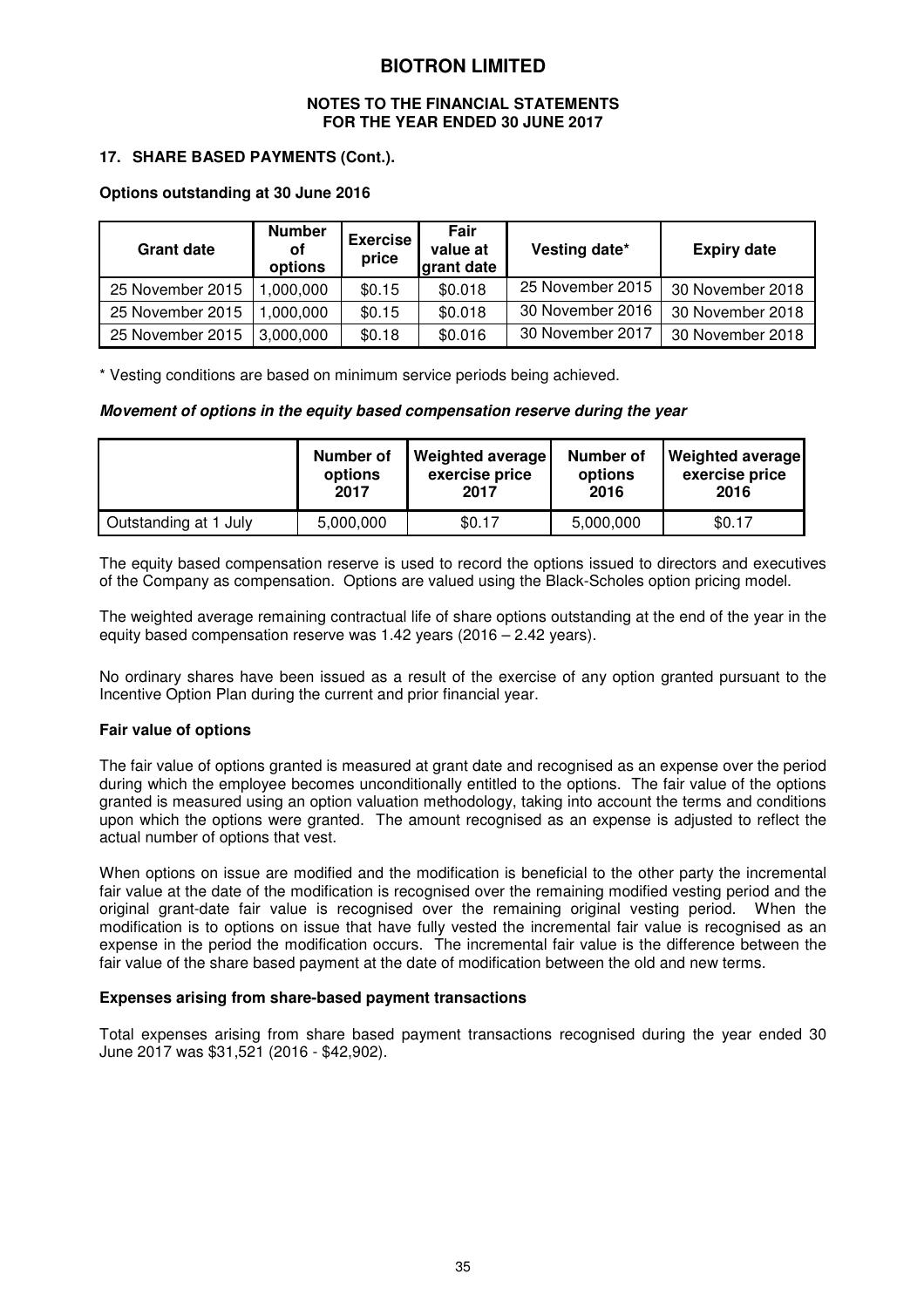#### **NOTES TO THE FINANCIAL STATEMENTS FOR THE YEAR ENDED 30 JUNE 2017**

#### **18. FINANCIAL INSTRUMENTS**

#### **Financial risk management objectives and policies**

The Company's financial instruments comprise deposits with banks, receivables, trade and other payables and from time to time short term loans from related parties. The Company does not trade in derivatives or in foreign currency.

The Company manages its risk exposure of its financial instruments in accordance with the guidance of the Board of Directors. The main risks arising from the Company's financial instruments are market risk, credit risk and liquidity risks. This note presents information about the Company's exposure to each of these risks, its objectives, policies and processes for measuring and managing risk, and the Company's management of capital.

#### **Risk management framework**

The Board has overall responsibility for the establishment and oversight of the risk management framework. Informal risk management policies are established to identify and analyse the risks faced by the Company.

The primary responsibility to monitor the financial risks lies with the Managing Director and the Company Secretary under the authority of the Board.

#### **Credit risk**

Credit risk arises mainly from the risk of counterparties defaulting on the terms of their agreements.

The carrying amounts of the following assets represent the Company's maximum exposure to credit risk in relation to financial assets:

|                           | <b>Note</b> | <b>Carrying amount</b> |            |  |
|---------------------------|-------------|------------------------|------------|--|
|                           |             | 2017<br>\$             | 2016<br>\$ |  |
| Cash and cash equivalents | 8           | 1,987,384              | 3,418,453  |  |
| Security deposits         | 10          | 21,411                 | 15,000     |  |
|                           |             | 2,008,795              | 3,433,453  |  |

#### *Cash and cash equivalents*

The Company mitigates credit risk on cash and cash equivalents by dealing with regulated banks in Australia.

#### *Trade and other receivables*

Credit risk of trade and other receivables is very low as it usually consists predominantly of amounts recoverable from regulated bank in Australia.

All financial assets are current and are not past due or impaired and the Company does not have any material credit risk exposure to any single debtor or group of debtors under financial instruments entered into by the Company.

#### **Liquidity risk**

Liquidity risk is the risk that the Company will not be able to meet its financial obligations as they fall due. The Company's approach to managing liquidity is to ensure, as far as possible, that it will always have sufficient liquidity to meet its liabilities when due, under both normal and stressed conditions, without incurring unacceptable losses or risking damage to the Company's reputation.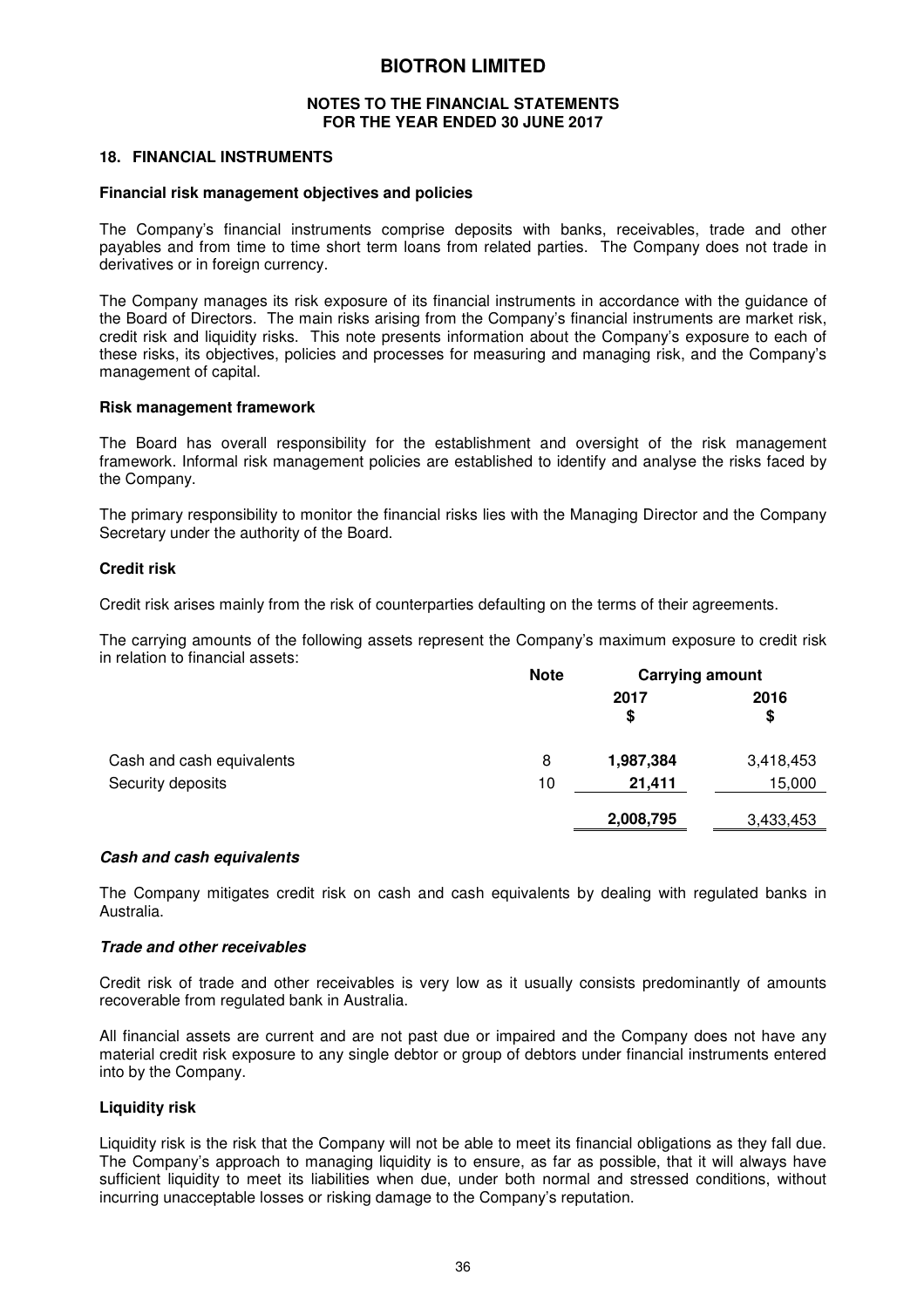#### **NOTES TO THE FINANCIAL STATEMENTS FOR THE YEAR ENDED 30 JUNE 2017**

#### **18. FINANCIAL INSTRUMENTS (Cont.).**

Ultimate responsibility for liquidity management rests with the Board. The Company monitors rolling forecasts of liquidity on the basis of expected fund raisings, trade payables and other obligations for the ongoing operation of the Company. At balance date, the Company has available funds of \$1,987,384 for its immediate use.

The following are the contractual maturities of financial liabilities, including estimated interest payments:

|                          | Carrying<br>amount | <b>Contractual</b><br>cash flows | Less than<br>one year | <b>Between</b><br>one and<br>five years | <b>Interest</b> |
|--------------------------|--------------------|----------------------------------|-----------------------|-----------------------------------------|-----------------|
|                          |                    | S                                |                       |                                         | \$              |
| 30 June 2017             |                    |                                  |                       |                                         |                 |
| Trade and other payables | 367,671            | (367,671)                        | (367,671)             | $\blacksquare$                          | $\blacksquare$  |

#### **30 June 2016**

| Trade and other payables | 115.959 | (115,959) | (115, 959) |  |  |
|--------------------------|---------|-----------|------------|--|--|
|--------------------------|---------|-----------|------------|--|--|

It is not expected that the cash flows included in the maturity analysis could occur significantly earlier, or at significantly different amounts.

#### **Market risk**

Market risk is the risk that changes in market prices, such as foreign exchange rates, interest rates and equity prices will affect the Company's income or the value of its holdings of financial instruments. The objective of market risk management is to manage and control market risk exposures within acceptable parameters, while optimising the return.

#### *Interest rate risk*

The Company's income statement is affected by changes in interest rates due to the impact of such changes on interest income from cash and cash equivalents and interest bearing security deposits. The average interest rate on funds held during the year was 1.30% (2016 - 1.99%).

At balance date, the Company had the following mix of financial assets exposed to variable interest rate risk that are not designated as cash flow hedges:

|                           | <b>Note</b> | 2017<br>S | 2016<br>S |
|---------------------------|-------------|-----------|-----------|
| <b>Financial assets</b>   |             |           |           |
| Cash and cash equivalents | 8           | 1,987,384 | 3,418,453 |
| Security deposits         | 10          | 21.411    | 15,000    |
| Net exposure              |             | 2,008,795 | 3.433.453 |

The Company did not have any interest bearing financial liabilities in the current or prior year.

The Company does not have interest rate swap contracts. The Company always analyses its interest rate exposure when considering renewals of existing positions including alternative financing.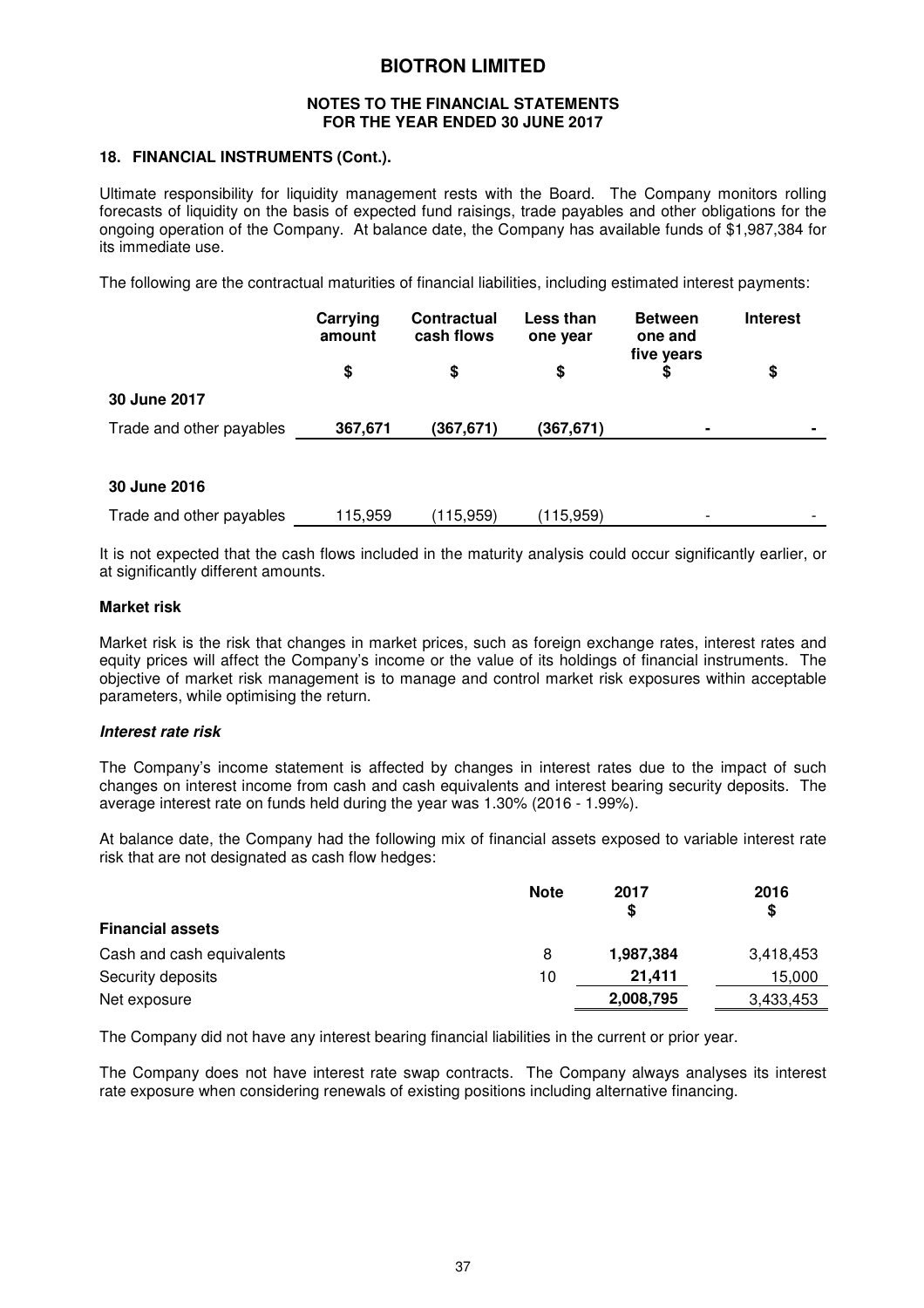#### **NOTES TO THE FINANCIAL STATEMENTS FOR THE YEAR ENDED 30 JUNE 2017**

#### **18. FINANCIAL INSTRUMENTS (Cont.).**

#### *Sensitivity analysis*

The following sensitivity analysis is based on the interest rate risk exposures at balance date.

An increase of 100 basis points in interest rates throughout the reporting period would have decreased the loss for the period by the amounts shown below, whilst a decrease would have increased the loss by the same amount. The Company's equity consists of fully paid ordinary shares. There is no effect on fully paid ordinary shares by an increase or decrease in interest rates during the period.

| 2017<br>œ<br>۰D | 2016<br>\$ |
|-----------------|------------|
| 22,773          | 38,378     |

#### *Currency risk*

The Company is exposed to currency risk on cash and cash equivalents that are denominated in United States currency. The company's gross financial exposure to foreign currency risk at balance date was US\$600 (2016 - US\$5,269).

#### *Sensitivity analysis*

The following sensitivity analysis is based on the currency risk exposures at balance date.

A 5% strengthening of the United States dollar to Australian dollar at 30 June 2017 would have decreased post tax profit and net assets for the period by the amounts shown below, while weakening would have increased the post-tax profit and net assets for the period.

**39** 355

The Company is not exposed to price risks.

#### **Capital management**

The Board's policy is to maintain a strong capital base so as to maintain investor, creditor and market confidence and to sustain future development of the business.

The Board ensures costs are not incurred in excess of available funds and will seek to raise additional funding through issues of shares for the continuation of the Company's operations. There were no changes in the Company's approach to capital management during the year.

The Company is not subject to externally imposed capital requirements.

#### **Estimation of fair values**

The carrying amounts of financial assets and liabilities approximate their net fair values, given the short time frames to maturity and or variable interest rates.

#### **19. FINANCIAL REPORTING BY SEGMENTS**

The Company operates in one reportable operating and geographical segment, being the biotechnology industry in Australia.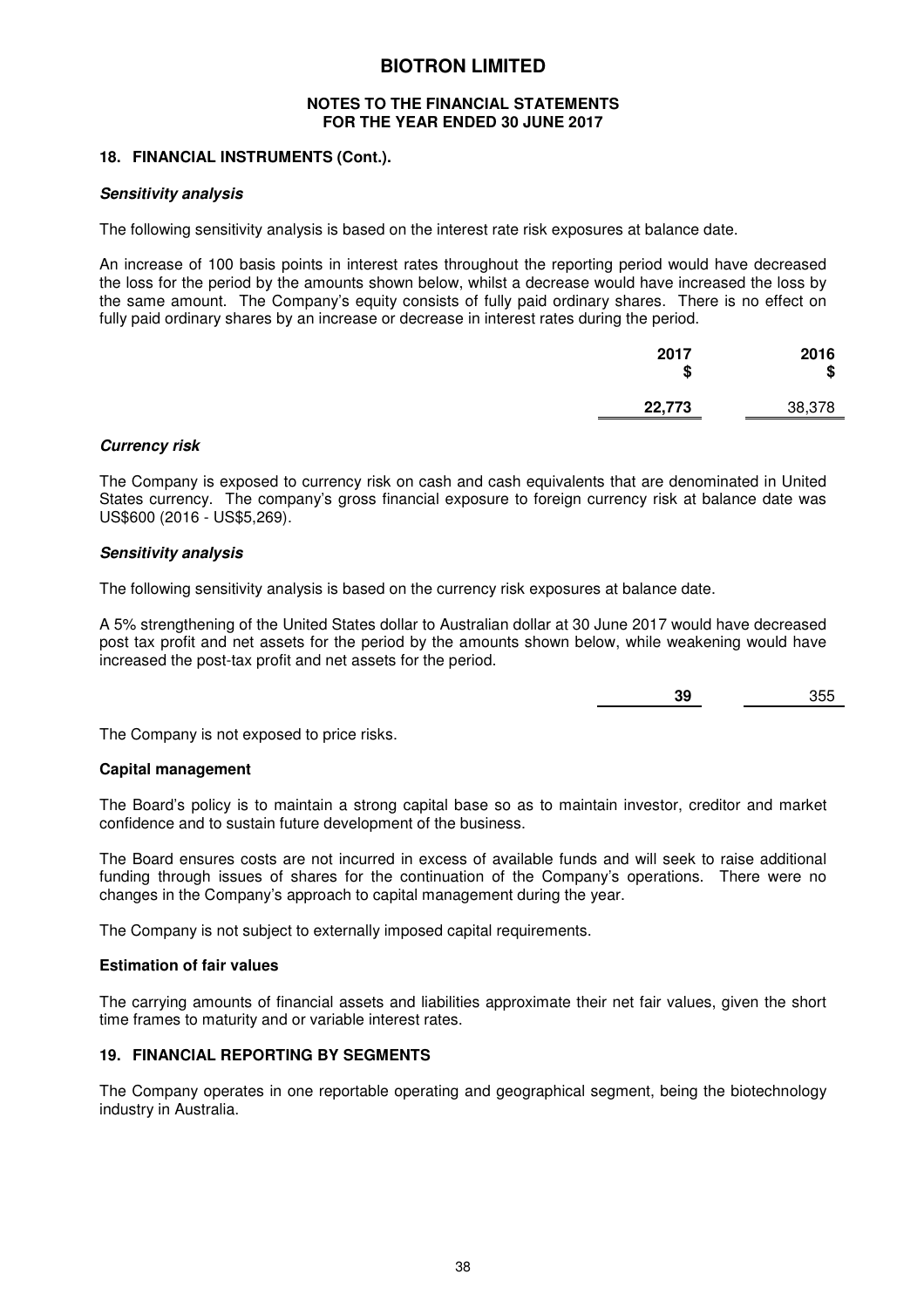#### **NOTES TO THE FINANCIAL STATEMENTS FOR THE YEAR ENDED 30 JUNE 2017**

#### **20. OPERATING LEASES**

The Company leases an office in North Ryde, Sydney. The lease is for a period of 3 years starting from November 2013 with monthly renewal after the 3 years.

During the year ended 30 June 2017, \$76,849 was recognised as an expense in profit or loss in respect of the operating lease (2016 - \$62,686).

The future minimum leases payments under non-cancellable operating leases are payable as follows:

|                            | 2017           | 2016<br>S                |
|----------------------------|----------------|--------------------------|
| Less than one year         | 6.488          | 24,250                   |
| Between one and five years | $\blacksquare$ | $\overline{\phantom{0}}$ |

#### **21. COMMITMENTS AND CONTINGENCIES**

The Company may be party to commercial disputes and litigation in the normal course of business. No material liabilities are expected to arise in respect of the commercial disputes and litigation existing at balance date.

There are no capital commitments at the date of these financial statements.

#### **22. SUBSEQUENT EVENTS**

There have been no matters arise in the interval between the end of the financial year and the date of this report any item, transaction or event of a material and unusual nature likely, in the opinion of the directors of the Company, to affect significantly the operations of the Company, the results of those operations, or the state of affairs of the Company in future financial years.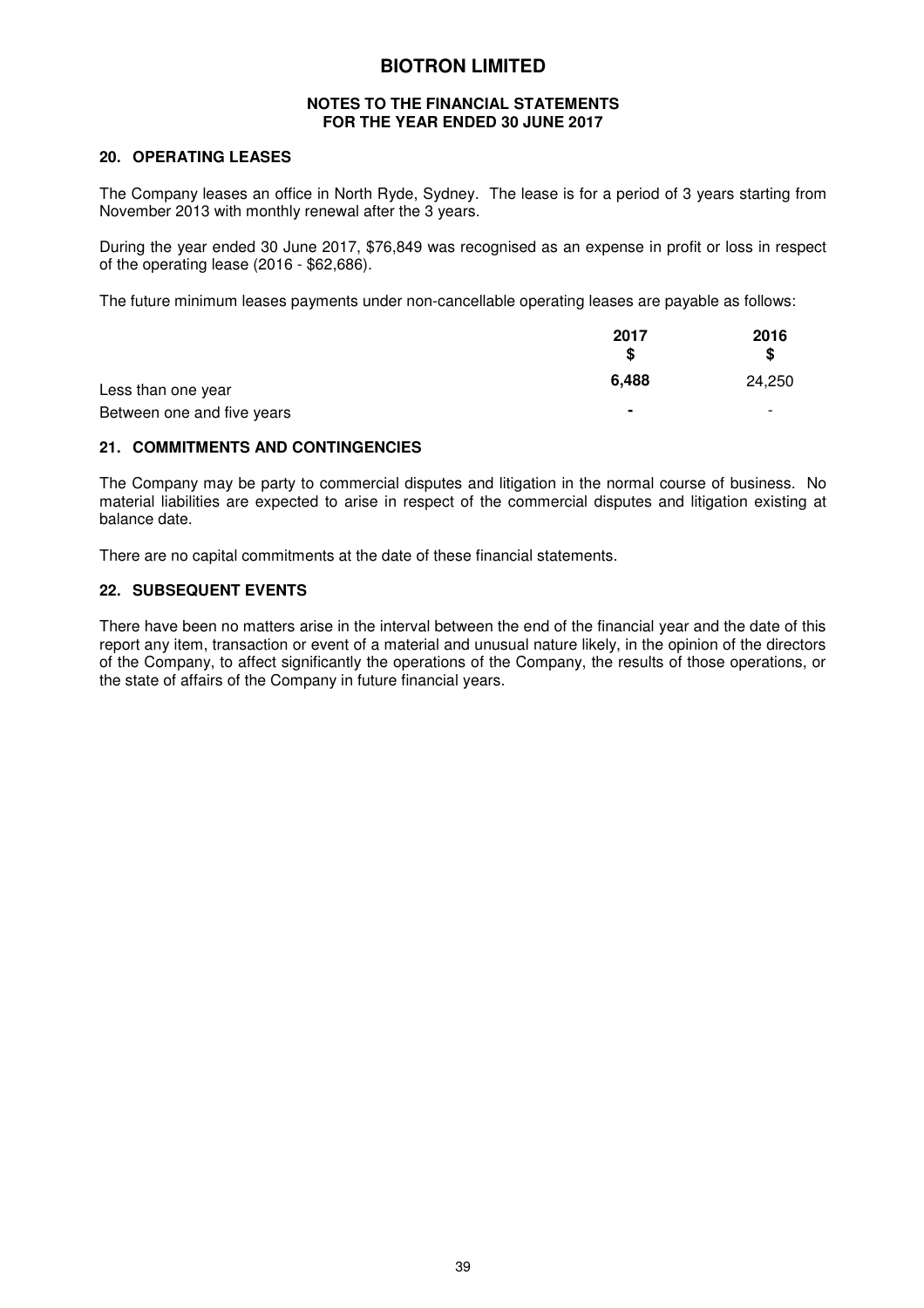## **DIRECTORS' DECLARATION**

- 1. In the opinion of the directors of Biotron Limited:
	- a) the financial statements and notes set out on pages 18 to 39, and the Remuneration Report in the Directors' Report, set out on pages 11 to 15, are in accordance with the *Corporations Act 2001*, including:
		- (i) giving a true and fair view of the Company's financial position as at 30 June 2017 and of its performance for the financial year ended on that date; and
		- (ii) complying with Australian Accounting Standards (including Australian Accounting Interpretations) and the *Corporations Regulations 2001*;
	- b) there are reasonable grounds to believe that the Company will be able to pay its debts as and when they become due and payable.
- 2. The directors have been given the declarations required by Section 295A of the *Corporations Act 2001* from the chief executive officer and chief financial officer for the financial year ended 30 June 2017.
- 3. The directors draw attention to note 2(a) of the financial statements, which includes a statement of compliance with International Financial Reporting Standards.

This report has been signed in accordance with a resolution of the directors and is dated 28 August 2017:

 $10 - 10$ 

mmile

**Michael J. Hoy Nichelle Miller Chairman**<br> **Chairman Managing Director**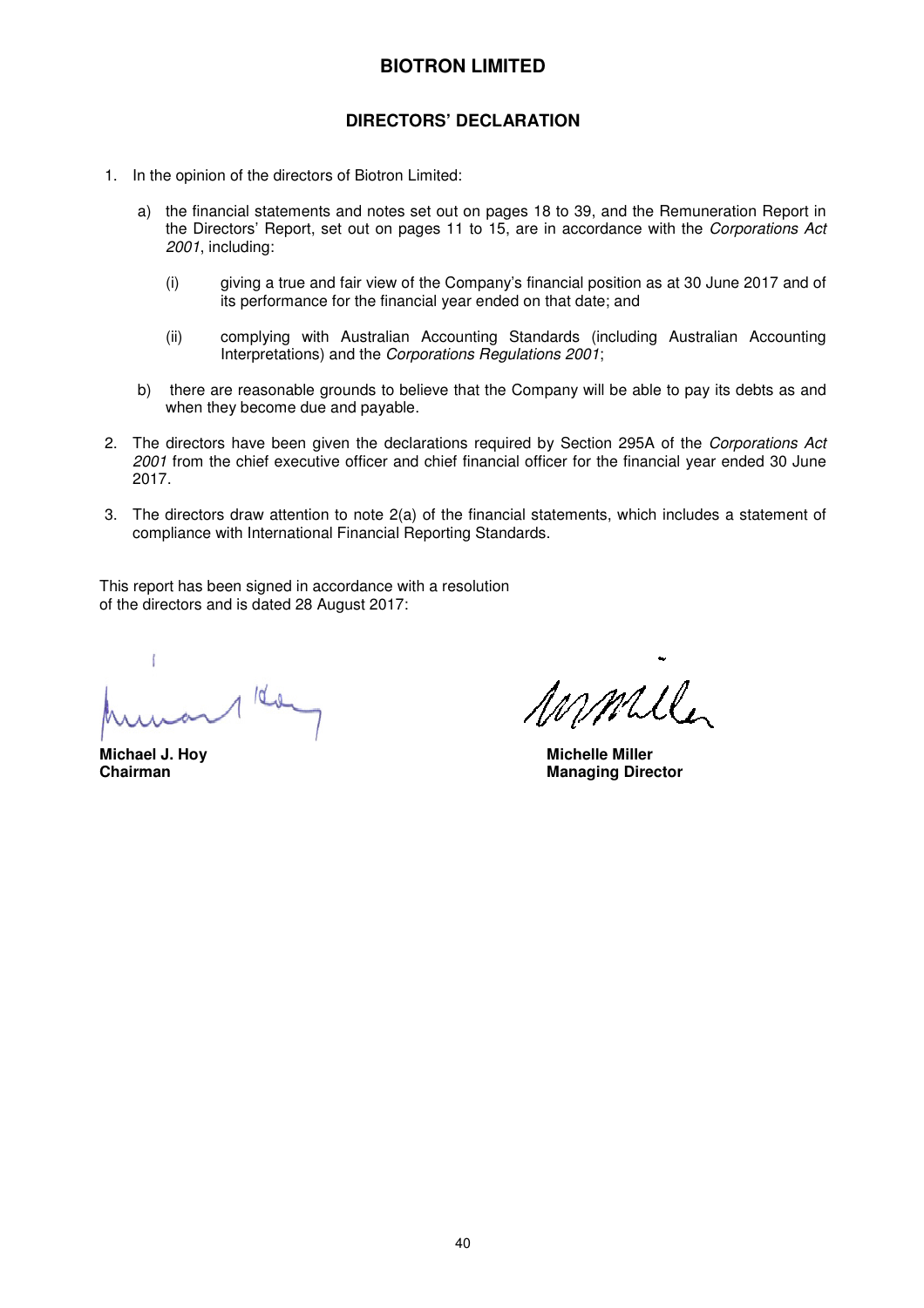

# Independent Auditor's Report

## To the shareholders of Biotron Limited

#### **Report on the audit of the Financial Report**

#### **Opinion**

We have audited the **Financial Report** of Biotron Limited (the Company).

In our opinion, the accompanying Financial Report of the Company is in accordance with the Corporations Act 2001, including:

• giving a true and fair view of the Company's financial position as at 30 June 2017 and of its financial performance for the year ended on that date; and

• complying with Australian Accounting Standards and the Corporations Regulations 2001.

#### The **Financial Report** comprises:

• Statement of financial position as at 30 June 2017;

• Statement of profit or loss and other comprehensive income, Statement of changes in equity, and Statement of cash flows for the year then ended;

• Notes including a summary of significant accounting policies; and

• Directors' Declaration.

#### **Basis for opinion**

We conducted our audit in accordance with Australian Auditing Standards. We believe that the audit evidence we have obtained is sufficient and appropriate to provide a basis for our opinion.

Our responsibilities under those standards are further described in the Auditor's responsibilities for the audit of the Financial Report section of our report.

We are independent of the Company in accordance with the Corporations Act 2001 and the ethical requirements of the Accounting Professional and Ethical Standards Board's APES 110 Code of Ethics for Professional Accountants (the Code) that are relevant to our audit of the Financial Report in Australia. We have fulfilled our other ethical responsibilities in accordance with the Code.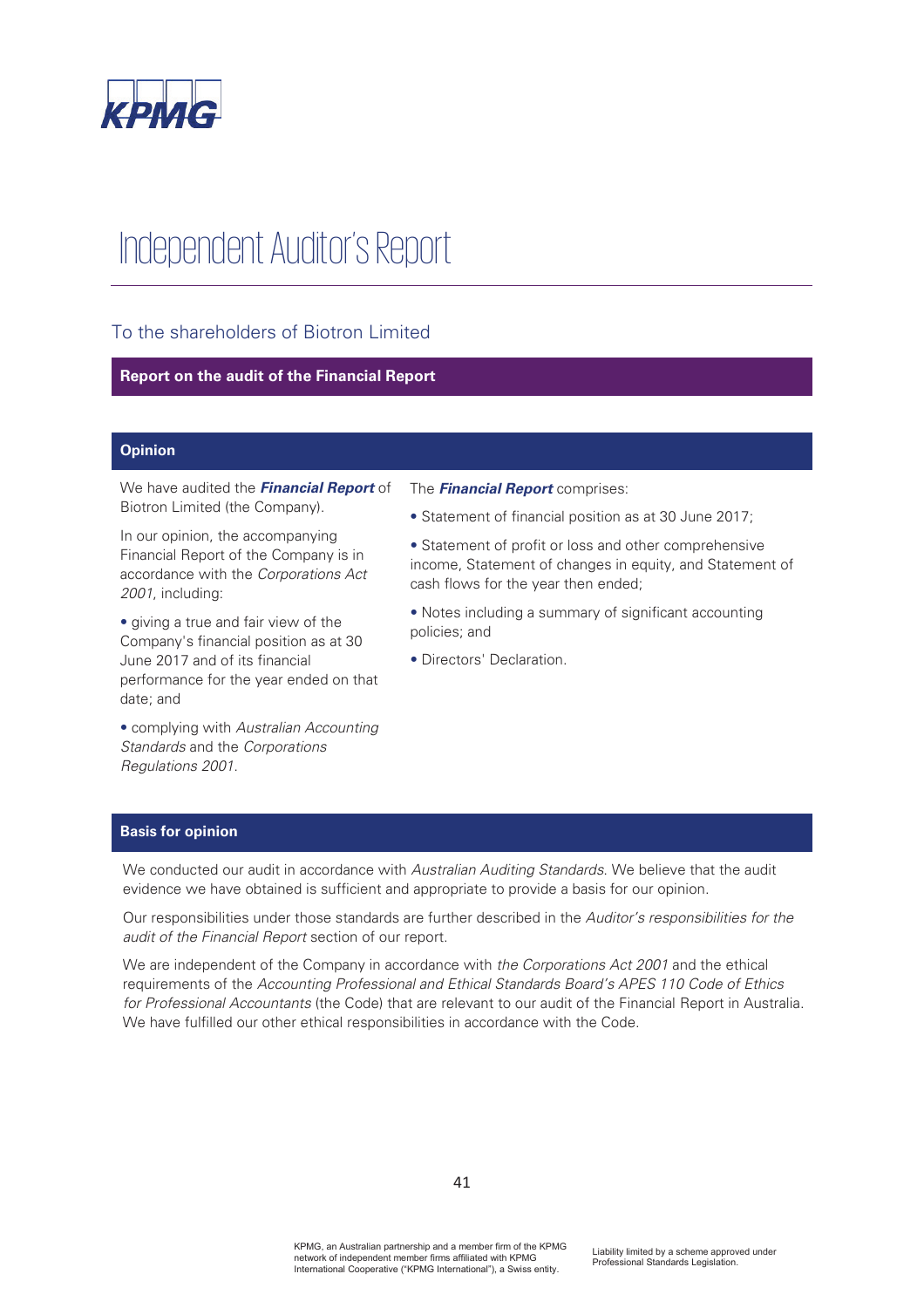

#### **Material uncertainty related to going concern**

We draw attention to Note 2(e), "Going Concern" in the financial report. The conditions disclosed in Note 2(e), indicate a material uncertainty exists that may cast significant doubt on the Company's ability to continue as a going concern and, therefore, whether it will realise its assets and discharge its liabilities in the normal course of business, and at the amounts stated in the financial report. Our opinion is not modified in respect of this matter.

In concluding there is a material uncertainty related to going concern we evaluated the extent of uncertainty regarding events or conditions casting significant doubt in the Company's assessment of going concern. This included:

- Analysing the cash flow projections by:
	- Evaluating the underlying data used to generate the projections for consistency with other information tested by us, our understanding of the Company's intentions, and past results and practices;
	- Assessing the planned levels of operating and capital expenditures for consistency of relationships and trends to the Company's historical results, results since year end, and our understanding of the business, industry and economic conditions of the Company;
- Assessing significant non-routine forecast cash inflows and outflows for feasibility, quantum and timing. We used our knowledge of the client, its industry and financial position to assess the level of associated uncertainty; and
- Evaluating the Company's going concern disclosures in the financial report by comparing them to our understanding of the matter, the events or conditions incorporated into the cash flow projection assessment, the Company's plans to address those events or conditions, and accounting standard requirements. We specifically focused on the principal matters giving rise to the material uncertainty.

#### **Key Audit Matters**

In addition to the matter described in the Material uncertainty related to going concern section, the **Key Audit Matter** we identified is:

Research and development expenditure.

**Key Audit Matters** are those matters that, in our professional judgment, were of most significance in our audit of the Financial Report of the current period.

These matters were addressed in the context of our audit of the Financial Report as a whole, and in forming our opinion thereon, and we do not provide a separate opinion on these matters.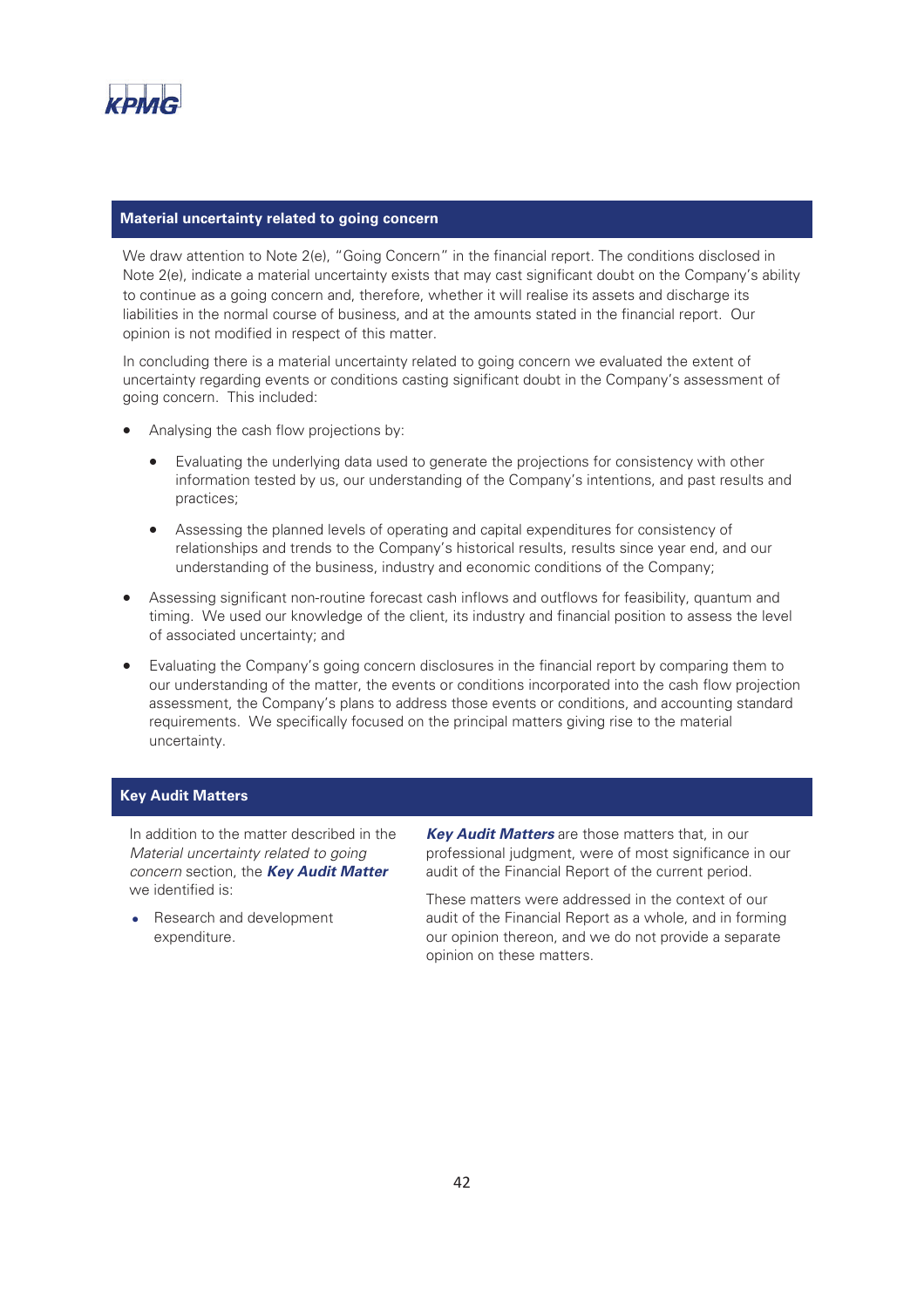

| Research and development expenditure - \$3,155,423                                                                                                                                                                                                                 |                                                                                                                                                                                                                                                                                                                                                                                                                                                                      |  |  |  |  |
|--------------------------------------------------------------------------------------------------------------------------------------------------------------------------------------------------------------------------------------------------------------------|----------------------------------------------------------------------------------------------------------------------------------------------------------------------------------------------------------------------------------------------------------------------------------------------------------------------------------------------------------------------------------------------------------------------------------------------------------------------|--|--|--|--|
| Refer note 6                                                                                                                                                                                                                                                       |                                                                                                                                                                                                                                                                                                                                                                                                                                                                      |  |  |  |  |
| The key audit matter                                                                                                                                                                                                                                               | How the matter was addressed in our audit                                                                                                                                                                                                                                                                                                                                                                                                                            |  |  |  |  |
| Research and development expenditure is a key<br>audit matter due to the significance of the<br>amount (being 66% of total expenses) and the<br>audit effort associated with assessing the<br>completeness and accuracy of the amounts<br>recorded by the Company. | Our procedures included:<br>Assessing the Company's policy for<br>$\bullet$<br>research and development expenditure<br>against the requirements of the accounting<br>standards;                                                                                                                                                                                                                                                                                      |  |  |  |  |
|                                                                                                                                                                                                                                                                    | Selecting a statistical sample of items<br>recorded as research and development<br>expenditure and checking the expenditure<br>amount recorded for consistency to invoices<br>from third parties or other underlying<br>documentation;                                                                                                                                                                                                                               |  |  |  |  |
|                                                                                                                                                                                                                                                                    | For the sample identified above, checking<br>$\bullet$<br>the nature of the expenditure for<br>consistency with its classification as<br>research and development expenditure, in<br>accordance with the Company's accounting<br>policy and the criteria in the accounting<br>standards; and                                                                                                                                                                         |  |  |  |  |
|                                                                                                                                                                                                                                                                    | Testing the completeness of research and<br>development expenditure recorded in the<br>year by checking payments recorded since<br>year end and unprocessed invoices for<br>evidence of the timing of the transactions.<br>For this procedure, we selected our sample<br>from the Company's payments since<br>balance date, and unprocessed invoices<br>post balance date, and agreed the details<br>recorded to the underlying documentation<br>of the transaction. |  |  |  |  |

## **Other Information**

Other Information is financial and non-financial information in Biotron Limited's annual reporting which is provided in addition to the Financial Report and the Auditor's Report. The Directors are responsible for the Other Information.

Our opinion on the Financial Report does not cover the Other Information and, accordingly, we do not express an audit opinion or any form of assurance conclusion thereon, with the exception of the Remuneration Report and our related assurance opinion.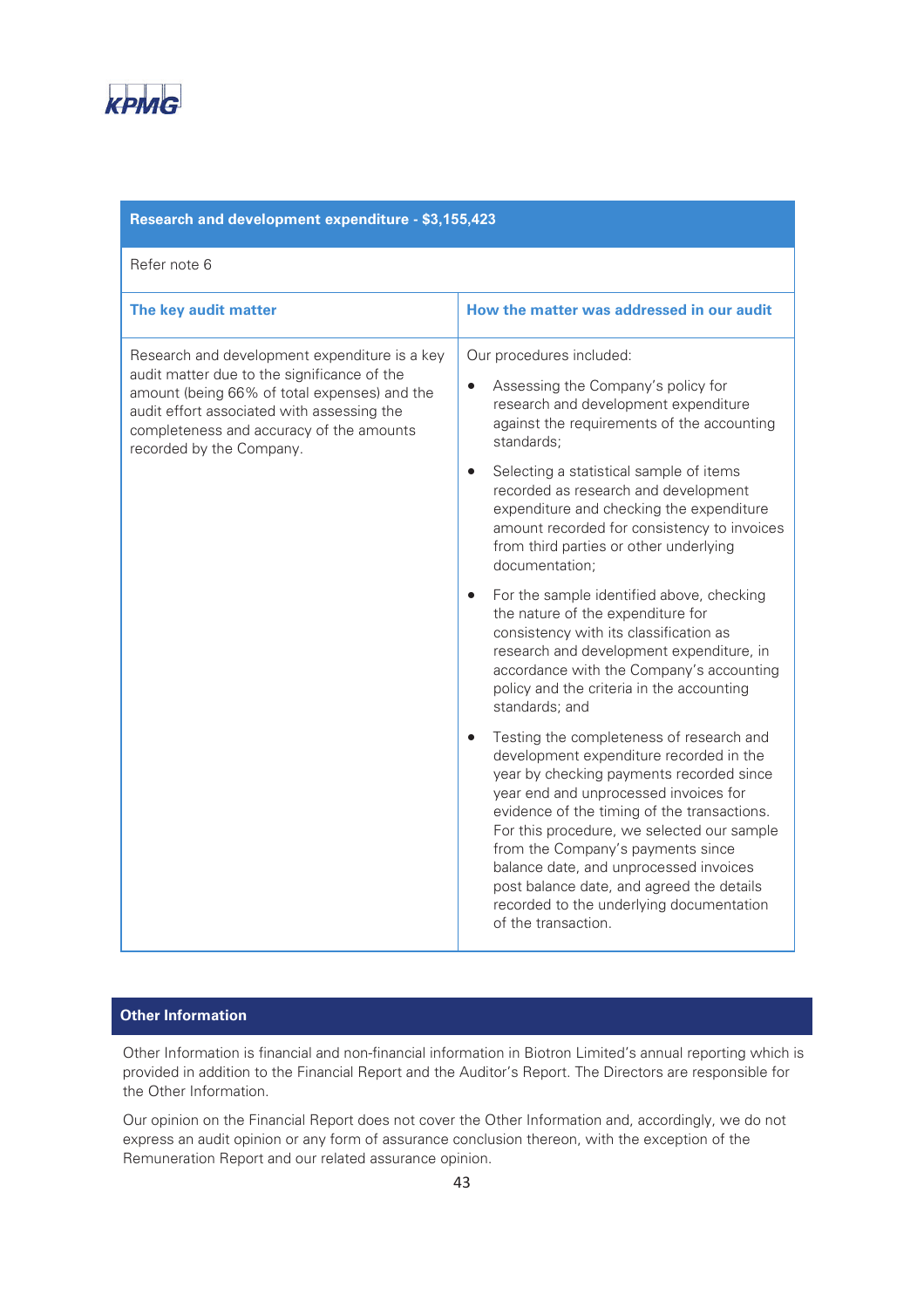

In connection with our audit of the Financial Report, our responsibility is to read the Other Information. In doing so, we consider whether the Other Information is materially inconsistent with the Financial Report or our knowledge obtained in the audit, or otherwise appears to be materially misstated.

We are required to report if we conclude that there is a material misstatement of this Other Information, and based on the work we have performed on the Other Information that we obtained prior to the date of this Auditor's Report we have nothing to report.

#### **Responsibilities of the Directors for the Financial Report**

The Directors are responsible for:

• preparing the Financial Report that gives a true and fair view in accordance with Australian Accounting Standards and the Corporations Act 2001;

• implementing necessary internal control to enable the preparation of a Financial Report that gives a true and fair view and is free from material misstatement, whether due to fraud or error; and

r assessing the Company's ability to continue as a going concern. This includes disclosing, as applicable, matters related to going concern and using the going concern basis of accounting unless they either intend to liquidate the Company or to cease operations, or have no realistic alternative but to do so.

#### **Auditor's responsibilities for the audit of the Financial Report**

Our objective is:

• to obtain reasonable assurance about whether the Financial Report as a whole is free from material misstatement, whether due to fraud or error; and

• to issue an Auditor's Report that includes our opinion.

Reasonable assurance is a high level of assurance, but is not a guarantee that an audit conducted in accordance with Australian Auditing Standards will always detect a material misstatement when it exists.

Misstatements can arise from fraud or error. They are considered material if, individually or in the aggregate, they could reasonably be expected to influence the economic decisions of users taken on the basis of this Financial Report.

A further description of our responsibilities for the audit of the Financial Report is located at the Auditing and Assurance Standards Board website at: http://www.auasb.gov.au/auditors\_files/ar1.pdf. This description forms part of our Auditor's Report.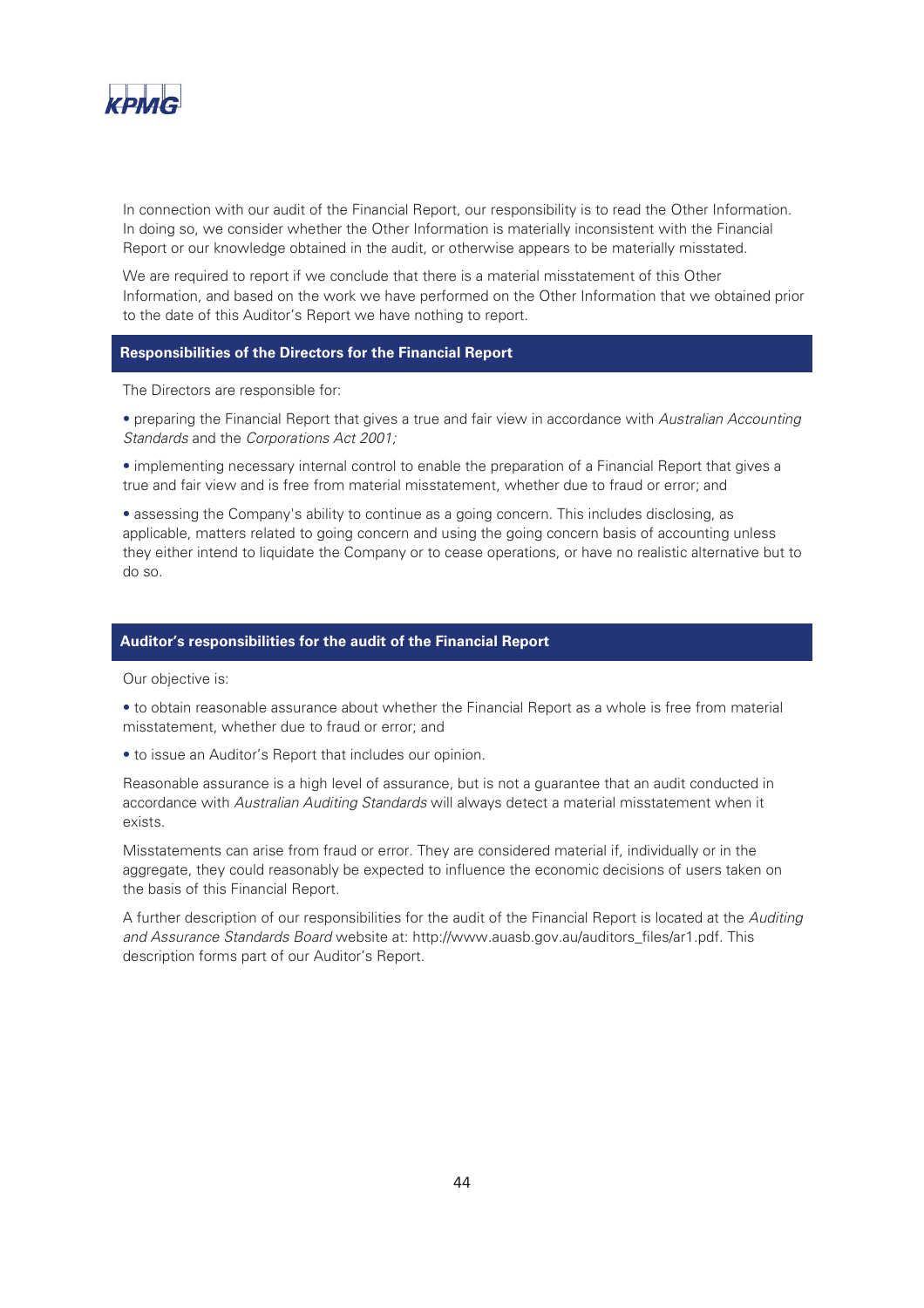

#### **Report on the Remuneration Report**

#### **Opinion**

In our opinion, the Remuneration Report of Biotron Limited for the year ended 30 June 2017, complies with Section 300A of the Corporations Act 2001.

#### **Directors' responsibilities**

The Directors of the Company are responsible for the preparation and presentation of the Remuneration Report in accordance with Section 300A of the Corporations Act 2001.

#### **Our responsibilities**

We have audited the Remuneration Report included in pages 11 to 15 of the Directors' report for the year ended 30 June 2017.

Our responsibility is to express an opinion on the Remuneration Report, based on our audit conducted in accordance with Australian Auditing Standards.

MG

KPMG Stephen Board Partner Brisbane 28 August 2017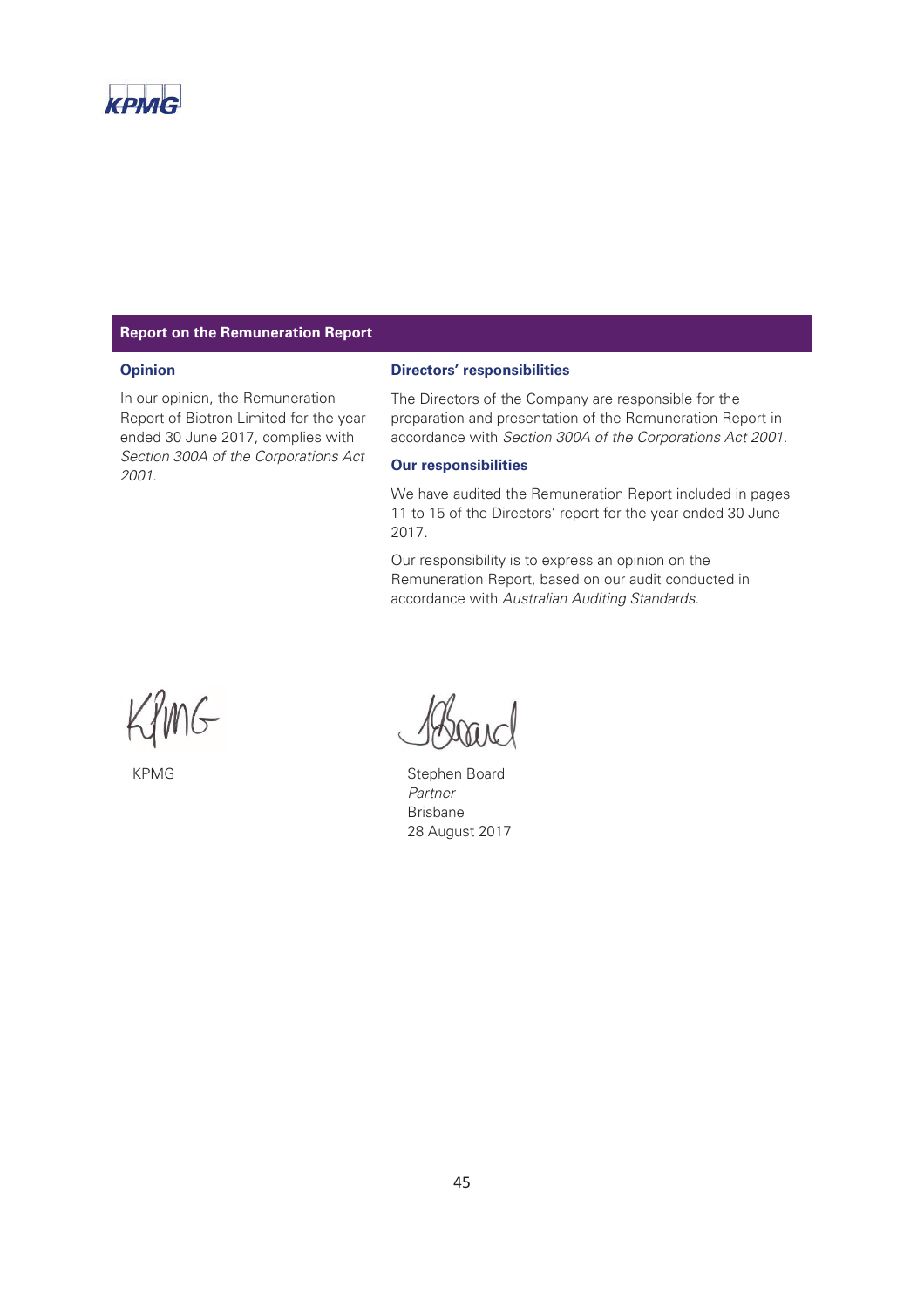#### **ADDITIONAL STOCK EXCHANGE INFORMATION**

#### **Home Exchange**

The Company is listed on the ASX Limited. The home exchange is Sydney.

#### **Use of Cash and Assets**

Since the Company's listing on the ASX, the Company has used its cash and assets in a way consistent with its stated business objectives.

#### **Class of Shares and Voting Rights**

There is only one class of shares in the Company, fully paid ordinary shares.

The rights attaching to shares in the Company are set out in the Company's Constitution. The following is a summary of the principal rights of the holders of shares in the Company.

Every holder of shares present in person or by proxy, attorney or representative at a meeting of shareholders has one vote on a vote taken by a show of hands, and, on a poll every holder of shares who is present in person or by proxy, attorney or representative has one vote for every fully paid share registered in the shareholder's name on the Company's share register.

A poll may be demanded by the chairperson of the meeting, by at least 5 shareholders entitled to vote on the resolution or shareholders with at least 5% of the votes that may be cast on the resolution on a poll.

#### **Distribution of Equity Securityholders**

As at 31 July 2017, the distribution of each class of equity was as follows:

| Range              | <b>Fully Paid</b><br>Ordinary<br><b>Shares</b> | <b>Total Number</b><br>of Shares | <b>30 November</b><br>2018 \$0.06<br>Listed<br><b>Options</b> | <b>Total Number</b><br>of Listed<br><b>Options</b> | <b>30 November</b><br>2018 \$0.15<br><b>Unlisted</b><br><b>Options</b> | <b>30 November</b><br>2018 \$0.18<br><b>Unlisted</b><br><b>Options</b> |
|--------------------|------------------------------------------------|----------------------------------|---------------------------------------------------------------|----------------------------------------------------|------------------------------------------------------------------------|------------------------------------------------------------------------|
| $1 - 1.000$        | 107                                            | 28,882                           | 30                                                            | 14.212                                             | $\overline{\phantom{0}}$                                               |                                                                        |
| $1.001 - 5.000$    | 362                                            | 1,309,312                        | 138                                                           | 393,535                                            |                                                                        | $\overline{\phantom{0}}$                                               |
| $5,001 - 10,000$   | 380                                            | 3,076,612                        | 68                                                            | 526,880                                            | $\overline{\phantom{0}}$                                               | $\overline{\phantom{0}}$                                               |
| $10,001 - 100,000$ | 1,244                                          | 49.289.315                       | 190                                                           | 7,249,811                                          |                                                                        |                                                                        |
| 100,001 and over   | 581                                            | 338,598,139                      | 120                                                           | 70,273,081                                         |                                                                        |                                                                        |
|                    | 2,674                                          | 392,302,260                      | 546                                                           | 78,457,519                                         |                                                                        |                                                                        |

At 31 July 2017, 1,383 shareholders held less than a marketable parcel of shares and 439 listed option holders held less than a marketable parcel of options.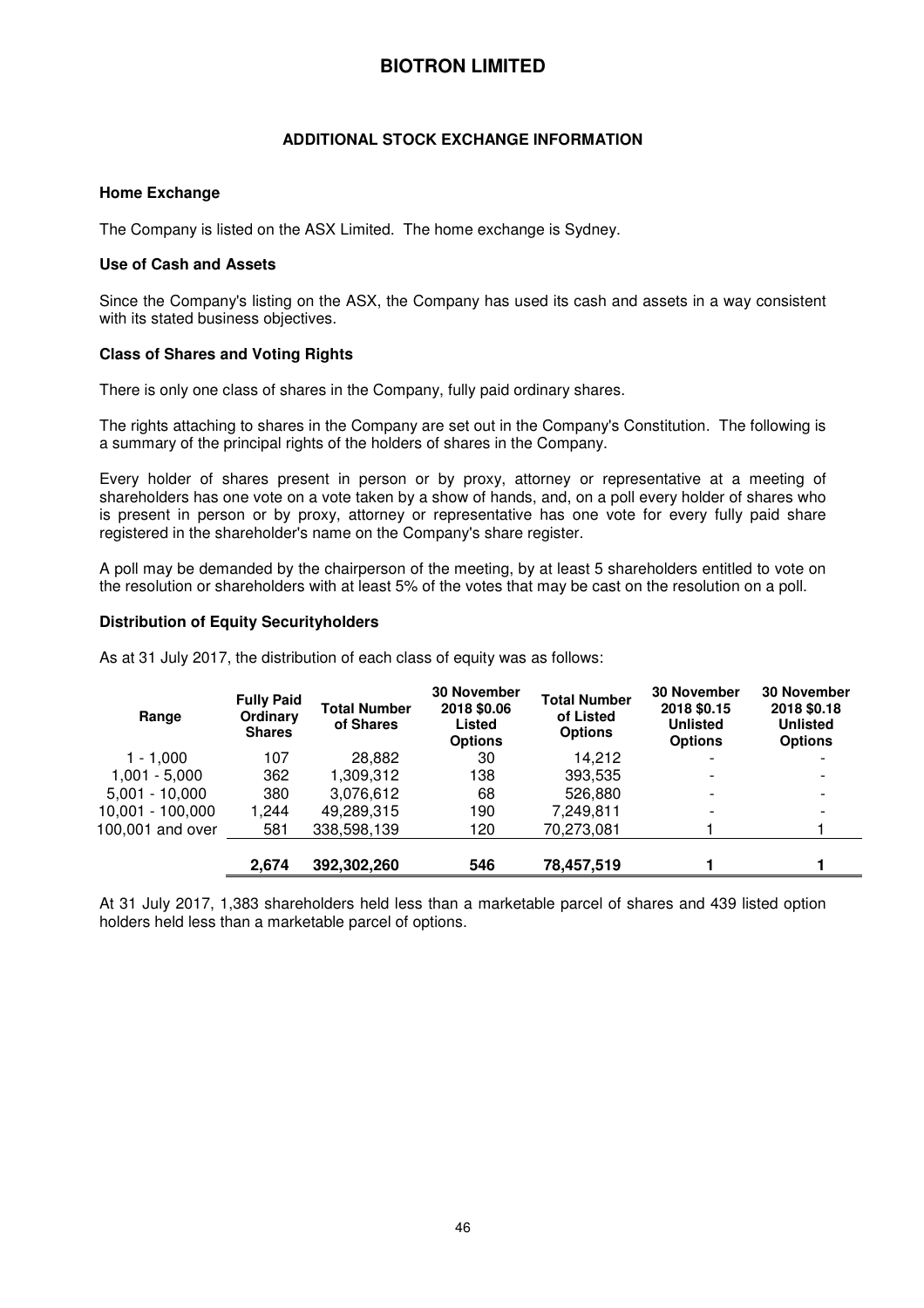## **Twenty Largest Quoted Shareholders**

At 31 July 2017 the twenty largest fully paid ordinary shareholders held 26.37% of fully paid ordinary as follows:

|    | <b>Name</b>                                                                                                                            | <b>Fully Paid</b><br><b>Ordinary Shares</b> | ℅    |
|----|----------------------------------------------------------------------------------------------------------------------------------------|---------------------------------------------|------|
| 1. | Armco Barriers Pty Ltd                                                                                                                 | 13,000,000                                  | 3.31 |
| 2  | Bond Street Custodians Limited <ppnr-v24171 a="" c=""></ppnr-v24171>                                                                   | 10,000,000                                  | 2.55 |
| 3  | HSBC Custody Nominees (Australia) Limited                                                                                              | 9,891,205                                   | 2.52 |
| 4  | Scott's A V Pty Ltd <scotts a="" acorn="" c="" emp="" f="" s=""></scotts>                                                              | 8,829,000                                   | 2.25 |
| 5  | Pathold No 222 Pty Ltd                                                                                                                 | 6,751,000                                   | 1.72 |
| 6  | Mr Robert Thomas +Mrs Kyrenia Thomas <rob thomas<br="">Super Fund A/C&gt;</rob>                                                        | 6,500,000                                   | 1.66 |
| 7  | Umbiram Pty Ltd <michael a="" c="" fund="" hoy="" super=""></michael>                                                                  | 6,231,863                                   | 1.59 |
| 8  | Warman Investments Pty Ltd                                                                                                             | 5,280,556                                   | 1.35 |
| 9  | Mrs Narelle Fay                                                                                                                        | 5,000,000                                   | 1.27 |
| 10 | Fordholm Investments Pty Ltd <fordholm a="" c="" fund="" super=""></fordholm>                                                          | 4,000,000                                   | 1.02 |
| 11 | Mr. Peter James Nightingale                                                                                                            | 3,594,903                                   | 0.92 |
| 12 | Jey Investments Pty Ltd                                                                                                                | 3,200,556                                   | 0.82 |
| 13 | Rookharp Investments Pty Limited                                                                                                       | 3,000,000                                   | 0.76 |
| 14 | Sarto Pty Ltd <r &="" a="" c="" provident="" sons="" zappia=""></r>                                                                    | 3,000,000                                   | 0.76 |
| 15 | DNS Accounting and Law Consultancy Pty Ltd                                                                                             | 2,854,860                                   | 0.73 |
| 16 | CBDF Pty Limited <canberra a="" bus="" c="" dev="" fund=""><br/>Mr Ian Gavin Platt-Hepworth + Mrs S Marion Platt - Hepworth</canberra> | 2,719,487                                   | 0.69 |
| 17 | <platt- a="" c="" f="" fam="" hepworth="" s=""></platt->                                                                               | 2,620,000                                   | 0.67 |
| 18 | Ramsab Pty Ltd <l &="" a="" c="" f="" hamby="" i="" neering="" s=""></l>                                                               | 2,444,445                                   | 0.62 |
| 19 | Ms Nicole Gallin + Mr Kyle Haynes < GH Super Fund A/C>                                                                                 | 2,304,981                                   | 0.59 |
| 20 | Maerborg Pty Ltd <stevenson a="" c="" f="" family="" s=""></stevenson>                                                                 | 2,240,742                                   | 0.57 |

There are no current on-market buy-backs.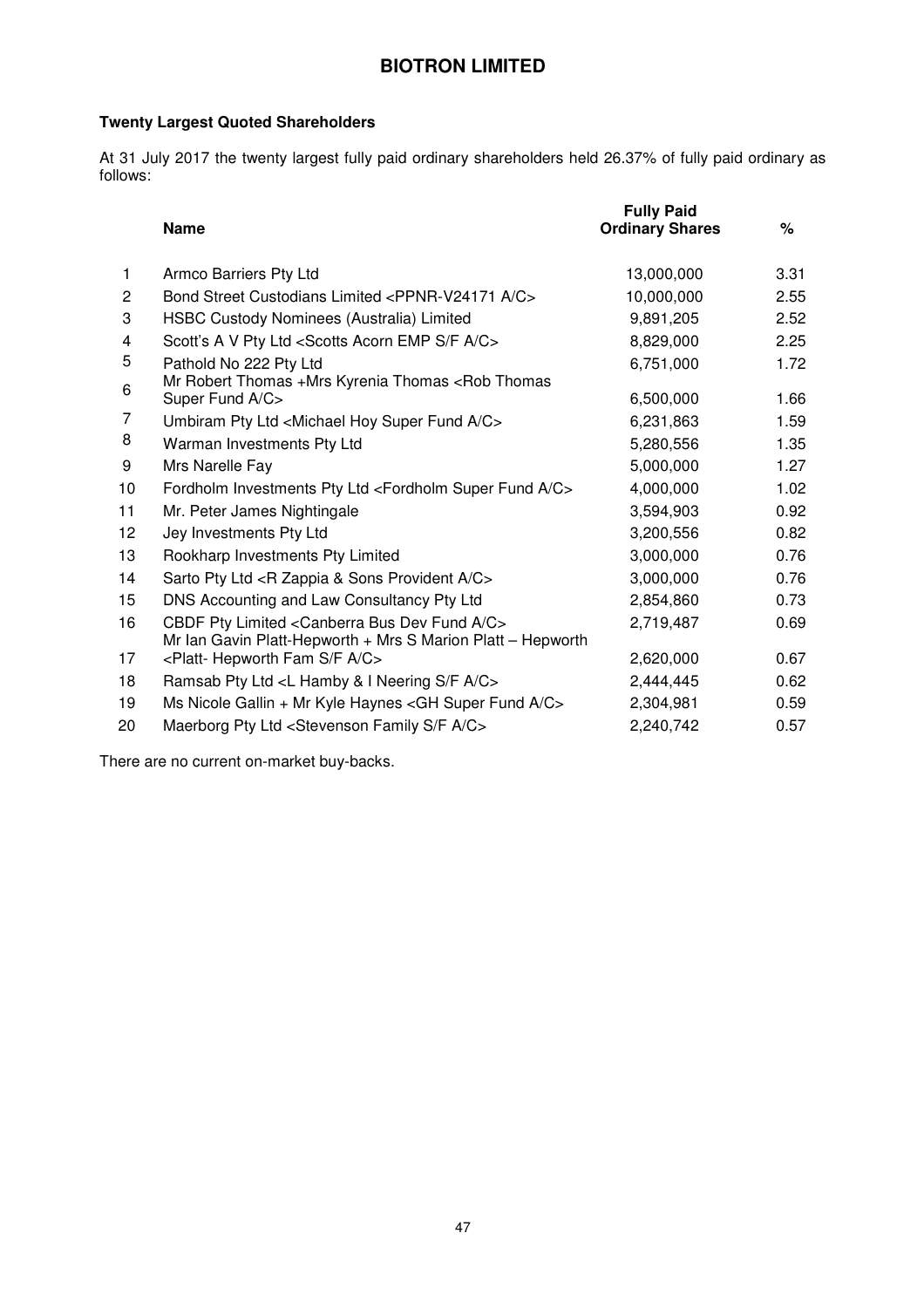## **Twenty Largest Quoted Option Holders**

At 31 July 2017 the twenty largest option holders held 42.96% of listed options as follows:

|                | <b>Name</b>                                                           | <b>Quoted Options</b> | $\%$ |
|----------------|-----------------------------------------------------------------------|-----------------------|------|
| 1.             | Rookharp Investments Pty Limited                                      | 3,000,000             | 3.82 |
| $\overline{c}$ | Sarto Pty Ltd <r &="" a="" c="" provident="" sons="" zappia=""></r>   | 3,000,000             | 3.82 |
| 3              | Ms Nicole Gallin + Mr Kyle Haynes < GH Super Fund A/C>                | 2,304,981             | 2.94 |
| 4              | Ms Xiang Ling Yan                                                     | 2,201,192             | 2.81 |
| 5              | IQ Global Asset Partners Pty Ltd <iq a="" c="" f="" s=""></iq>        | 2,170,000             | 2.77 |
| 6              | HSBC Custody Nominee (Australia) Limited                              | 1,983,164             | 2.53 |
| 7              | Mrs Zi Juan Qi < Chen Family A/C>                                     | 1,750,000             | 2.23 |
| 8              | Mr Russell Dean Thomson                                               | 1,700,000             | 2.17 |
| 9              | Mrs Narelle Fay                                                       | 1,614,475             | 2.06 |
| 10             | Mrs Sarah Cameron                                                     | 1,575,000             | 2.01 |
| 11             | Pershing Australia Nominees Pty Ltd < Accum A/C>                      | 1,500,000             | 1.91 |
|                | Mr Jason Peterson + Mrs Lisa Peterson < J & L Peterson S/F            |                       |      |
| 12             | A/C                                                                   | 1,500,000             | 1.91 |
| 13             | Pathold No 222 Pty Ltd                                                | 1,350,000             | 1.72 |
| 14             | Esdoro Pty Ltd                                                        | 1,284,955             | 1.64 |
| 15             | Mr Stojce Suleski                                                     | 1,250,000             | 1.59 |
| 16             | Umbiram Pty Ltd <michael a="" c="" fund="" hoy="" super=""></michael> | 1,246,372             | 1.59 |
| 17             | Zerrin Investments Pty Ltd                                            | 1,200,000             | 1.53 |
| 18             | DNS Accounting and Law Consultancy Pty Ltd                            | 1,070,972             | 1.37 |
| 19             | Mr Tony Sang-Wah Chong                                                | 1,000,000             | 1.27 |
| 20             | Mr Michael Victor Davis                                               | 1,000,000             | 1.27 |

#### **Unquoted Options**

| Number of<br><b>Holders</b> | Number of<br><b>Options</b> | <b>Grant Date</b> | <b>Vesting Date</b> | <b>Exercise Price</b> | <b>Expiry Date</b> |
|-----------------------------|-----------------------------|-------------------|---------------------|-----------------------|--------------------|
|                             | 1.000.000                   | 25/11/2015        | 25/11/2015          | \$0.15                | 30 November 2018   |
|                             | 1.000.000                   | 25/11/2015        | 30/11/2016          | \$0.15                | 30 November 2018   |
|                             | 3.000.000                   | 25/11/2015        | 30/11/2017          | \$0.18                | 30 November 2018   |

#### **Substantial Optionholders in the entity**

The Company provides the names of the holders of 20% or more options in these unquoted securities below:

| Name            | <b>Number of Options Held</b> | % of Options Held |
|-----------------|-------------------------------|-------------------|
| Michelle Miller | 5.000.000                     | 100%              |